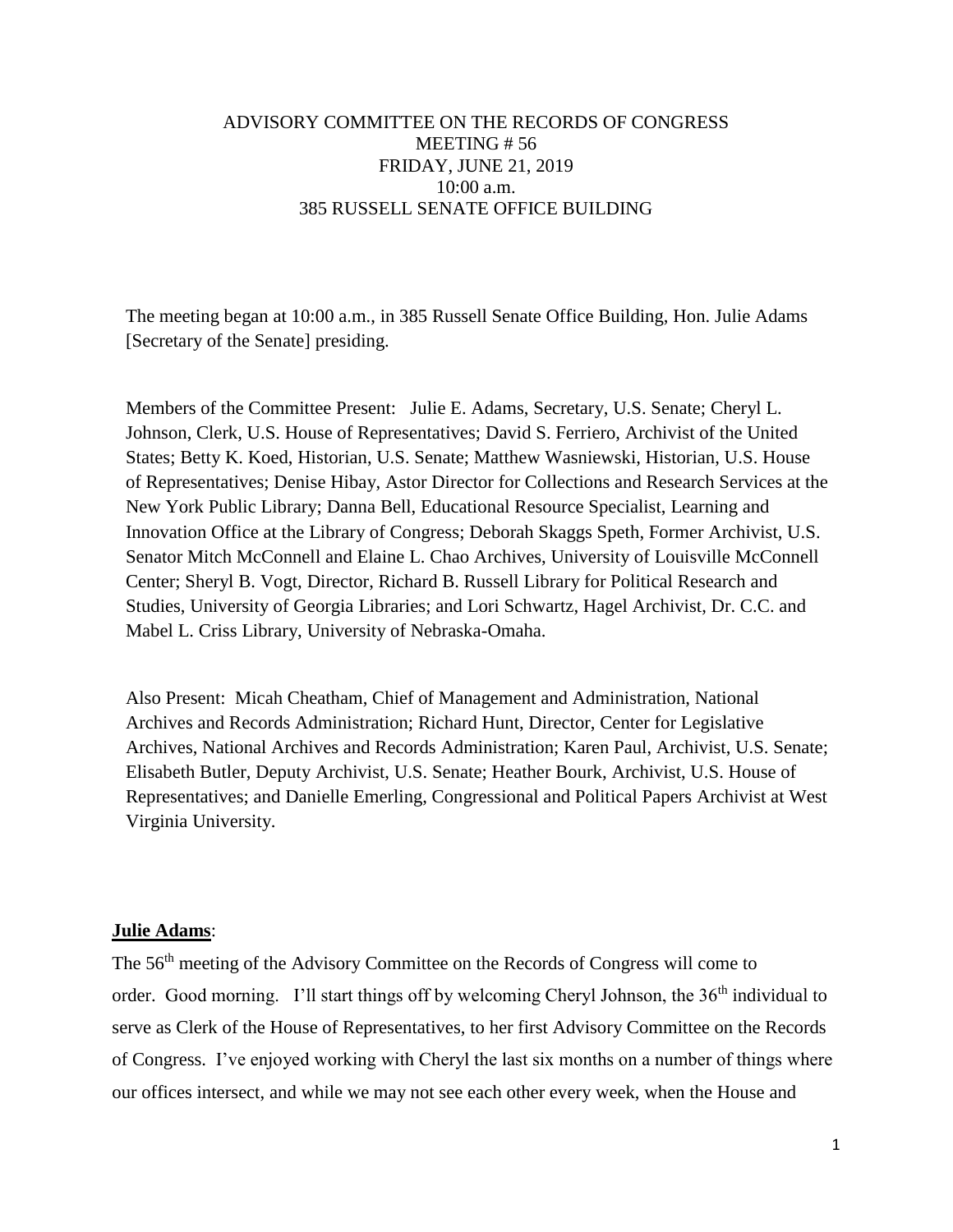Senate are in session I feel like she and I are legislative pen pals. It was also fun for me to learn that we are both alumni of the University of Iowa. (laughter) That may be the first for the Clerk and the Secretary.

It's also great to see David Ferriero, the tenth Archivist of the United States. A warm welcome to newly-appointed members: Denise Hibay, Astor Director for Collections and Research Services at the New York Public Library; and Danna Bell, Educational Resource Specialist, Learning and Innovation Office at the Library of Congress. Welcome, too, to our returning appointees: Deborah Skaggs Speth, former Archivist at the U.S. Senator Mitch McConnell and Elaine L. Chao Archives; Sheryl Vogt, Director of the Richard B. Russell Library for Political Research and Studies; and Lori Schwartz, the Hagel Archivist at the Dr. C.C. and Mabel L. Criss Library at the University of Nebraska, Omaha. Finally, welcome to all who have joined us in the Russell Senate Office Building for today's meeting.

During the past six months we have been busy archiving records of the  $115<sup>th</sup>$  Congress. Karen Paul will be sharing information about that today and offering records management guidance to new Senators and their staff. Also, we've been monitoring progress on the renovation of Building A space at GPO. I toured Building A just this last Wednesday and am pleased to report that the punch list items that must be resolved before anything can be moved into this space in Building A seem to be narrowing as we speak. I appreciate the commitment I received from both GPO and NARA that they will give these items their utmost focus and attention, and will provide a timeline for utilization of this space that ensures humidity and temperature controls are in place and working appropriately. I look forward to hearing Richard's report for the latest updates.

Since we last met in December, the Senate Historical Office launched its two-year commemoration of the centennial of the Women's Suffrage Amendment with a series of special talks, tours, and website exhibits. Historian Betty Koed kicked off the series in March with a brown bag lunch talk titled "Women of the Senate." She explored the important role women have played throughout Senate history, as observers, reporters, lobbyists, activists, employees,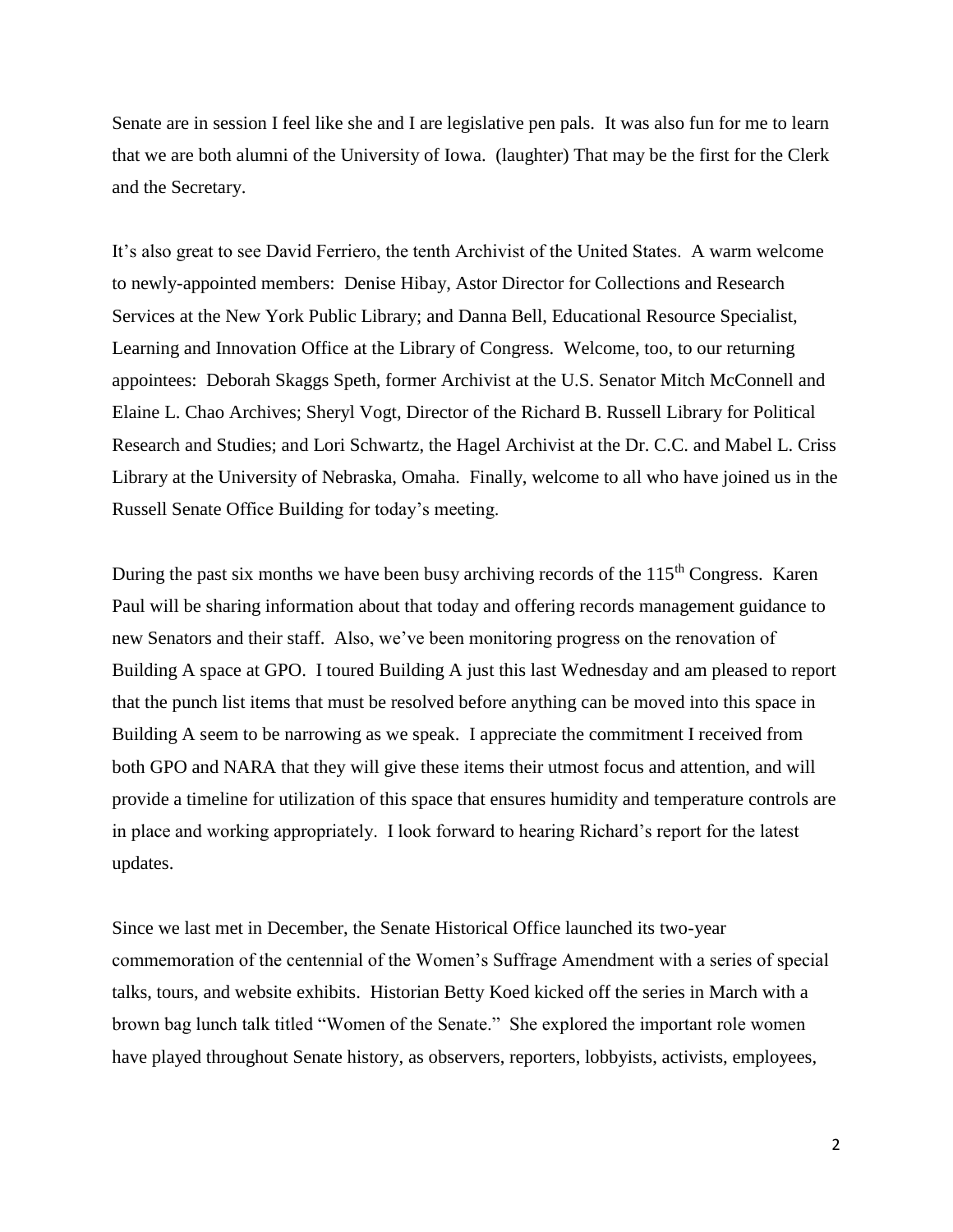and Senators, demonstrating how women have influenced the Senate and how Senate women have changed society.

In April, to celebrate Congress week, Congressional archivists and historians from the Senate, the House, and the Library of Congress hosted a special event to discuss how they used the rich trove of primary sources at Congressional archives to research, frame, and enrich the suffrage centennial projects. And during the first week of June, 100 years after the Senate passed the 19<sup>th</sup> Amendment, Associate Historian Kate Scott offered a brown bag lunch to tell the story of the more than 40 years of proposals and rejections, protests, and intense lobbying and skilled political maneuvering that led up to the Senate's passage of the Susan B. Anthony Amendment on June 4<sup>th</sup>, 1919. Each of these events offered to staff and visitors highlighted the importance of Congressional archives. I was fortunate enough to be able to attend all of these wonderful events the last four months, and I appreciate all the staff in my office for their very hard work. They have done a tremendous job researching, writing, planning, and presenting for all of these great talks.

Since all of you in attendance may not have been as fortunate as I have been to attend all of these events, the Senate Historians and Archivists put all of this material into a new online feature, "The Senate and Women's Fight for the Vote," which debuted on Senate.gov on June 4<sup>th</sup>, so please check it out. It is a great online feature, and it includes a collection of short essays, a timeline, historic images, and a wonderful array of primary source material that will prove especially useful to teachers and students.

Particularly valuable in telling the Senate side of the suffrage story were petitions and committee records preserved at the Center for Legislative Archives, and the personal papers of Senators of the era. One example is William Borah of Idaho, whose papers are preserved in the Manuscript Division at the Library of Congress. This collection, one of many delved into by the Senate Historians, included constituent correspondence that helped to fill in the blanks left by official Senate records. Having been someone who at one point opened up constituent correspondence, you realize the importance of it. (laughter) Projects like these help us to fulfill our goals of civic education, and serve as a daily reminder to us, to Senate staff, and to all who attend our events or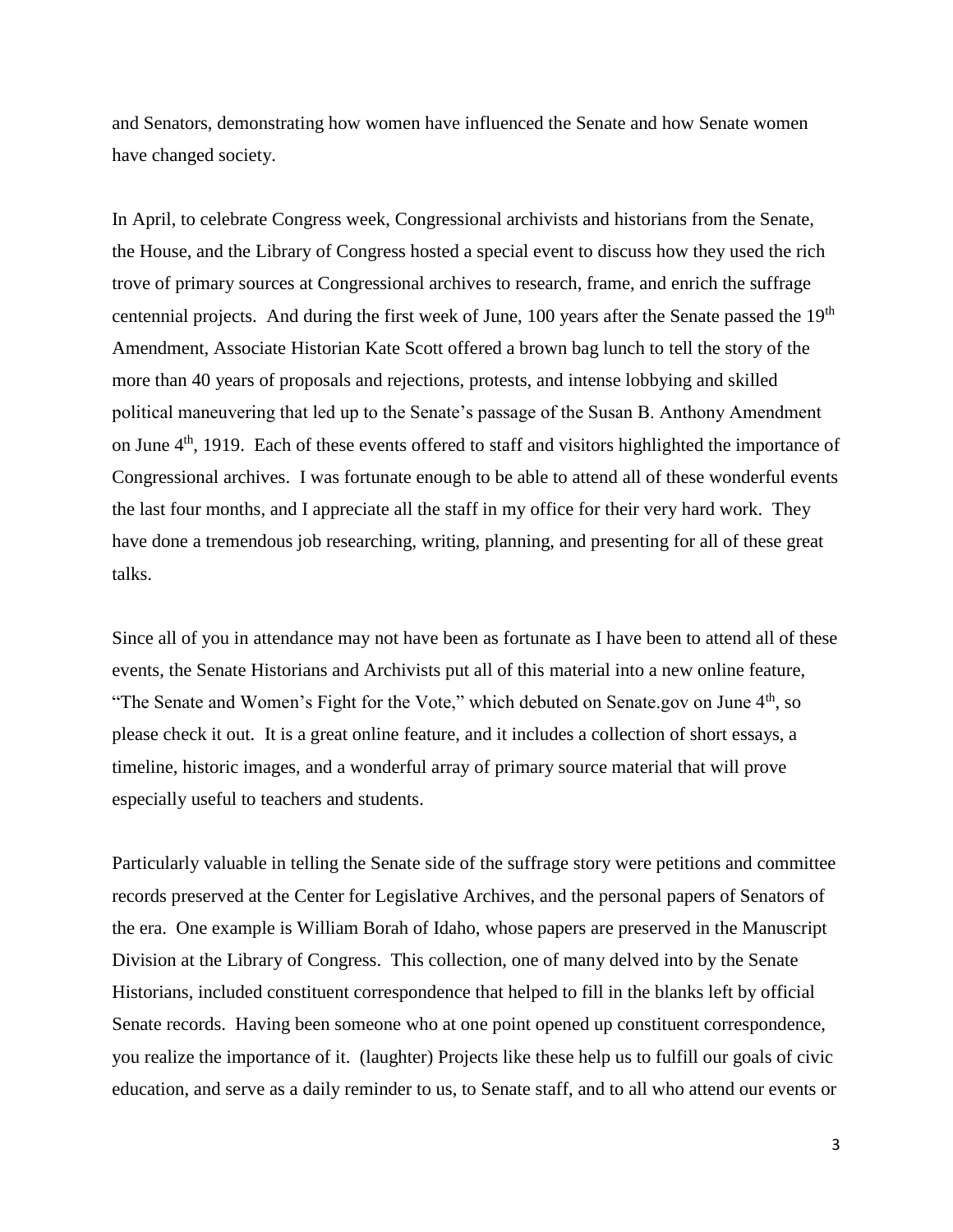view our online features and exhibits of the vital need to preserve, protect, and promote the use of records of Congress and its Members.

Turning to the business at hand for this meeting, I look forward to receiving and discussing your reports, and it is now my pleasure to introduce the Clerk of the House, Cheryl Johnson. Cheryl.

#### **Cheryl Johnson**:

Thank you. Thanks so much. I have spent the last six months as Clerk of the House, and prior to that I spent 13 years in Government Relations at the Smithsonian, or as Chief of Staff at the National Museum of African American History and Culture, so I have certainly developed an appreciation for all that you do to preserve our historic records. I'd like to take just a few minutes to brief you on our efforts in the House Archives Department since the last meeting.

The beginning of Congress is traditionally an ideal time for outreach to Members and committees, particularly at the outset of a transitional Congress. What we have begun in the Clerk's Archives Division is to reach out to Members and offer to their committee clerks records management and archiving assistance. Associate Archivist Alison Trulock participated in a new briefing for committee clerks that highlighted archiving requirements for committees and offered advice on records management. The briefing was well-received by staff, and it's anticipated that it will become a regular part of outreach by the Clerk's Office.

Archive staff also contacted new Members to schedule consultation on best practices for managing office records, and preservation of these records to document their Congressional service. The intent is to let Members know that archiving really begins day one in Congress, and not when you're just about to leave Congress. If you can begin records management on your first day it's certainly a lot easier 25 or 35 years later, or when you leave the House and go to the Senate. (laughter)

Archives staff have also actively participated in ArchivesSpace task force, meeting nearly monthly with Senate and Center counterparts to chart a path forward. You'll hear an update about the work of the task force in Richard's report. We've also contributed web content via the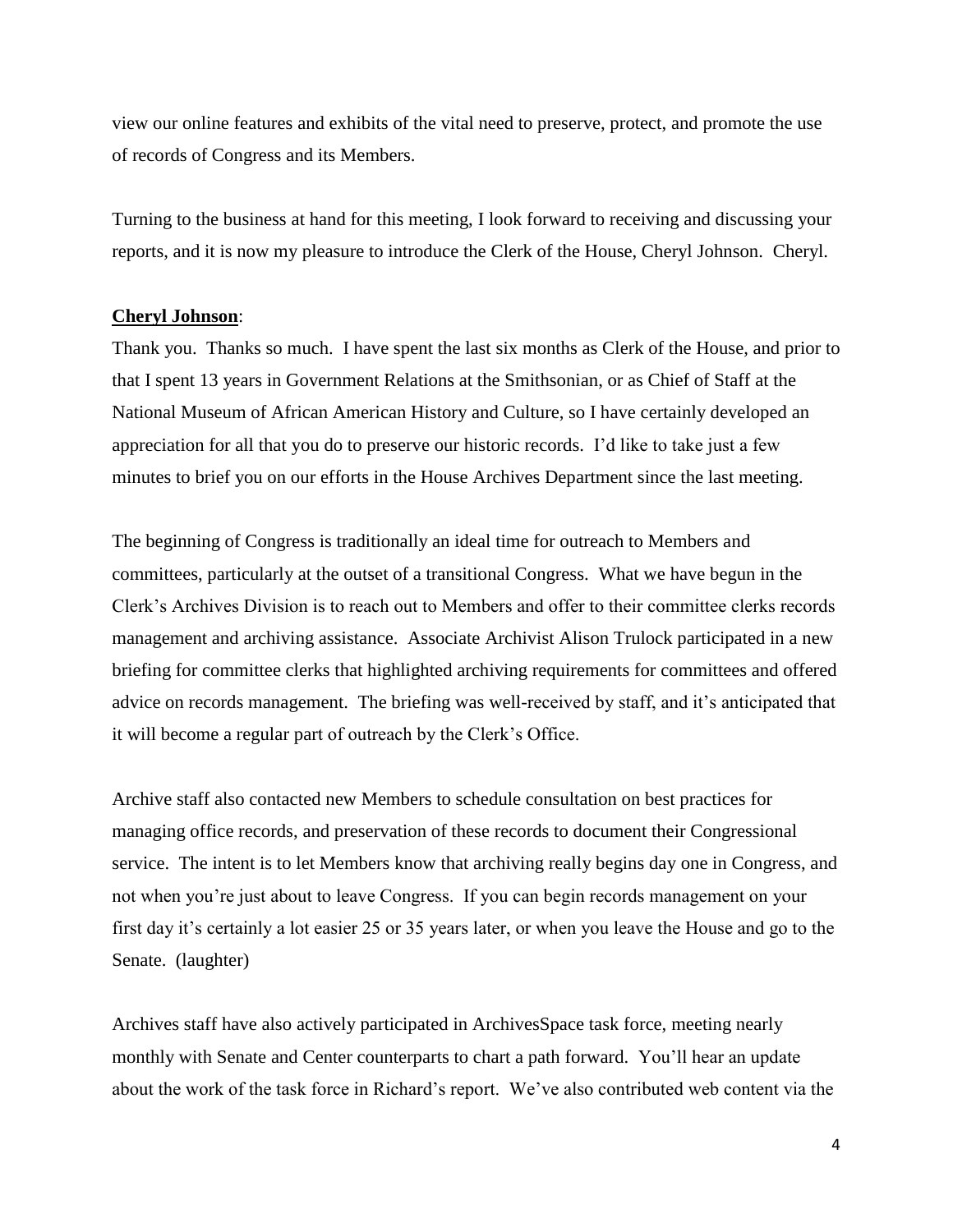Records Search blog, including recent blog posts on institutional perspective on the women's suffrage movement, a look at completion of the Transcontinental Railroad, 150 years ago last month, and a review of documents related to Speaker Joe Cannon, which were found in the Speaker's long-forgotten trunk which was discovered in the Cannon attic in the 1990s. I encourage you to take a look at the copies included in your meeting materials, and the many other blog posts on the site.

Working in collaboration with Senate and the National Archives staff, we also presented information on the use of petitions to advance women's suffrage at a Congress Week event marking the anniversary of the passage of the  $19<sup>th</sup>$  Amendment in the House on May 21<sup>st</sup>, 2019.

I look forward to today's rich discussion and learning more about the best practices to further our goal of documenting the work of Congress, for the present and for generations to come. Thank you all very much.

### **Julie Adams**:

Thank you, Cheryl. I will now recognize David Ferriero for his comments.

#### **David Ferriero**:

Thank you. And thanks, Julie, for hosting today's meeting, and welcome to Cheryl. It's nice to have you with us. And a special welcome to our two newly-appointed members. It's great to have the Library of Congress at the table. And in a spirit of full disclosure, I must tell you that Denise and I worked together for five years at the New York Public Library. (laughter) So it's great to have you at the table, also. Welcome back to those of you who have been with us for a while.

Our annual Congressional Open House, supported by AARP, last week was a great success. More than 400 attendees, many of them in the room today, got to wander the halls and enjoy the exhibits, and catch up with their colleagues after a hectic day on the Hill. It's become a successful event. I think this was the fourth time that we've done it, and look forward to doing it again next year. One of the exhibits that they got to see in a private setting is our newly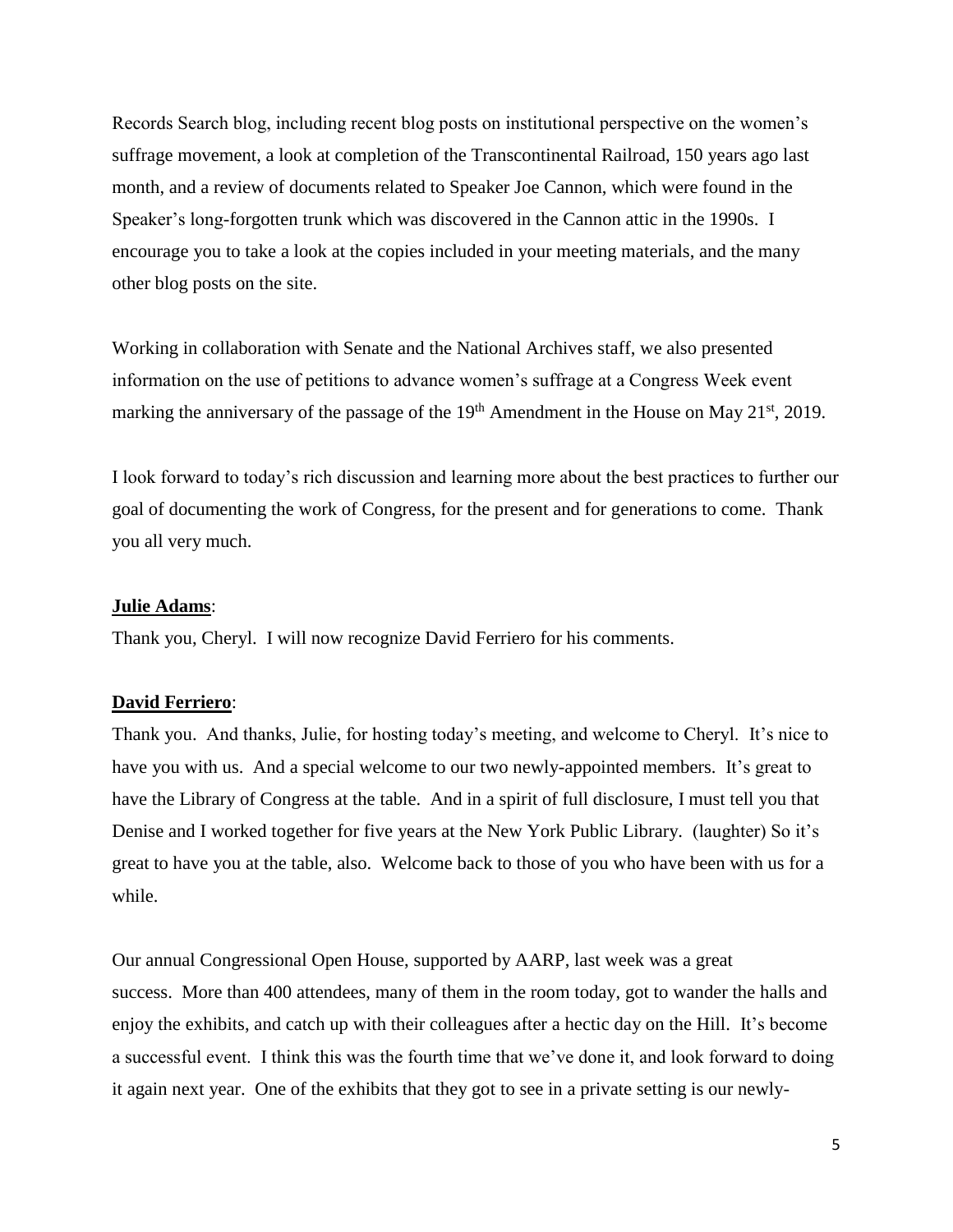opened "Rightfully Hers: American Women and the Vote Commemoration, the Passage of the 19<sup>th</sup> Amendment." Through original documents and clever interactives, the exhibit showcases the high points and the low points of the struggle for the right to vote. We were honored to have Speaker Pelosi with us to open the exhibit, and in my introduction of the Speaker I noted that her mother arrived in this country at the age of three, and by the time she reached voting age she actually could vote. If she had stayed in Italy she would have had to wait until 1945 to vote. I also learned in my research that her family emigrated from a little town in southern Italy, about 60 miles from where my own family emigrated, so it was a nice connection.

A wonderful feature of this exhibit is an opportunity at the very end of the exhibit to register to vote. We've made connections with the Secretaries of State around the country, and for those states that allow online registration you actually have an opportunity to vote, so we're doing our bit and getting people registered.

I'd like to say a few words about an important upcoming event. I like to say that we own the Fourth of July. If you're going to be in town, I invite you to join us on the Constitution Avenue steps of the National Archives for a dramatic reading of the Declaration of Independence. George Washington, Thomas Jefferson, John and Abigail Adams, Benjamin Franklin, John Hancock, and Revolutionary War hero Ned Hector will inspire the crowd with the words that launched our independence in 1776. Ten o'clock on the 4<sup>th</sup>, on the steps of Constitution Avenue, and it wraps up just as the parade starts right in front of you. And for the first 1,000 people who get there, you get a free 2019 commemorative T-shirt. (laughter)

And finally, I'd like to just say a few words and put on our agenda for a future meeting the National Commemoration of the  $250<sup>th</sup>$  anniversary of the signing of the Declaration of Independence. The America 250 Commission has been established by Congress. I am representing the National Archives. The Library of Congress is represented, also. It's an opportunity for us to think collaboratively about activities that we might want to propose for this commemoration. So as we get more information, and the workings of the Commission start to develop opportunities for participation, I'd like to get it on our agenda. That's it.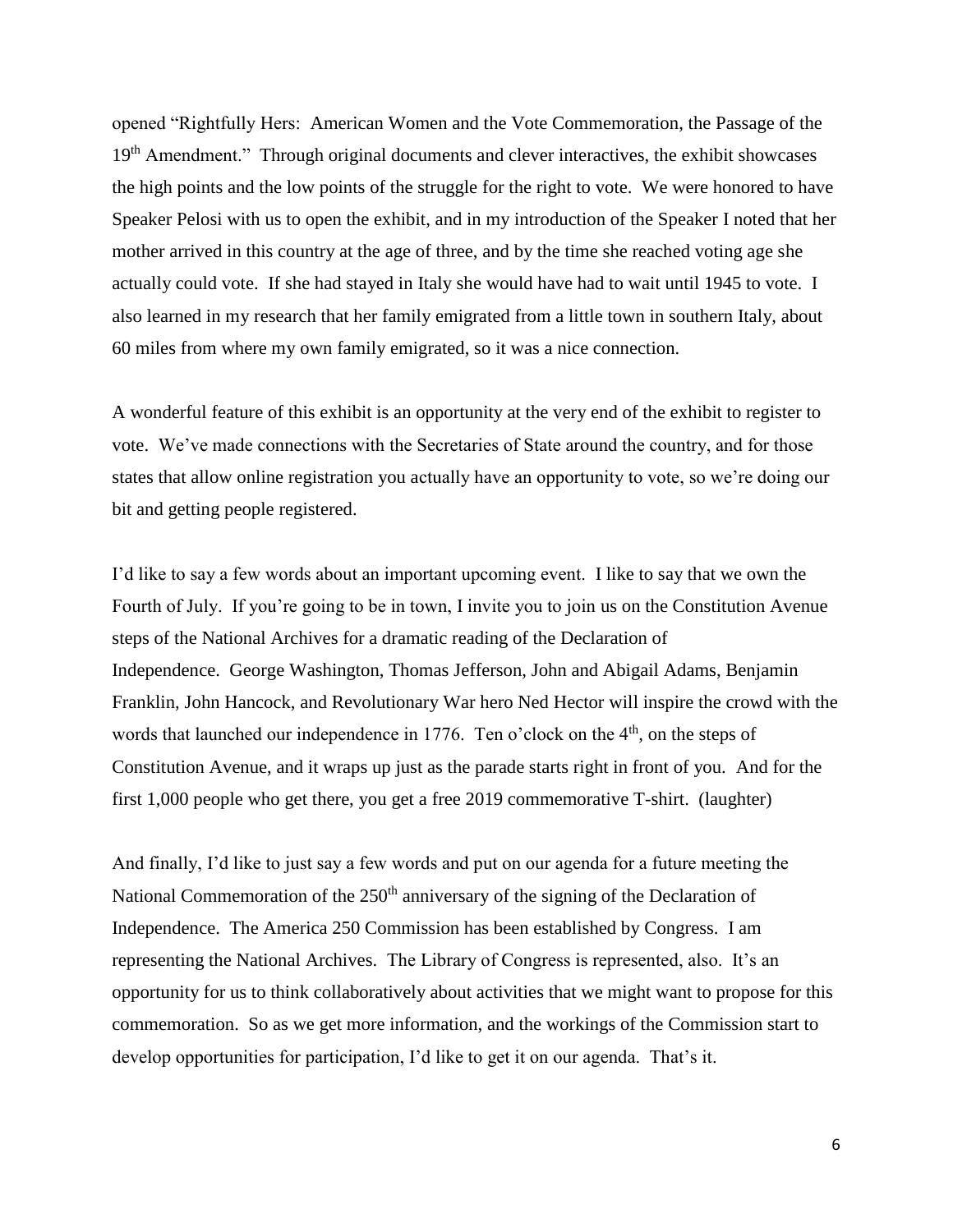## **Julie Adams**:

Thank you, David. It is now time to review the minutes from the last meeting. Is there any objection to dispensing with the reading of the minutes? Okay, hearing none, are there any corrections to the minutes from the last meeting? Okay, I would entertain a motion to approve.

# **F**:

So moved.

# **Julie Adams**:

A second?

# **M**:

Second.

# **Julie Adams**:

Okay, all those in favor.

# **All**:

Aye.

# **Julie Adams**:

Opposed? Okay, the minutes are approved. At this time I would like to recognize House Historian Matt Wasniewski.

# **Matt Wasniewski**:

Thanks, Julie. Good morning. At each of your seats we placed copies of our latest publication, "Women Must Be Empowered: The U.S. House of Representatives and the 19<sup>th</sup> Amendment." My office produced this in collaboration with the Clerk's Office of Art and Archives and Office of Communications. The booklet traces the path of what would become the 19<sup>th</sup> Amendment through the House of Representatives, beginning shortly after the Civil War, and culminating on May 21<sup>st</sup>, 1919 with the House passage of the amendment at the opening of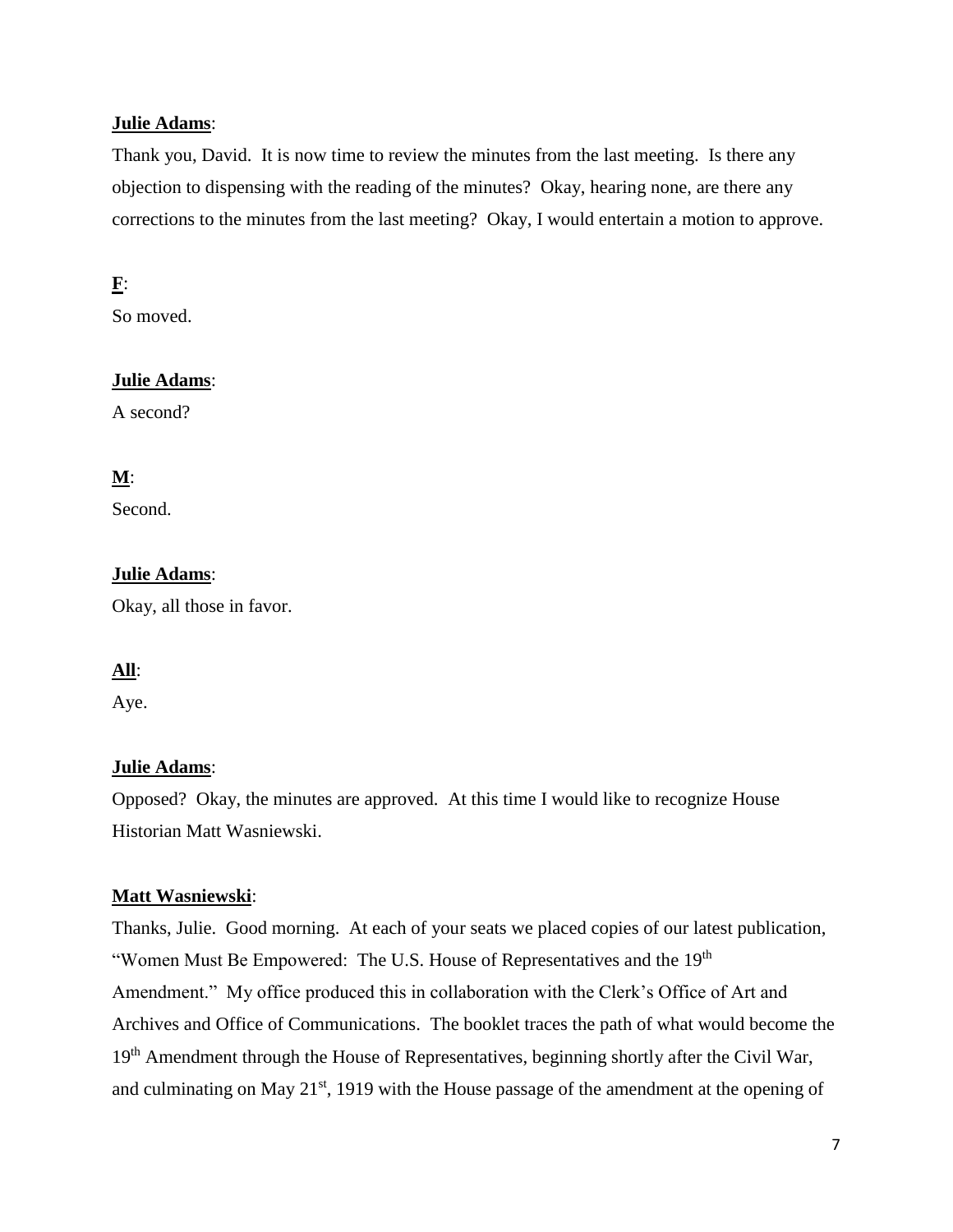the 66th Congress. A central figure in this is, of course, Jeannette Rankin, the first woman in Congress, who led the floor debate during initial House passage in January of 1918. And the quotation that we used for the title, "Women Must Be Empowered" is taken from Rankin's testimony in 1917 before the Senate Committee on Women's Suffrage. The booklet was incorporated into the Speaker's commemorative event in Statuary Hall on May 21<sup>st</sup>, 2019, to mark the centennial, and we're proud of it.

That publication on the suffrage booklet marks the end of a particularly busy year for our office. Since May of 2018, we have published a number of books and publications: "Asian and Pacific Islander Americans in Congress, 1900-2018"; a booklet titled "The People's House: A Guide to its History, Spaces, and Traditions," which we distributed at orientation and then at the opening of the 116<sup>th</sup> Congress; and an updated e-book version of "Black Americans in Congress," that brought it up through the  $116<sup>th</sup>$  Congress, which we published in February. In addition, we published a 350-page compilation of oral histories that we conducted with Members of Congress who participate in the Congressional Baseball Game, and we captured their recollections of June 14<sup>th</sup>, 2017, when the Republican team was attacked on its practice field, and also of June  $15<sup>th</sup>$ , when the annual game was played, the day after.

The publication of that 600-page volume, "Asian Pacific Americans," last May, and the e-book on African Americans, completed a Congressionally-mandated series on women and minorities in Congress that, in sum, took 16 years to produce four print volumes, accompanying web exhibitions, and e-books. In total, that series profiled roughly 650 former and current Members of Congress.

In recognition of that work, this past spring our colleagues in the Society for History in the Federal Government awarded the office its 2019 Group Member Award for production of the entire series. It was truly a group effort, one that would not have been possible without our partners in the Clerk's Office of Art and Archives, and the Communications Office, which did the design work for all the publications. We were pleased with the award as that was a very nice capstone to the end of the project.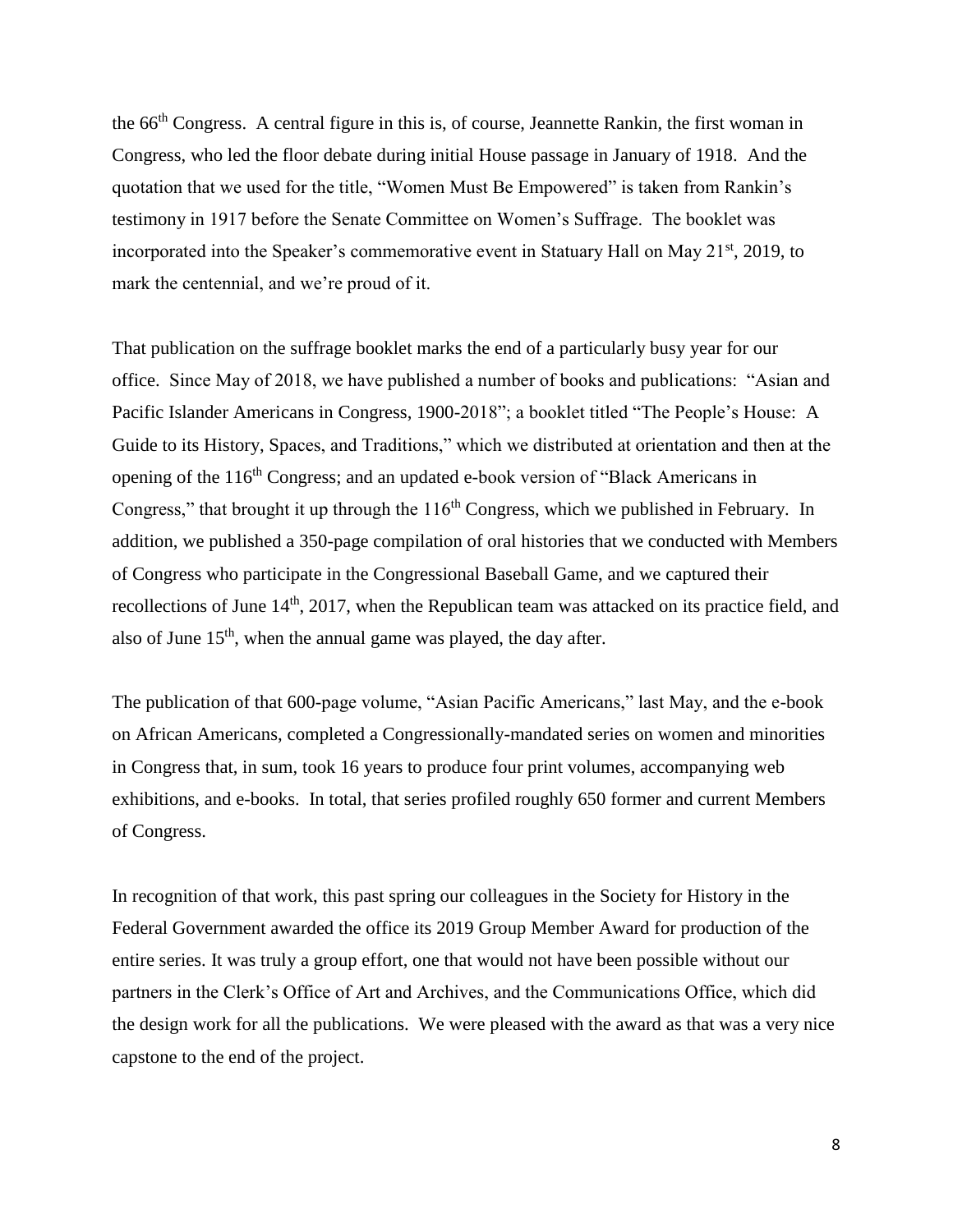In conclusion, I look forward to updating the committee in the future about some new projects that we've initiated, including an oral history series that will be focusing on African American Members of Congress and staff. We've already begun conducting interviews, and the project is going to be debuted to coincide with the commemoration of the  $150<sup>th</sup>$  anniversary of the first African American to serve in the House, Joseph Rainey of South Carolina. That anniversary is coming in December of 2020. And to complement that project, we'll also be producing another booklet that'll highlight Rainey's career, and that of the other roughly two dozen African American men who joined him in the House in the nineteenth century. It will also touch on ratification of the 15<sup>th</sup> Amendment, because that sesquicentennial is next year, as well. So, thank you for the time.

#### **Julie Adams**:

Thank you, Matt. I would now like to recognize Betty Koed, Senate Historian.

#### **Betty Koed**:

Thank you, Julie. To follow up on Julie's remarks about our suffrage efforts, we are continuing with our "Women of the Senate" oral history project, which I've mentioned before, and so far we've interviewed almost every former female Senator. There's only one or two we're missing at this point, as well as a number of top female staff from committees and Members' offices in the past. We now have a scope of interviews that takes us as far back as the 1960s. It's been a really terrific project. People have been very cooperative and forthcoming in their interviews. We are working on now transcribing all those interviews, (laughs) which is the hardest part of the job.

As we continue with interviews, we are looking forward now to 2020, because part of our commemoration of the women's suffrage amendment is that in August of 2020 the anniversary of ratification is our target date to launch our online special feature for women of the Senate, including video excerpts and audio excerpts for many of these interviews that we've been recording.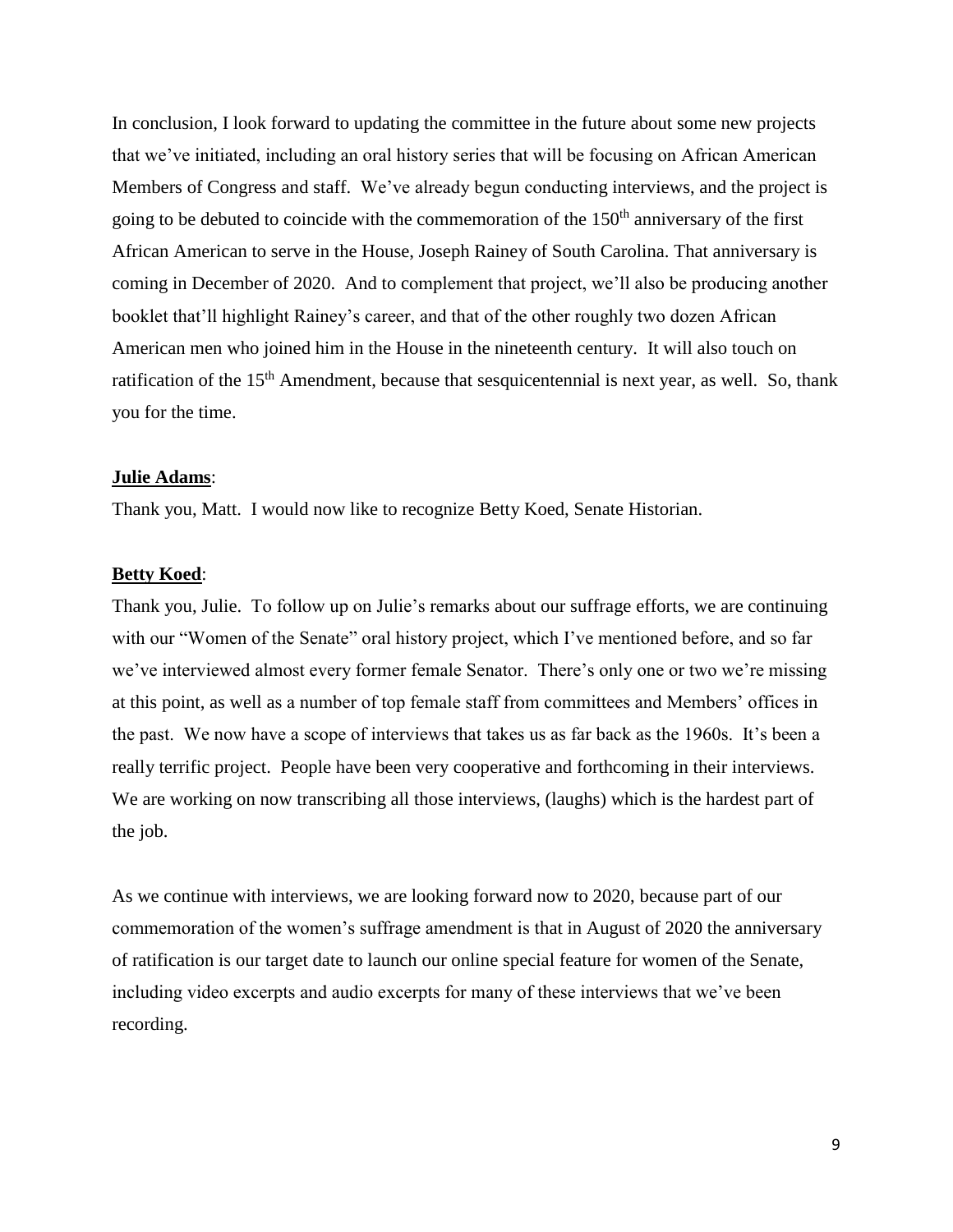When I joined the office in 1998, we had a large oral history project that included an interview with only one woman, so we had dozens of men and one woman. Through the years we've made an attempt to include female voices and diversify the project. This was a large effort on our part, to bring the voice of women Senators and staff members into the collection, and it's been a terrific project.

There are two things I want to report on today. One is our ongoing efforts to reorganize the historical content on Senate.gov. Dan Holt mentioned at our last meeting that we had started the process. Over the last 20 years, we've put nearly 10,000 pages of historical material onto Senate.gov, and we've adapted that material to six different designs of the website. Each new design in the last couple of years has been used as an opportunity to enhance the historical content, rethink it, rethink its purpose, rethink its organization, and to bring it forward in a new way that's going to be much more engaging and more user-friendly to our visitors.

We have three main goals for this project. One is to just bring order to the chaos. (laughter) I often get questions from people -- I'm sure Matt gets this question all the time too -- of, "If you could recommend one good book about the Senate, what would it be?" (laughter) Well, of course, that's an impossible question to answer, because there is no one book that covers Senate history. It's a diverse institution. It's been around for 230 years. So I always have to say, "Well, if you're interested in the Civil War, look at this. If you want twentieth century, look at that." But I always encourage them to also go to the Senate website and click on "Art and History." Now, when they get there however, they're met by a conglomeration of information in different sections and categories. As we move forward with the redesign, we're integrating everything together with the mind that we'll be able to present a comprehensive overview of all of the years of Senate history in a way that pulls on all the rich resources that we've put onto the site.

At the heart of it will be a chronology that is going to be interactive. This will allow people to look at a specific issue that they're really interested in, so if for instance, they access the site and want to know about Charles Sumner, they can go to that part of the timeline. Or, if they want to take a journey through time in Senate history, they'll be able to do that as well. That's a big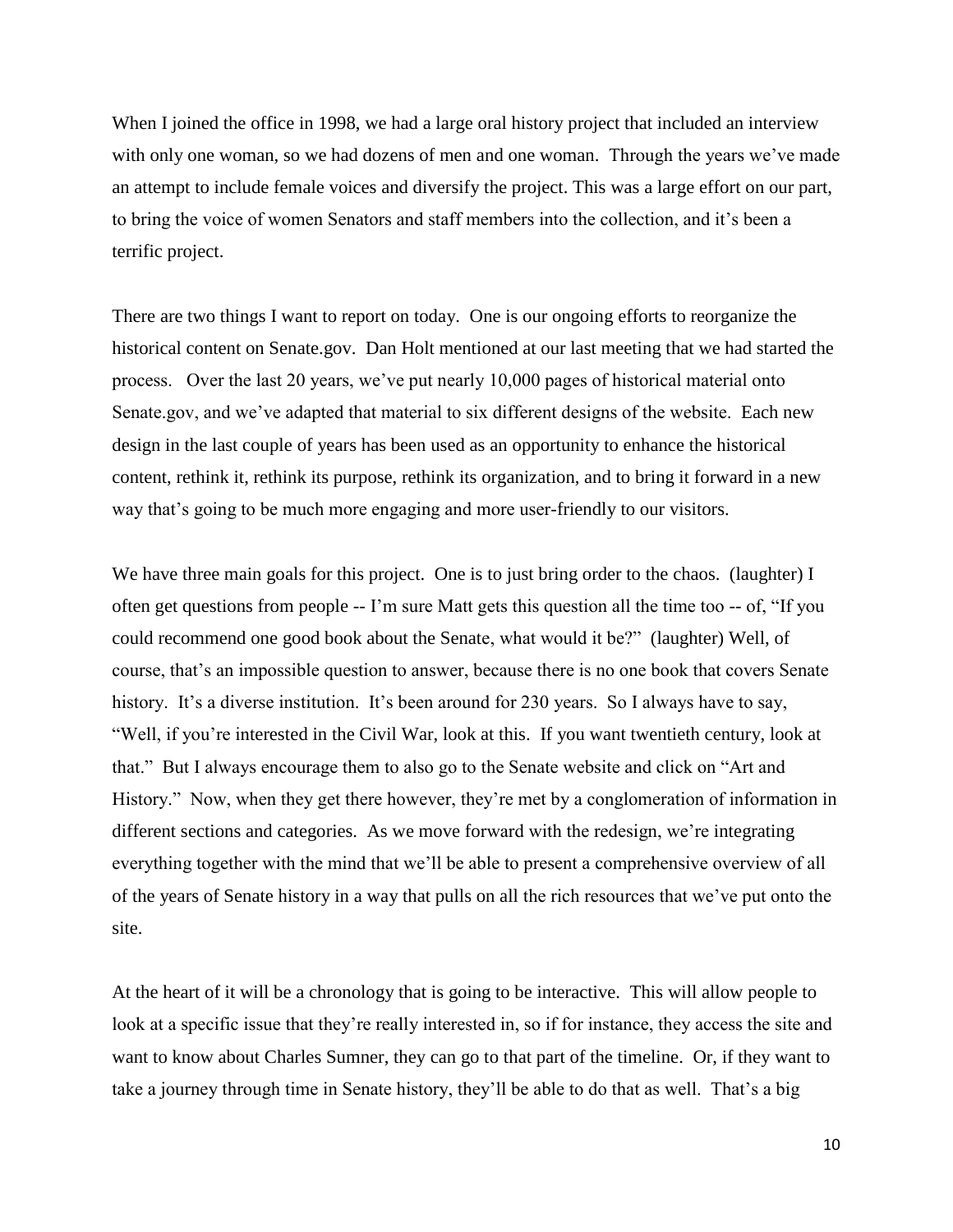improvement for us, because we haven't been able to make these links in the past. All will be enhanced by contextual essays that will carry them through different eras of Senate history, bringing in institutional development and the background they need to understand the story that is being presented.

All of the current information we have, our contextual institutional essays, our oral histories, our statistical information, our Senate stories will be included and integrated. It's a very exciting step forward. It's the first chance in the last 20 years that we've had to seriously rethink the way that we present historical information online. Working with the web technology team and others under the Secretary of the Senate's Office, we're thinking creatively and innovatively. I'm delighted at the progress we are making. I look forward to reporting on our progress in the future.

So if our first goal is to reorganize the website, and the second is to present a comprehensive history of the Senate, the third goal is promoting civic education. What we do is with a mind towards bringing information to the public, to students, to teachers, to foreign visitors, to help them better understand the government and how it works. In the Historical Office, we've always been very good at producing content. For instance, I'm extremely proud of our new suffrage site. I think we did a great job. Kate Scott in particular was wonderful in bringing that together. What we're not so good at once it's created is promoting it. How do we make sure teachers find it? How do we bring it to students? I am actively reaching out to educators and to people who work with teachers and students, to try to find ways that we can make sure that the information gets to them. We want them to know about the rich resources that we have available for them. This is a project for us that you'll be hearing about more in the future.

The other one I want to talk about is our in-development archival training program. I have just a few slides. This is a project that Karen Paul, Alison White and Elizabeth Butler have been working very hard on in the last year. We've been working with the Office of Training and Development in the Senate. This is the first of a series of training modules that we have in mind. We have focused a lot of attention on this first one to set the template and set the process in place in order to create more modules in the future. This introductory module is designed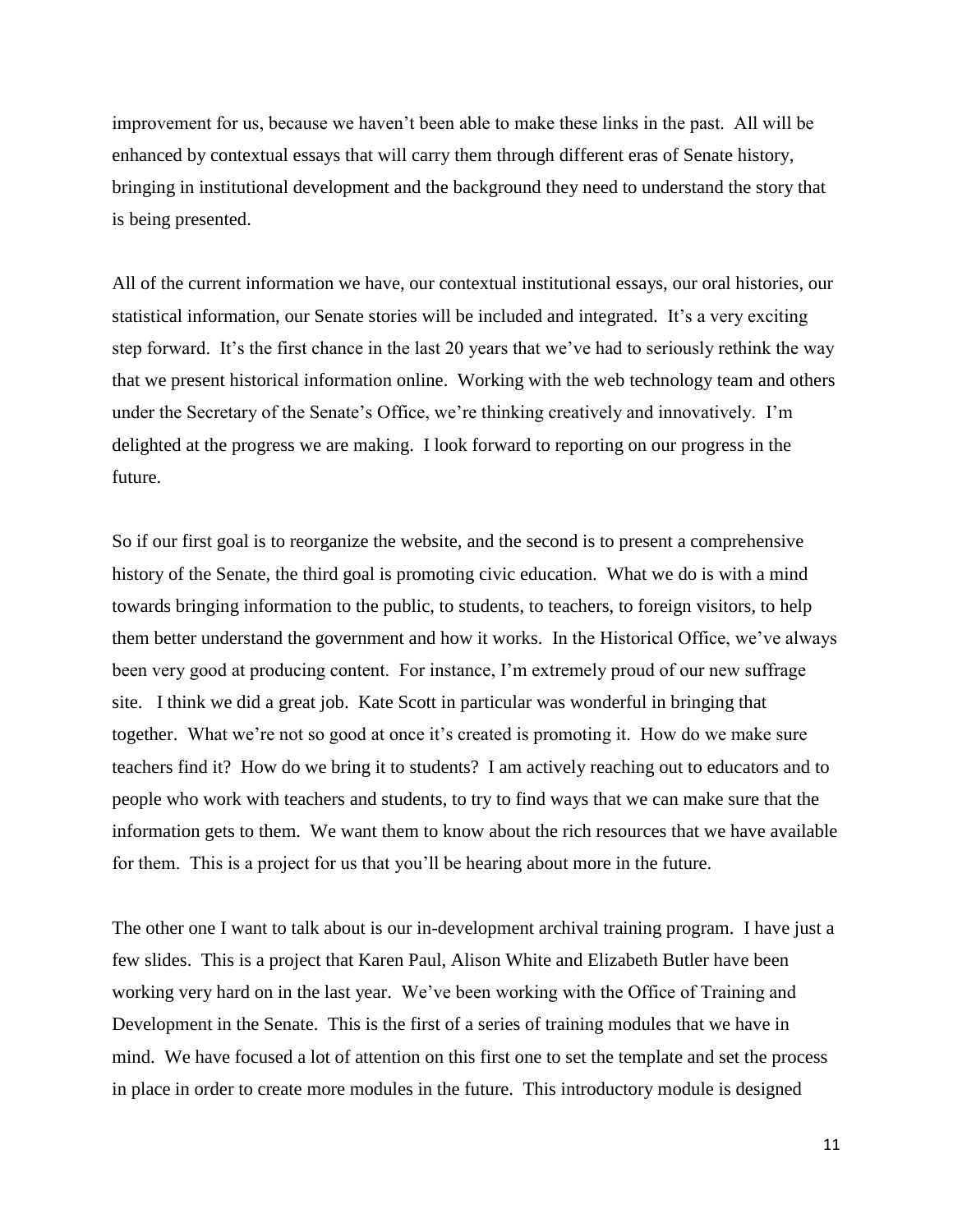specifically for new Senate staff who come in and know virtually nothing about Senate archiving. It can also be used as a refresher for Senate staff who want a training refresher. When you come to the site, you'll get a definition of what Senate records are. It's an animated program that takes you through a series of scenarios, quizzes and information pages to help Senate staffers to understand what his or her responsibility is, what type of records they are, and where and how they should be preserved. Slide here...

There are three main goals for this project. The first is to inform Senate staff that everybody has archival responsibilities. Secondly it is designed to help staff distinguish the various kinds of Senate records.

This first introductory module is designed to help staff understand the difference between a committee record and a Senator's record. That is the main point that we are teaching so that they understand where those records need to be archived. And finally, we hope to launch staff on a road to proper selection of records, proper identification of records, and to be invested in the archiving preservation process.

As you go through it, you first get an introduction that talks about the definition of records, and then you go through a series of decision-making scenarios like this one, where we'll say, "Suppose you're presented with this type of record. What would you do? Would it be a Senator's record? Would it be a committee record?" They have to make a choice among those. If they choose the right record -- in this case, a Senator's record -- they get the correct message. If it's not the right message, they'll get the incorrect message, which also reinforces the information they need to make that decision, and they're asked to try again.

It's a pretty standard quiz process. There's also an opportunity as you go through various parts of the training where you can click on a button that says "Ask the Expert." So if you want more information you can go to that, and there you'll get more in-depth information about that kind of record or that kind of decision that's being made.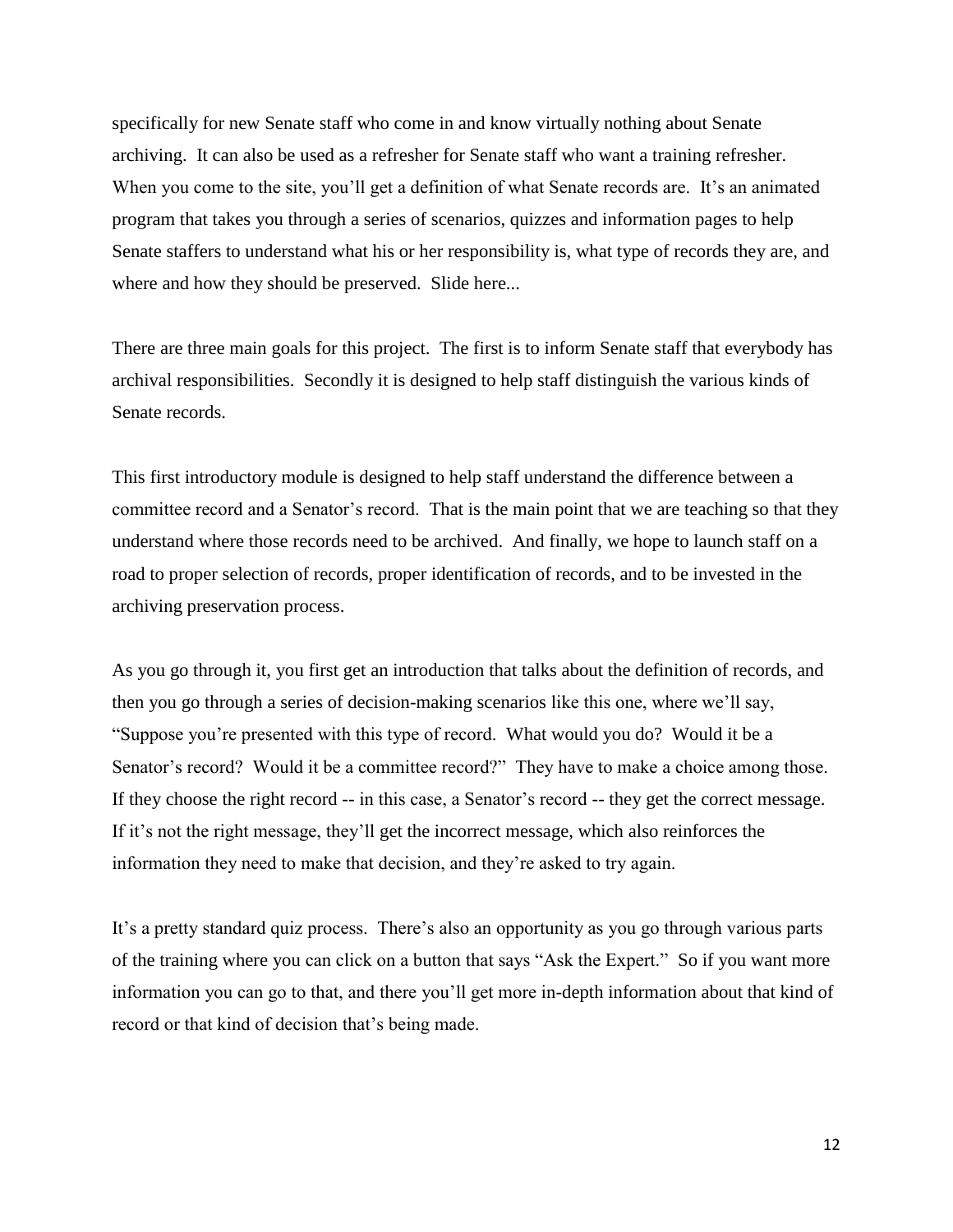It also has a process where you can go through and see how the different types of records are part of your daily activities. This slide talks about the examples of Senate records, Senators' records. It also addresses activity records, legislative work, and constituent services. Throughout the training there's a voiceover that helps explain the process, and to explain what they're being taught in this particular slide. At the end, there's an important module about who saves records, and that goes back to our first goal, that everybody has an archival responsibility. By the time they get to the end of the program, they have a good sense of what's a Senator's record and what's a committee record, most importantly, but they also have a good sense of the fact that everybody has a role to play in this. We really emphasize that preserving Senate records of any kind is a team effort, and it happens from the Senators all the way down to the newest employee.

We are in the final stages of this first program, and hoping that it will be ready for preview by the Secretary of the Senate and then the Rules Committee this summer. Once it is approved it will go onto Webster, which is our intranet site, and that's where we can guide staff to take the quiz. It also has a feature that gives us the capability to track how many people have completed the course. We'll have an idea how many people per month take the course which gives us information to know how to promote it to chief clerks and staff directors, for instance. If for example, a lot of people take it during the August recess, that's a good time for us to promote it.

Once we have the introduction module ready, we're going to move on to more advanced modules which will be geared toward specific Senate staff such as staff directors; chief clerks; and systems administrators. Karen has been working very hard on this project over the last year, and with her team and with the Training and Development people we're hoping by the time we get to our next meeting in December this program will be up and running, and we'll be able to show it to you in its full animated stage. Thank you, Julie.

#### **David Ferriero**:

Can I respond to your query about what to do with the content? It seems like there's some territory here that we might explore in some kind of a subgroup or something. We're all in the business of creating content, and at NARA have this wonderful online portal called DocsTeach,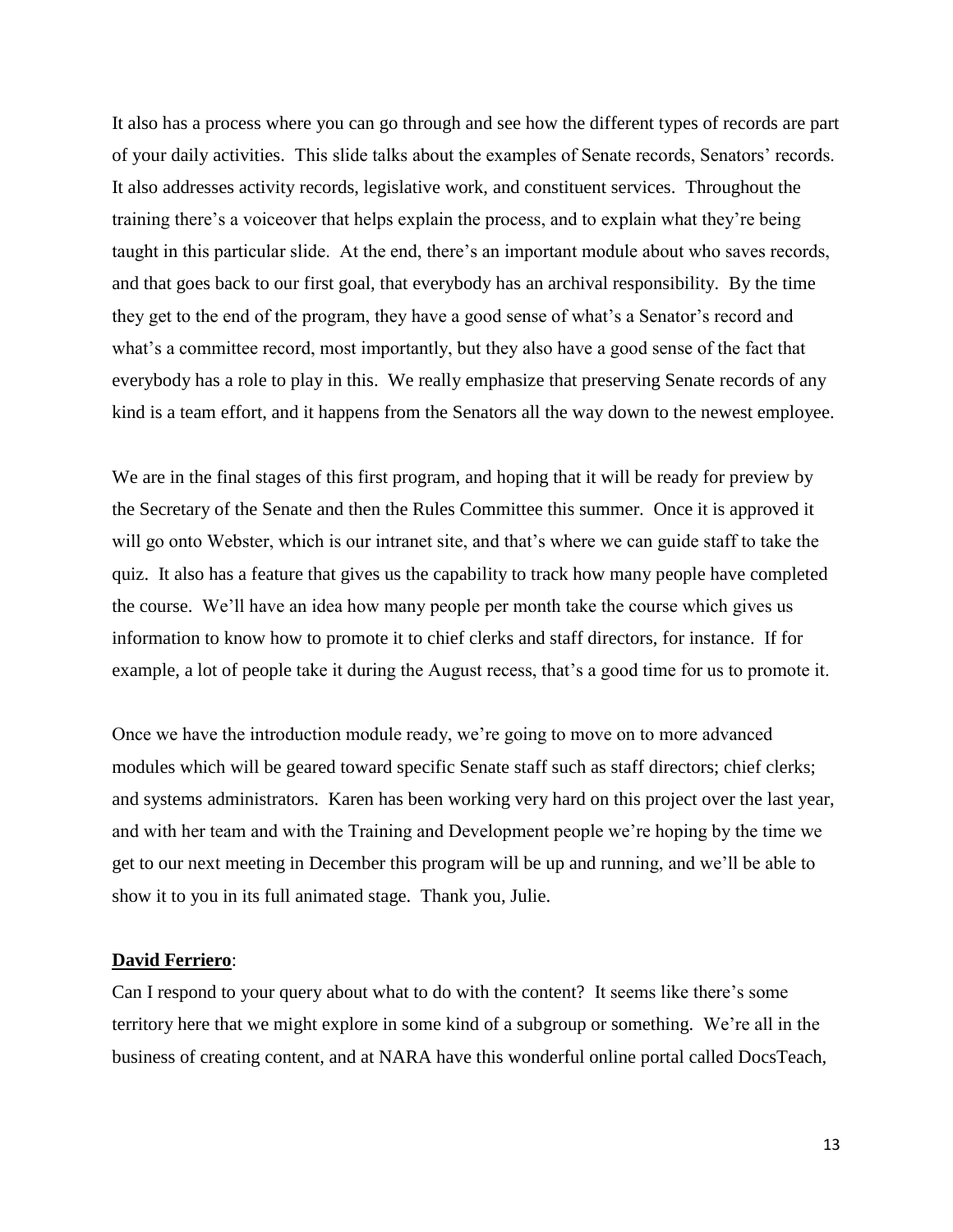where we have lesson plans, etc. The Library of Congress has great content, also a network of teachers. It seems to me we should be able to work together.

#### **Betty Koed**:

I agree.

#### **David Ferriero**:

-- think about this holistically.

#### **Betty Koed**:

I agree. One of the things I've been talking about lately, and, in fact, just yesterday had a meeting with my assistant and Deputy Historian about this, is that the Center for Legislative Archives, for instance, has a wonderful page of educational resources. I had Dan Holt, who is an expert on court history as well as Senate history, looking at some of the pages they have on the Judiciary Act and other lesson plans. We were talking about how we could form a partnership of some kind. Richard and I have had this conversation before. Since we have information on the Judiciary Act and so does NARA, we should make a link to each other's sites. We could also have information that describes what is on the Archives' website. So rather than us trying to reinvent the wheel and do the things the Archives has done already, we could partner and bring our resources together to help promote civic education collectively. It's something we would have to discuss, but it's certainly an idea that's worth pursuing.

## **Deborah Skaggs Speth**:

Betty?

#### **Betty Koed**:

Yes.

#### **Deborah Skaggs Speth**:

I have a question about the web reorganization. You mentioned that how content is organized on a website is a big question for being able to find information quickly, and to be able to use it. I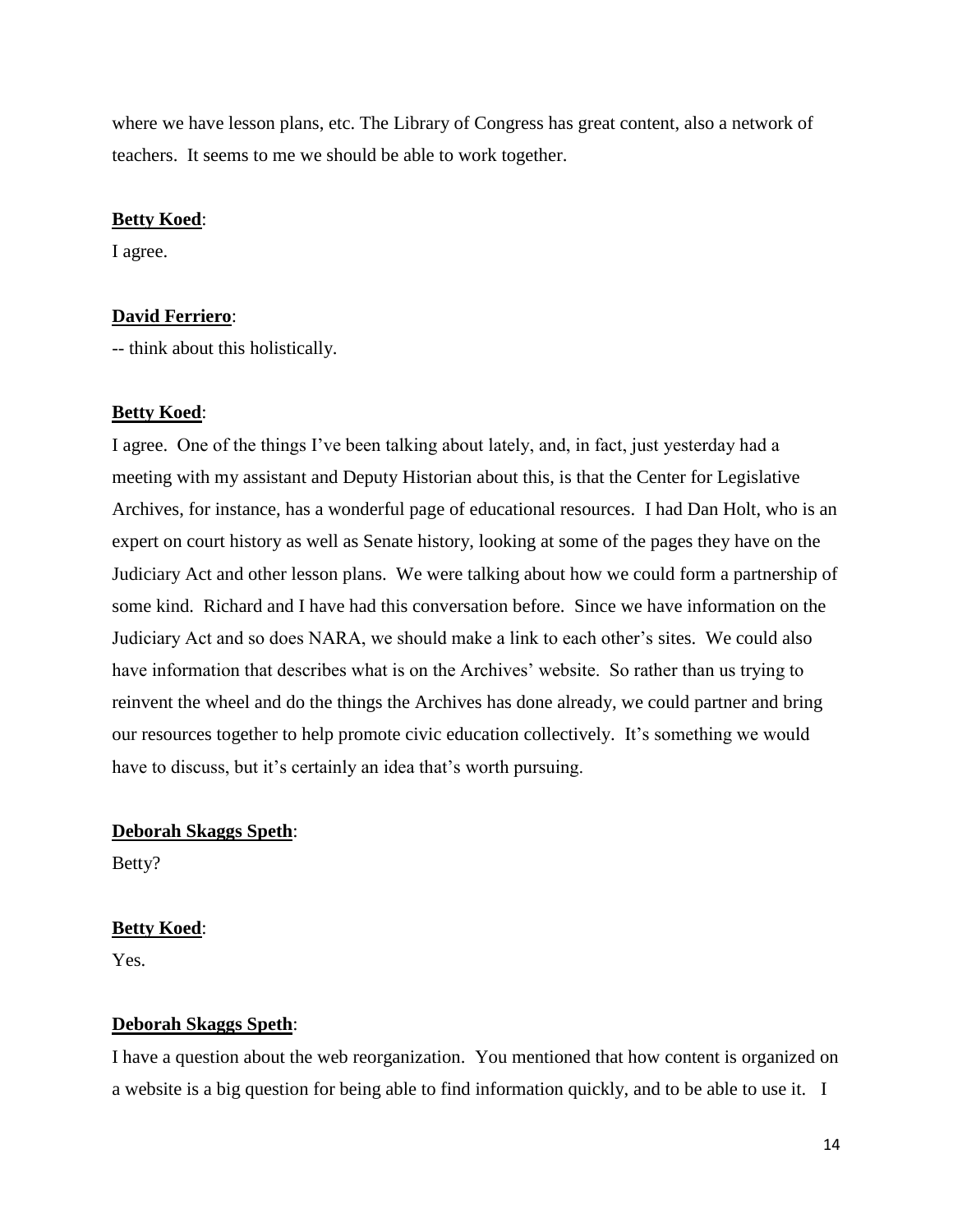am wondering what you've learned from this process that would help others when it's time to reorganize, and how did you decide when it was time to do that?

#### **Betty Koed**:

The first lesson I learned a while ago is more is not necessarily better. (laughs) When I was hired in 1998 there were five pages of history material on the Senate website. I mean, it was virtually in its infancy. Dick Baker was Historian at that time, and he asked me to populate the site. I started creating content that I pulled from existing content we had in the office and converted it to a webpage. A lot of that material is still there. We've gone back through the years and revised and updated the material. What we're learning now, as we look back, particularly at things we've done over the last five years, rather than just putting lots of little bits and pieces up we've worked hard to take a major chunk of Senate history, like the Senate of the Civil War era, and we delved into that and created a nice, unified, comprehensive site about what was happening in the Senate during the Civil War years. And by making these larger features part of this process, I think it makes it so much more user-friendly, because it's more obvious when you are trying to find information. You don't get lost in the little details of this page and that page.

I think one of the big lessons that we're learning from this whole process is that you have to stop yourself from thinking, "Oh, we haven't covered this; let's put a page up," which is what we used to do, but rather to think in a much more organized manner, so that you're looking for some sort of overall structure that's going to guide people from place to place to place.

How you do that is a big challenge. We've had many conversations about this over the last couple of years while working with our webmasters team and have experimented with different formats, but we've come back to the fact that for history, one of the most useful tools is a timeline or a chronology of some sort. I was resistant to that in the beginning, but the team kept coming back to me with this, and I looked at it and said that if I'm coming in as a researcher who knows nothing about Senate history and wants to know about a particular era, this is the best way to present the material. A timeline is broad enough that people have some sort of point of recognition. Whereas now, if a researcher comes to the site they see a collection of 350 short stories. They're wonderful stories, but there's nothing there that points to "Go here to learn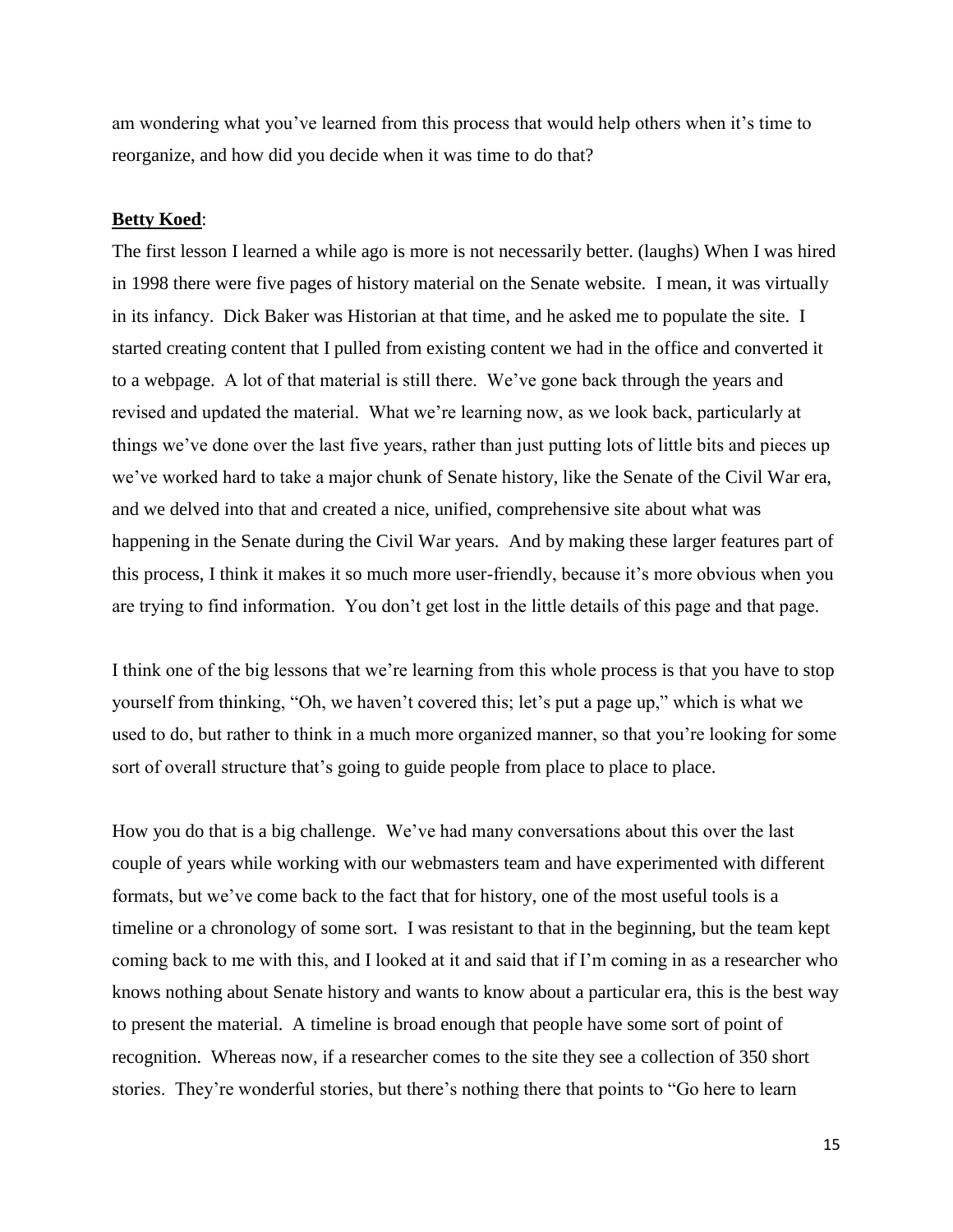about this person or this era." It's just a collection of stories and I think it's overwhelming. It's overwhelming for me, on some days, (laughter) so I can only imagine what it would be for the researchers. It's an ongoing conversation of how to make it work within the resources that we have. People think we have unlimited resources on Capitol Hill, but we don't.

Ask me that question in a year I will have a much more concise answer, because we'll be on the other side of it, (laughter) rather than stuck in the middle of it the way we are now.

Oh, yes, thank you, Julie. We have one other thing we want to report on, and I'm going to call on our Photo Historian, Heather Moore, for this, because we are also in the process of looking into a digital assets management program. So I'll call Heather up and ask her to take it from there. Thank you, Julie.

#### **Heather Moore**:

Good morning. I've been asked to tell you a little bit about our project to explore our Digital Asset Management System for the Senate Historical Office. Last year Betty, Alison White and I began looking into Digital Asset Management Systems, or DAMS, for the Historical Office. We had the assistance of the Secretary of the Senate's Office of Web Technology and Information Systems. It was a fascinating process as we searched for a system to meet our digital asset management needs. This was a great opportunity for us to take stock of our digital assets, including digital images and oral history records, and to consider how a DAM could help us catalogue and access these assets for the benefit of our office.

It has been a yearlong process, but, briefly, the steps that we took in this process are: first, we came up with our DAM requirements. This was a preliminary document based on our initial thoughts in the areas of access, fields, search capability, asset management, and technical and storage needs. Then we came up with narrative use cases. These were full-sentence narratives describing how we would use the DAM in certain scenarios. For example, I'm looking for an image of Senator Glenn from 1974 that is in the Senate Historical Office's collection. I need to conduct an advanced search where I can specify which fields are searched. It involved coming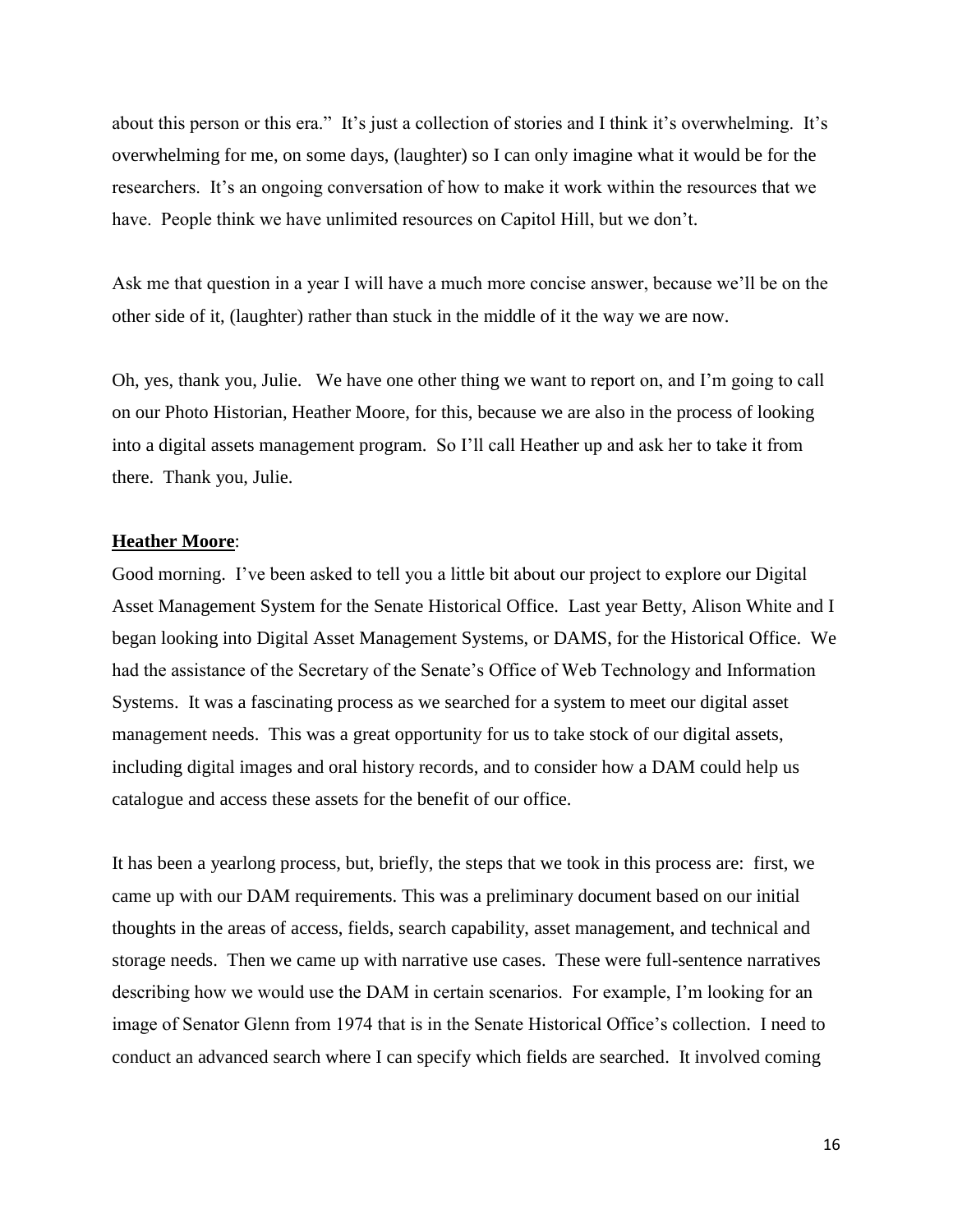up with different scenarios of searching, storage, or exporting and putting it in a useful narrative format.

We also conducted user interviews with Senate Historical Office staff to inform us how the historians and the archivists thought that they would prefer to use a DAM system.

We then developed an inventory, and descriptive scenarios, so we took full inventory of our digital assets and in some cases, our analog assets, such as prints and film that we intended to digitize. We estimated the volume of the digital files, and included notes on what metadata existed for them.

We then updated our DAM requirements, and came up with decision criteria. So based on the steps above, we updated our requirements for the DAM, and we used these requirements to create decision criteria that we would then use to evaluate potential DAM systems. We created metadata fields and a cataloguing guide. We developed these fields for cataloguing images, and then separate fields for cataloguing other digital assets, such as oral history material, etc., crosswalked them to Dublin Core and VRA Core, and created a cataloguing guide so that we could consistently use these fields to catalog our assets. We then created a list of the possible digital asset management systems that we would consider, and we worked with the vendors to demo several of the products. Based on those demos, we ranked the system using our decision criteria. Finally, we did some system trials, we narrowed down our list of potential DAM systems, and arranged for 30-day trials of the finalists.

Now we're in the system selection and acquisition stage. We're in the process of making our final selection and getting approval to attain and acquire that system, and hopefully we will have a system in place by the end of the year. Thank you.

#### **Julie Adams**:

Thank you, Heather. It is now an opportunity to get some member reports from the field, so I don't -- we don't have a particular order for this, so we can go around the table or take it as you please.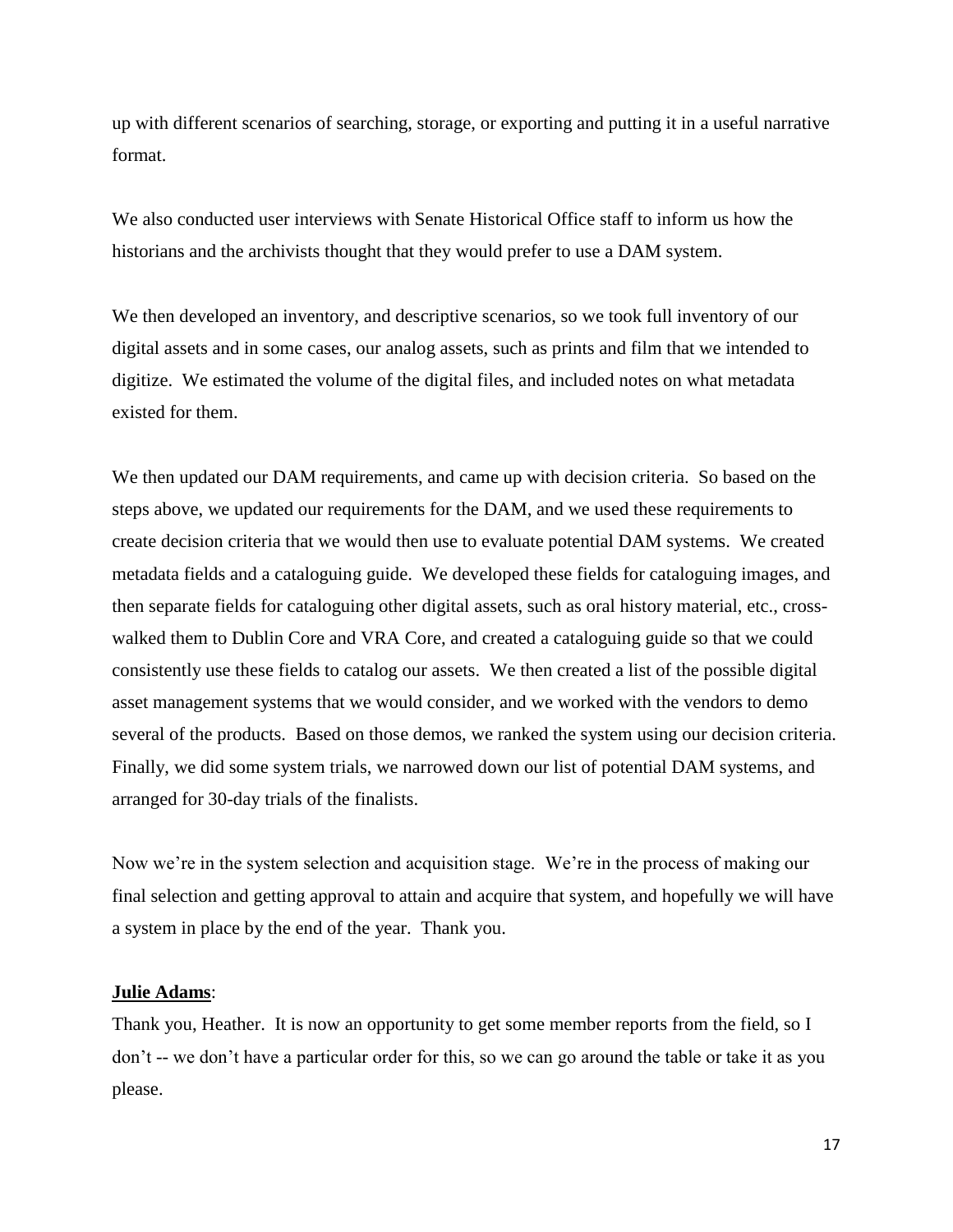#### **Deborah Skaggs Speth**:

Mine will be brief, so...

#### **Julie Adams**:

Okay, very good.

### **Deborah Skaggs Speth**:

Since I retired in January 2018, I've stayed involved with the McConnell Center at the University of Louisville in several ways. I am working with the 40 students that are on scholarships as part of the McConnell Scholarships. In October I continued my work with professional development for the students, and offered a résumé session, and then reviewed and helped them with their résumés. That was well-attended, and took quite a bit of work to go through their résumés because of the work needed on them. (laughter) In early spring, I participated in interviewing high school seniors. There were 30 student finalists from Kentucky high schools who were competing for ten scholarships. I, along with other professors at the University and other people that are part of the McConnell Center, conducted those interviews. In August, I am going to attend the annual retreat of the students and the staff, which I used to participate in, and they've asked me to come back and go on the three-day retreat. I'm going to offer two sessions, like I used to, on résumés, and also developing curriculum vitae for those students that are headed to professional schools, like law schools. Several of them already go to law school.

They, the students have also asked that I continue to do my dining etiquette (laughter) workshop, where I take a full set of a place setting and go through everything from when you sit down to what do you do at the end of the meal. I then take questions, which are very interesting. But then what happens is that later during the retreat, no one wants to eat with me. (laughter) So that's what I'm up to, continuing to be involved.

#### **Sheryl Vogt**: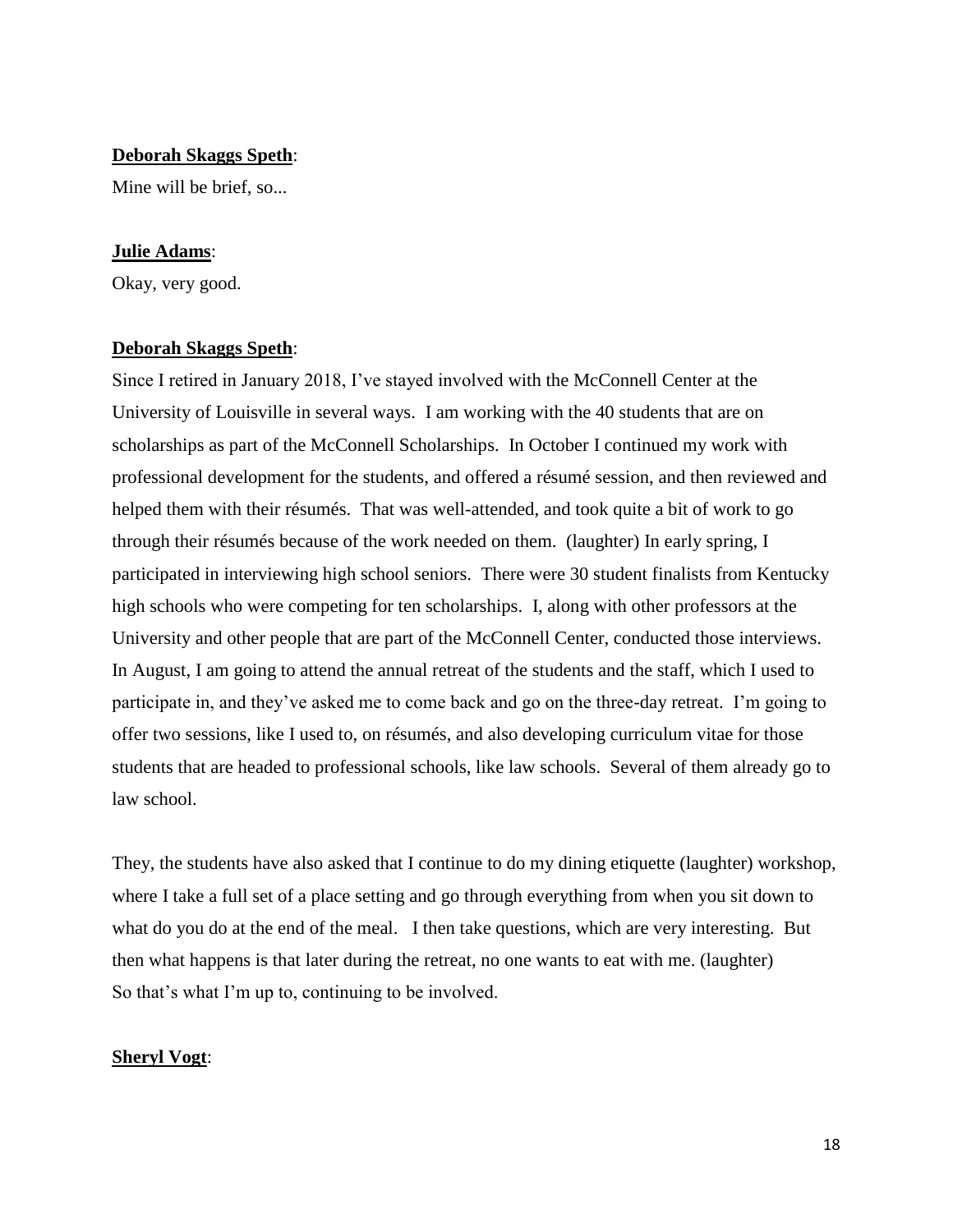All right. That crackling sounded almost like my voice. I will say that my report may be briefer than Deborah's, or it may be longer, if my voice holds. I wanted to talk with you a little bit about our programming, and some of our new acquisition projects at the Russell Library in Athens, Georgia. We had our fifth annual school lunch challenge this year in March. We started this program five years ago to honor Senator Russell's work as the father of the school lunch program, which he started in 1946, and we are working with the Clark County School District to hold this program each year. There's a lot of collaboration in the community on this, bringing out people who are involved in the latest ways to do gardening and communities, and also projects in schools where this time we had a middle school group that were learning to be chefs so they did demonstrations of cooking.

Our two champions from last year from the community, which is one of our restaurants and also the Clark County School District science teachers, were doing a cookoff. Everyone there gets to judge, but there's a panel of special student judges, and whoever wins, then their menu will be part of the following year's school lunch program. It's very well-attended. This year we had 224 people there. This is on a Saturday morning. A lot of families come out, so it's very exciting. It's really interesting to me that we've been able to sustain the excitement for this program for five years and are still getting such a good turnout, so we're very pleased with that.

Our Congress Week program, as the Association of Centers for the Study of Congress designed Congress Week, was to last only for a week. We've extended that to a month. We bring in a major speaker to talk on some aspect of Congress, and then we also have a series of lunch-andlearns over a four-week period, bringing in our political science colleagues to talk about the responsibilities and functions of Congress. Two of their topics this year -- usually it's timely topics -- talked about impeachment and about immigration. Our guest speaker this year was Dr. Heather Cox Richardson, and she spoke about the first government shutdown of 1879, a cautionary tale. It was well-attended.

Two major collections were acquisitioned this past year. One was the Moore's Ford Memorial Committee. Moore's Ford was the site of the last lynching in George, which was in the late 1940s. Two African American couples were killed in that area, and there's been a lot of truth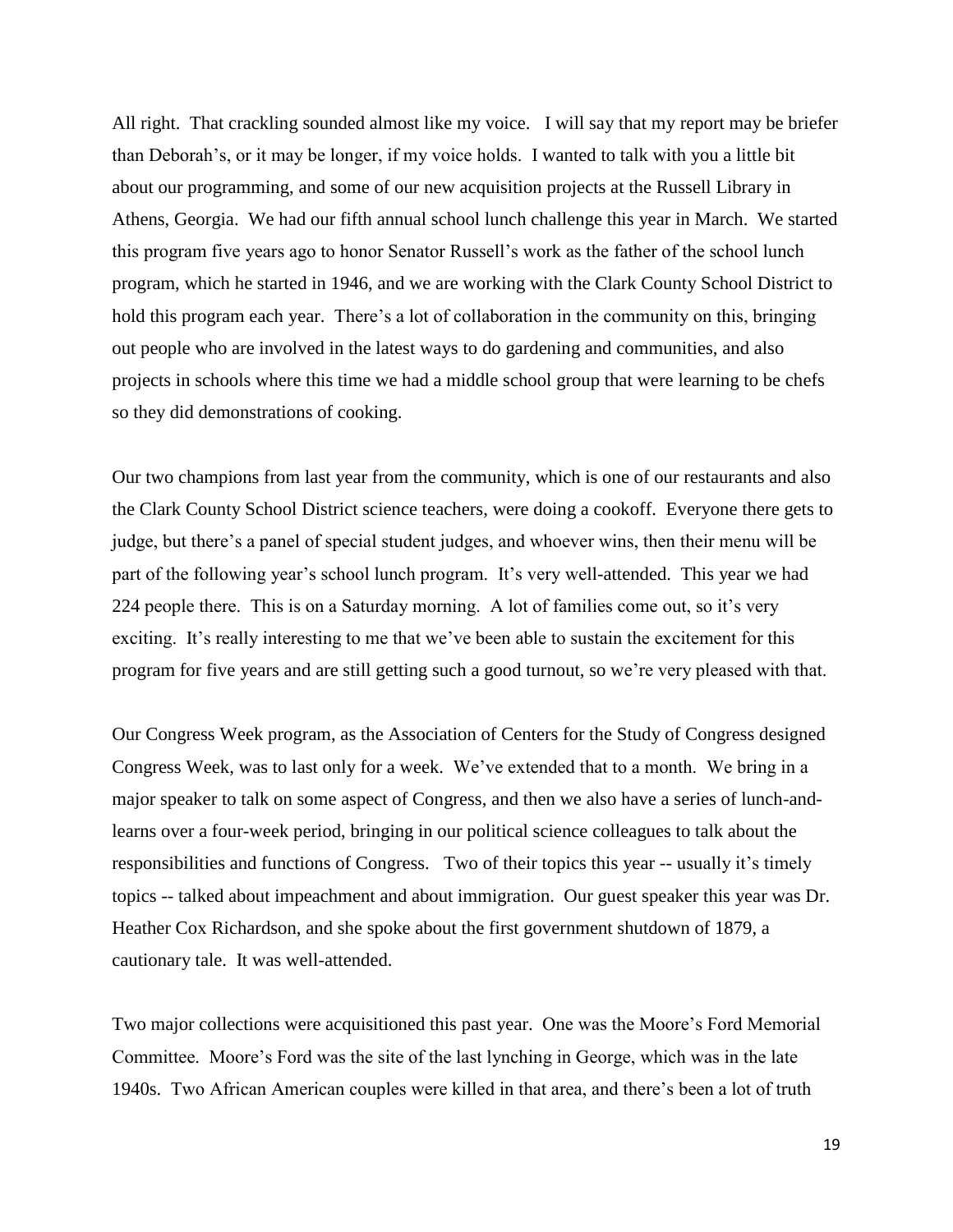and reconciliation coming out of recognition of that project. The person leading the initial Moore's Ford Memorial Committee was Richard Rusk, who is the youngest son of Secretary of State Dean Rusk. Mr. Rusk, as you may know, is very much a part of our community and university faculty in his retirement. Rich transferred -- when the Committee became defunct - the papers to us, along with \$28,000 that they had raised for student scholarships that Moore's Ford raised.

We have also received the papers of the National Coalition for Burned Churches. This was started in the early 1990s, during the Clinton administration, because there had been a lot of burned churches, I believe mainly in South Carolina, so there was an effort in the community to find out what was going on, what was causing this, and who was behind it. The main states involved -- South Carolina, Georgia, Arkansas, Tennessee, and Missouri -- had a common mission to help congregations recover and rebuild, and also to build a database that could be compared to try to find where these hate crimes were coming from. The entire collection has been turned over to the Russell Library.

We are now taking the money for the scholarships to hire student assistants to help work in these collections, and related collections like this that we have, so we're very excited about that. Also, our oral history program just received a \$10,000 seed grant from the Whiting Foundation to work in our local African American community in Athens to do oral history. It's a model program to actually train people in the community to do oral histories onsite in the community. There's an element of trust needed to get people to come out and participate in these oral histories. We have a very active black community in business and other endeavors, and also a large music community. Hip-hop is really big in Athens. Hip-hop is very political, so we're interested to see what we will get in terms of documentation and oral histories.

We've just started working with the Georgia Latino community to start a public policy documentation project. The Georgia Association of Latino Elected Officials will be working with us to partner and to help us identify people in the community, to help us build trust in the community. So we're very excited about that, and I hope to tell you more about that later. Thank you.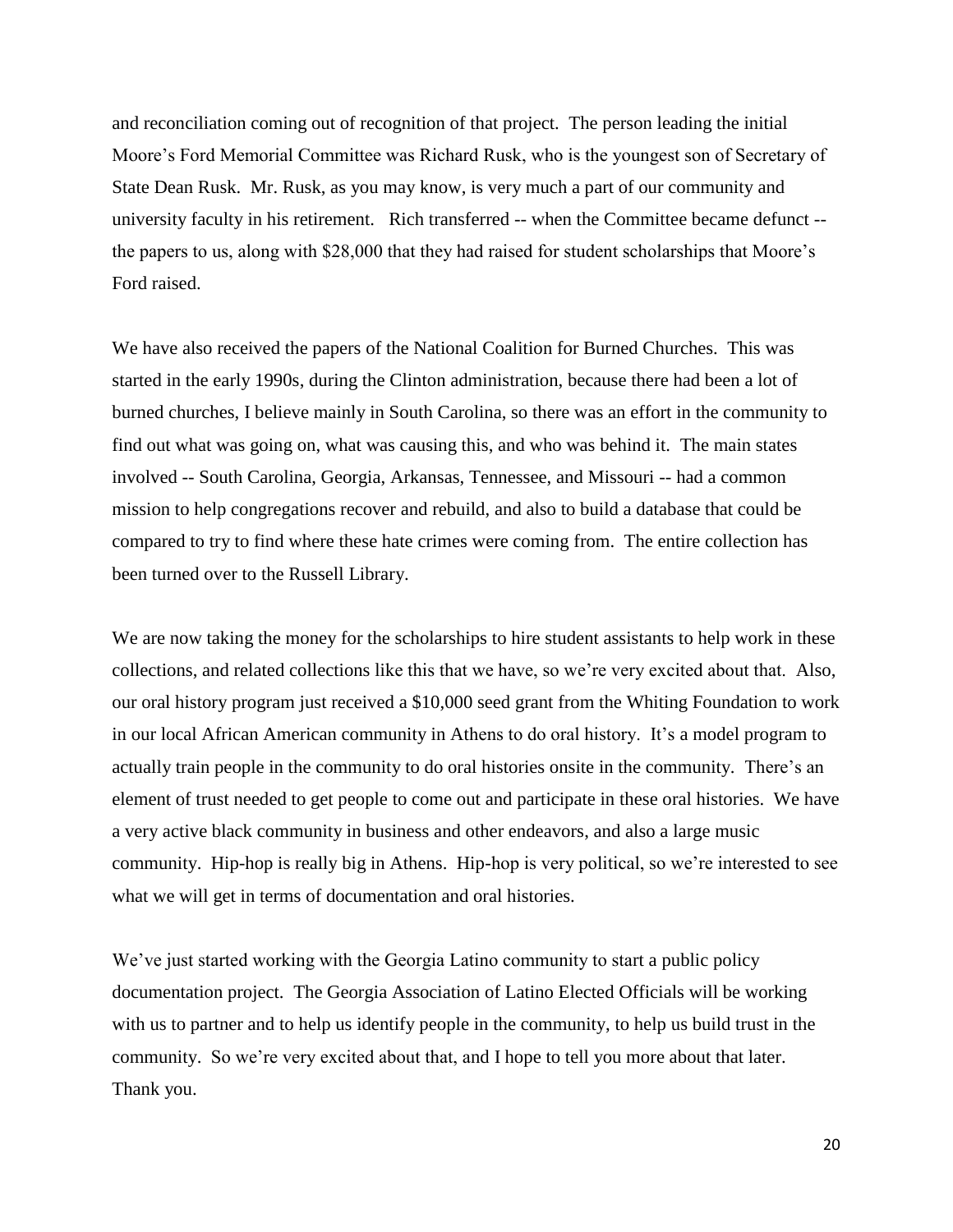#### **Denise Hibay**:

Good morning, everyone, and thank you, and it's a pleasure and honor to be here this morning, and I'm very happy to see David again after these few years. It's been very eye-opening to read the committee briefings, and to hear what you've been discussing today. All of it resonates with me as related to the challenges and activities we're facing at the New York Public Library, from processing of archives to storage, both physical and digital, to website redesign, and to civics literacy, which is a long-term goal of mine to do more of at the New York Public Library. This feels like everything's coming together, and hopefully we can learn from each other. Even the DAM report that Heather just gave, I would like to speak to you afterwards about that.

But I'd like to talk very briefly today about a major initiative that has been going on at the New York Public Libraries since 2013, and that is our preservation of audio and moving image collections, which we refer to as AMI. We have been able to advance the preservation of this material, especially the unique AMI materials that we have, and those materials that were at risk because of obsolescence and format fragility.

This initiative couldn't have been done or advanced without the generous support of the Mellon Foundation, and also the Carnegie Corporation. The Mellon Foundation supported taking an inventory of all of our AMI materials -- noncommercial materials -- and we discovered there were over 227,000 rare, unique items that were at risk. So we started digitizing those with an outside vendor.

At the same time, we understood that our digital storage infrastructure was inadequate, so with the funding from the Carnegie Corporation, we have been working on that. Some of you will understand one of the challenges is that we've been doing mass digitization, but are not providing access to those materials because they're not fully catalogued. Our digital team - because it now takes truly a village to work on this -- real experts in web design, real digital experts in development, are trying to get us connections to this material. The question is how can we release the information, even to staff, more quickly, even though it hasn't been fully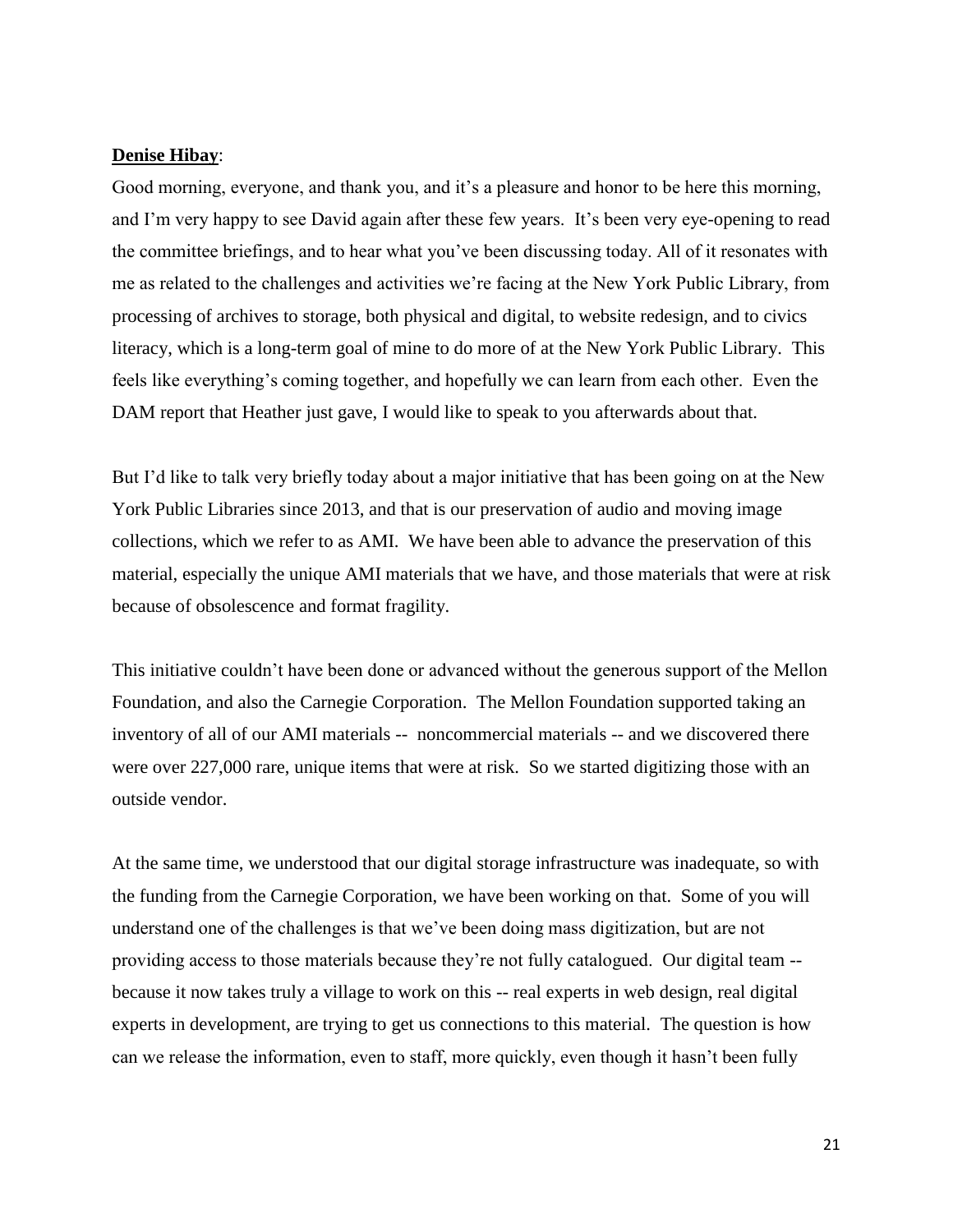digitized or fully processed? With inventory information, perhaps we can at least provide some form of access.

The Carnegie grant is allowing us to create a new staff interface where staff are able to actually see these items once they've been digitized, but not catalogued in the repository. They can get quick access, and can give a link for people to look at it onsite at one of our libraries. This has been a breakthrough moment for us even though it's not yet complete.

We've also updated our digital storage, so by the end of this calendar year we hope to increase from 3 petabytes to 7.5 petabytes, with plans to grow up to 11 petabytes in the next five years. The cost for growing storage is one of the biggest challenges we're facing. We've also taken this opportunity to improve our digital viewing experience, especially around accessibility issues, so we've made some basic upgrades to be more ADA-compliant.

Some quick lessons we have learned is that projects like these span not just the content specialists, the archivists, and the research staff, but our digital team, our IT team, and that we're stronger for having to work together. It wasn't always easy sometimes. We had a steering group which helped see us through all of this. We're continuing to experiment with access and how we can get these materials in front of our patrons as quickly as possible. Thank you.

## **David Ferriero**:

So that 300,000 that you've identified, is that across the research libraries?

## **Denise Hibay**:

Yes, across the research libraries.

**David Ferriero**: And any branch library content?

#### **Denise Hibay**: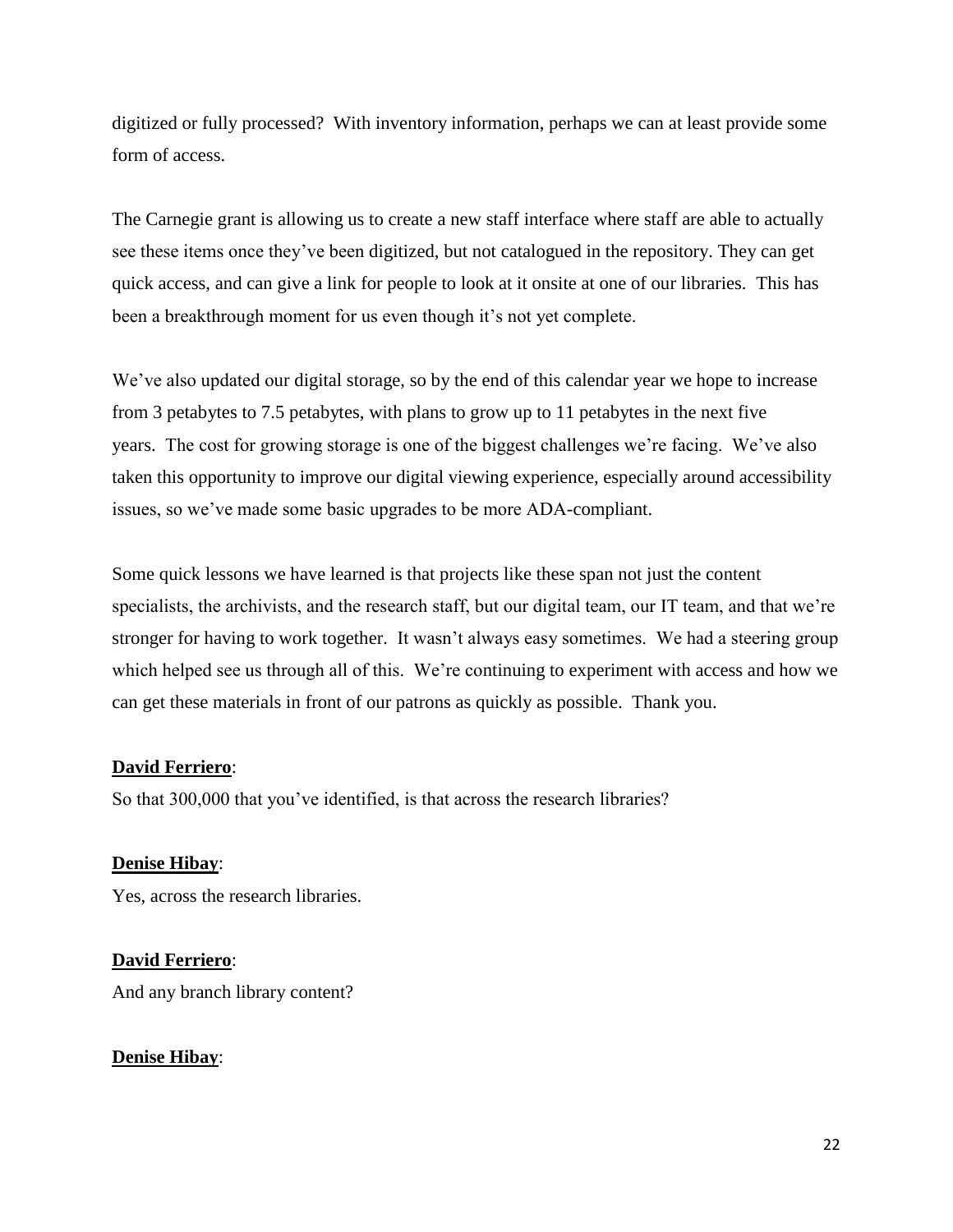No branch library content at this point, although we did start an oral history project in the branches, and those tapes were deposited into the research library, so any activity that they're doing comes in to us. I have to say that the breadth of the content is just staggering. We have one of the largest and most important collections of AMI in the world because we have two very specialized libraries, the Performing Arts Library and the Schomburg Center for Research in Black Culture. We have everything from rare dance performances, early jazz improv sessions,and hip-hop to interviews with a wide variety of individuals: black writers -- we found in our Maya Angelou archive some interviews that she had given -- all of this unique, not commercially-produced -- to interviews with gay archivists. These will soon be able to be seen, especially in relation to an exhibit we have on our agenda about the fiftieth anniversary of the Stonewall uprising. It's quite exciting.

We continue to acquire new collections that are mixed media. This is one of the biggest challenges. We just acquired the Oliver Sacks archive which has both textual and digital records. This is the new normal.

## **Lori Schwartz**:

Hello. I lead the U.S. Senator Chuck Hagel Archives at the University of Nebraska at Omaha. Hagel is an alum. My report will briefly cover what we're doing with processing, exhibits, and a bit of programming.

I am lucky to have a team working on the Hagel Archives. I have a staff assistant, I have a postgrad fellow who's on a six-month term, and I have three undergrad students. We work on different series, according to our experience and capacity. About half of the collection is open at this point; we're opening as we finish processing. Most recently we opened his personal papers and his campaign records, which are the most detailed set of campaign records I've seen. I'm currently processing agricultural legislative material, learning all sorts of things about commodity subsidies in livestock, for example. (laughter) And I'm also prepping an exhibit on climate and environmental concerns in Nebraska, particularly because of the recent and ongoing extensive flooding in Nebraska and Iowa, and also Nebraska's history with drought.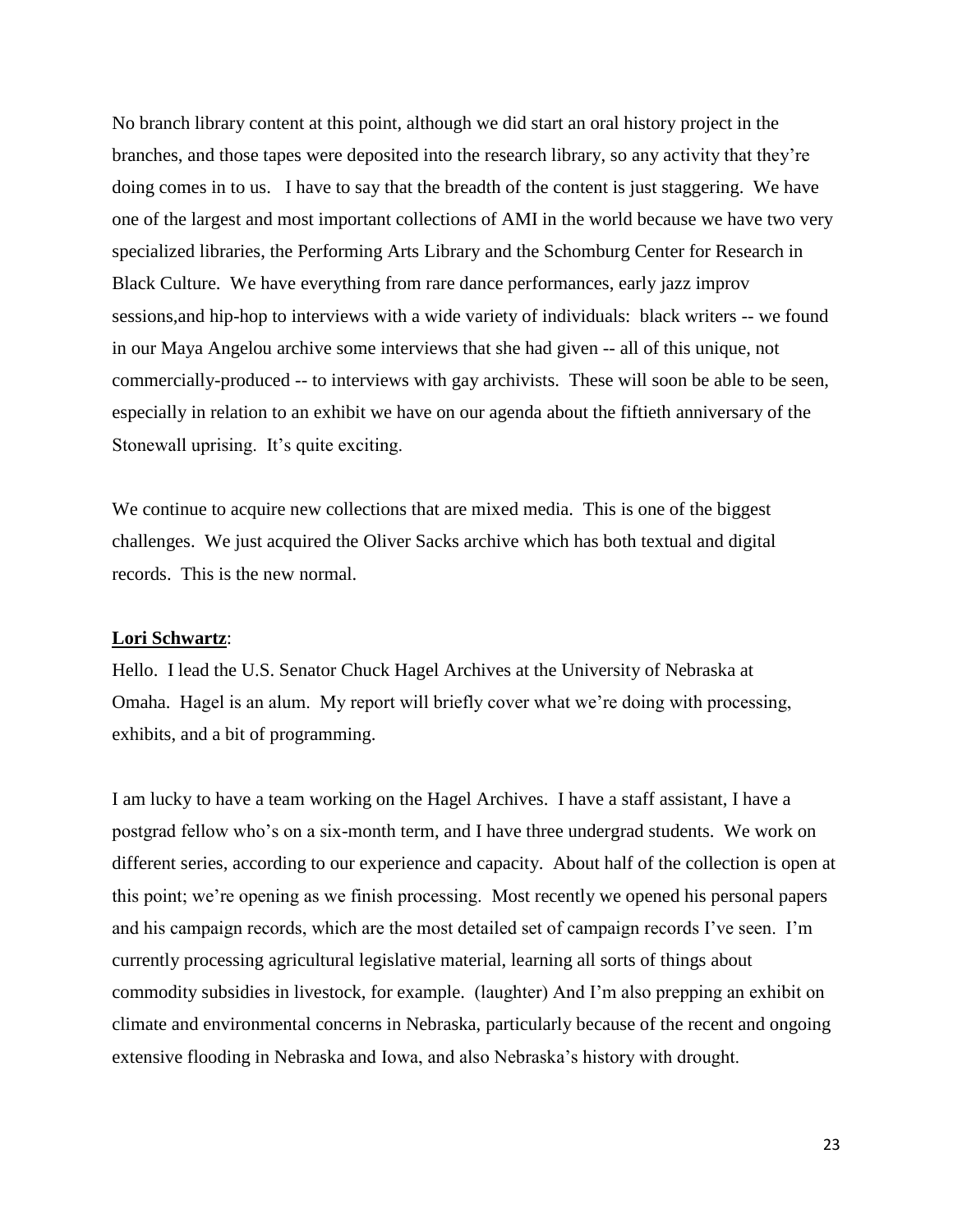I just took down an exhibit, to give you an idea of the variety that we do, where I asked 30 questions on the current citizenship test and then answered them using Hagel material. I would love to do more of those kind of programs, and hope to in the future.

My students are processing constituent mail arranging it by topic to a very detailed extent. This brings challenges, I've found, especially in the last few years, particularly for my students who are feeling deeply affected by the material that they're reading in the mail, particularly for the more controversial topics. And I've supervised students doing this task for about 15 years. The last couple of years the students seem to be affected more. For example, I have a student working on immigration mail right now, and he has a deeply personal connection to the immigrant experience. I try to stay mindful of that as I prep students to work on the material, lay the groundwork for what they're going to see, and give them choices. And so that's been good so far. We have other challenges, of course, such as making accessible our electronic records, but I wanted to highlight this one.

And finally, we're lucky that Senator Hagel remains a really engaged donor. I can send him questions. He visits the archives. He comes to campus. He's very engaged with the students. He loves talking to the students. He loves history, so we have a great time. And he's also done a few things at UNO that have really broadened the student body and started discussions. He started the Global Leadership Forum a few months ago -- he brought Joe Biden in to talk at that -- and that will be an ongoing activity. It was just for undergraduates, and faculty and staff couldn't get in. There were a few VIPs that got in, (laughs) but otherwise it was just undergraduates, and it was in a more intimate auditorium on campus.

We had a popup exhibit at that event and talked with everyone that came through the line to attend. It is good for local outreach. Senator Hagel has also started a forum that we help with by hosting media and while conducting another popup exhibit in the fall that's focused on high school juniors. Approximately 300 juniors come in from around the metro region, they listen to him talk, and then have breakout sessions taught by professors who propose civics-related topics. That's also been well received. This gives you an idea about what's going on at the Hagel Archives.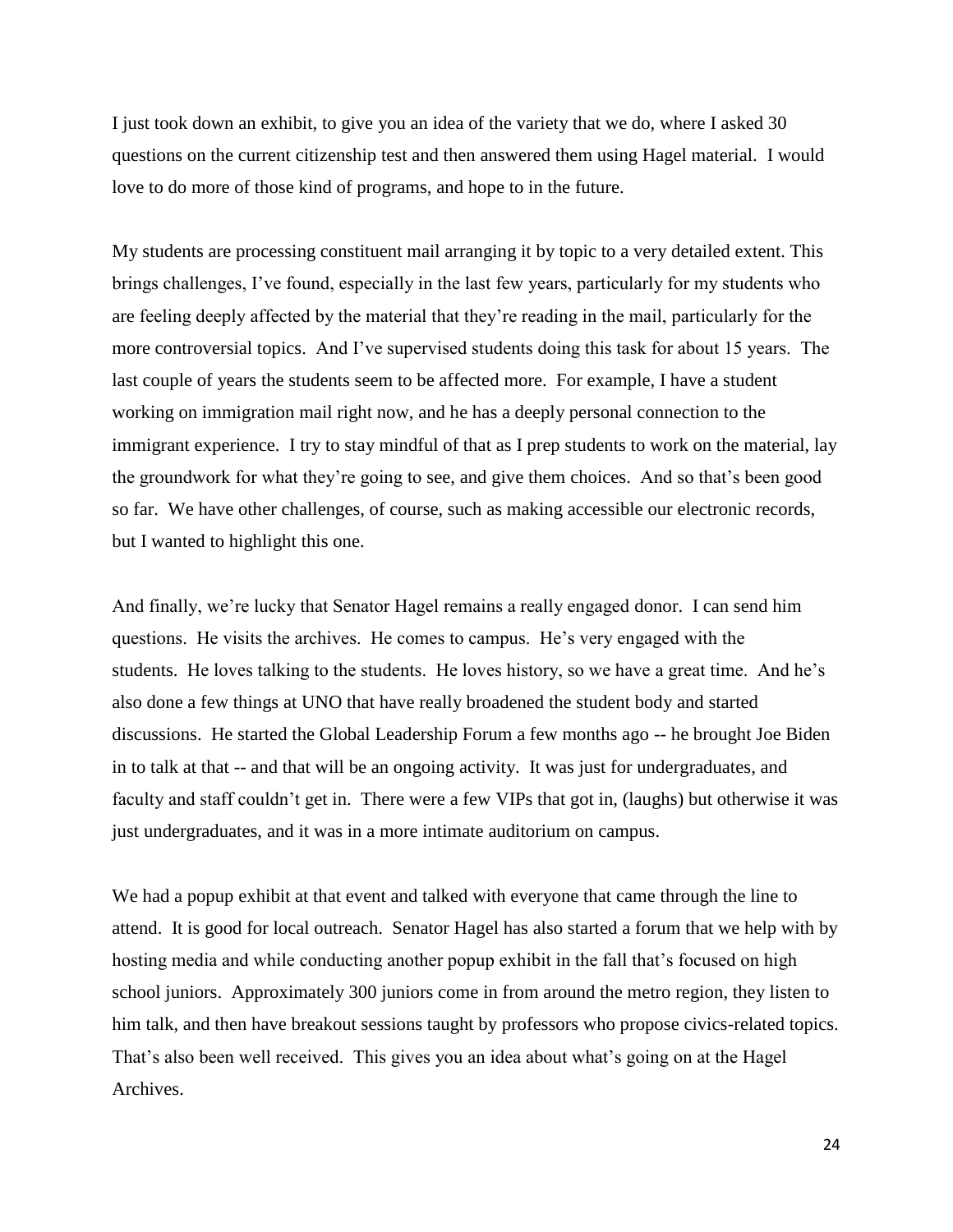#### **Danna Bell**:

Good morning. First, thank you very much. I am absolutely thrilled and honored to be serving on this committee. Unlike my colleagues, I'm not working with a specific collection. I work with teachers and help teachers use primary sources. I do have an archival background. I am a past president of the Society of American Archivists, and also a past chair of Mid-Atlantic Regional Archives, so I know what my colleagues are going through, and the adventures that they're working with. But my heart has always been in reference, and I'm thrilled to be working with teachers.

One of the things that Dr. Hayden is focusing on during her tenure is making the library a more user-centered and user-focused place. Our unit is directly in the center of that goal. Originally we worked primarily with teachers, and now we've been merged with our young readers center so that we're going to be working not just with teachers but with families, and thinking about ways to bring our resources to this wider audience.

What I want to do in the few minutes that I have is talk about a few of the projects that we're working on, and a little bit about the Learning and Innovation Office. One of the things that we do is work with our *Teaching with Primary Sources* partners. *Teaching with Primary Sources* is a Congressionally-funded project where we're given a certain amount of grant funding, and we select partners around the country and train them to teach using primary sources to teachers, using our activities and our methods. We have 27 partners right now. We've just gone through a funding process to give some people money for the next two years, and they're doing a variety of different topics.

We also work with the National Council of Music Educators, and they're looking at ways not just of teaching music with primary sources, but also teaching music and other subjects together using primary sources. We work with groups that are trying to reach disadvantaged audiences, and groups that are working to reach those that have disabilities. It's a variety. It's an adventure. It's very interesting.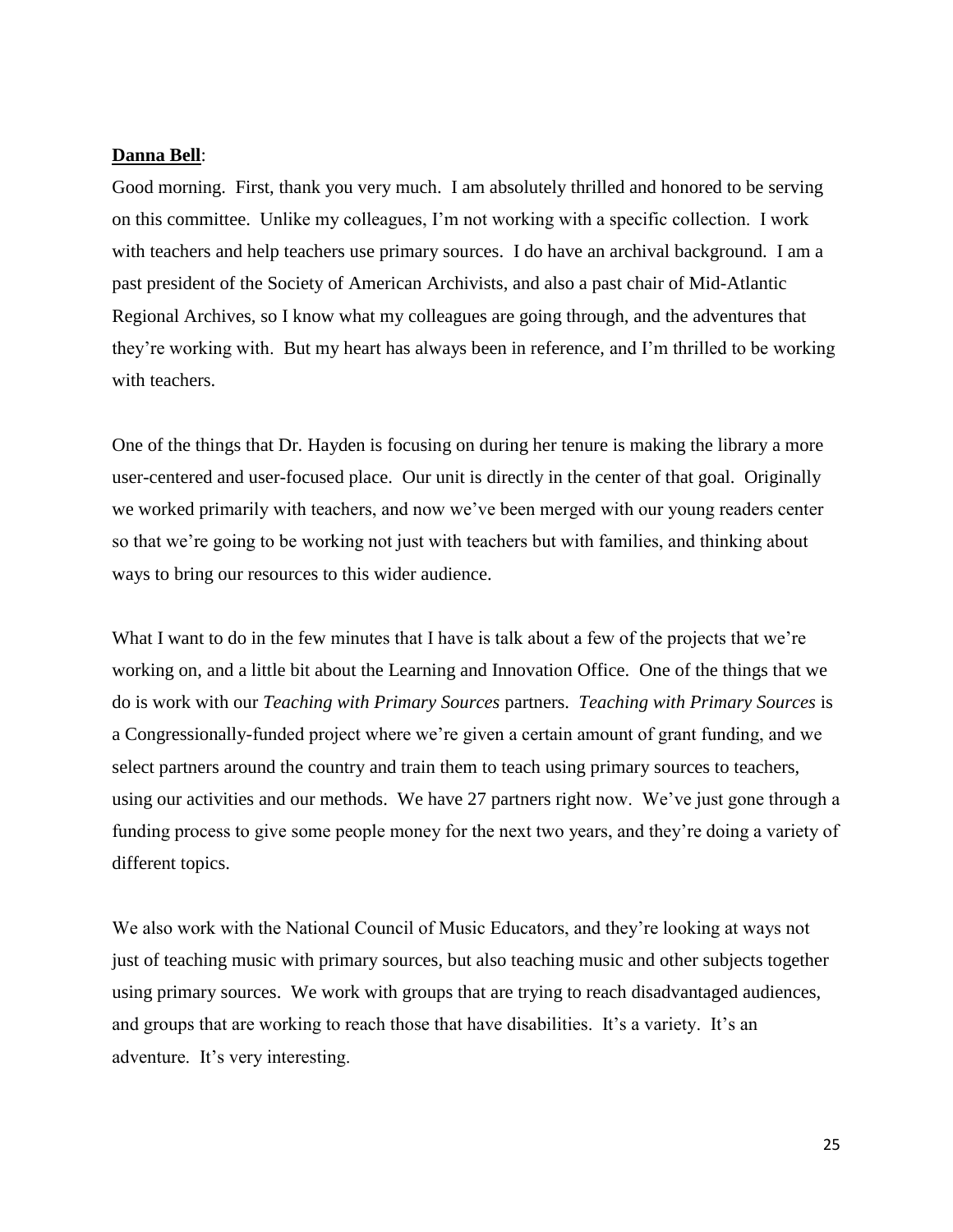In addition, we have three regional partners who are given additional funding to give smaller regional grants to agencies that are not partners within the Library of Congress Teaching with Primary Sources program, so that they can develop programming for workshops and curriculum for other states. We've been able to reach all 50 states and a couple of the territories. This allows us to bring the idea of primary sources to a wider and larger audience, and that is an amazing experience.

Another thing that we've received Congressional funding for is the creation of civics apps. We have seven partners right now that are creating apps studying civics, bringing primary sources to teachers so that they can better effectively teach civics, or focusing on other topics. For example, we have the papers of Rosa Parks online, and one of the partners found a Mother's Day card that Rosa Parks sent to her mother. That particular civics app's partner works with K-5, and teachers around the United States have to teach holidays, so they're using that Mother's Day card to talk about Mother's Day, about the development of the holiday, and about why we select cards, why there are certain symbols and things on those different cards. It's, again, wonderful, amazing, adventurous.

This week we're hosting our first meeting of our Summer Teacher Institutes. To go along with the fact that ALA is in town this week, we have school librarians, school media specialists, 31 of them, currently in one of our rooms working their hearts out. (laughter) We do four Summer Teacher Institutes a year. This one's only two and a half days; most of them are a week long. It provides teachers the opportunity to use our primary sources to create a lesson that they will bring back to their school district and teach, as well as doing professional development within their school district, again, to expand the idea of primary sources and how you teach and use primary sources. We've had amazing experiences with those teachers. In addition to having the week here, they come back for a webinar in December where they're able to share what they've learned, talk about their activities, what has succeeded and what has failed, and have support. In addition, we have a Teaching with Primary Sources network that brings all the teachers that we work with online and allows us to talk together, share ideas, and look at a variety of different resources. I was thinking as I was listening about the ways to share those materials, getting that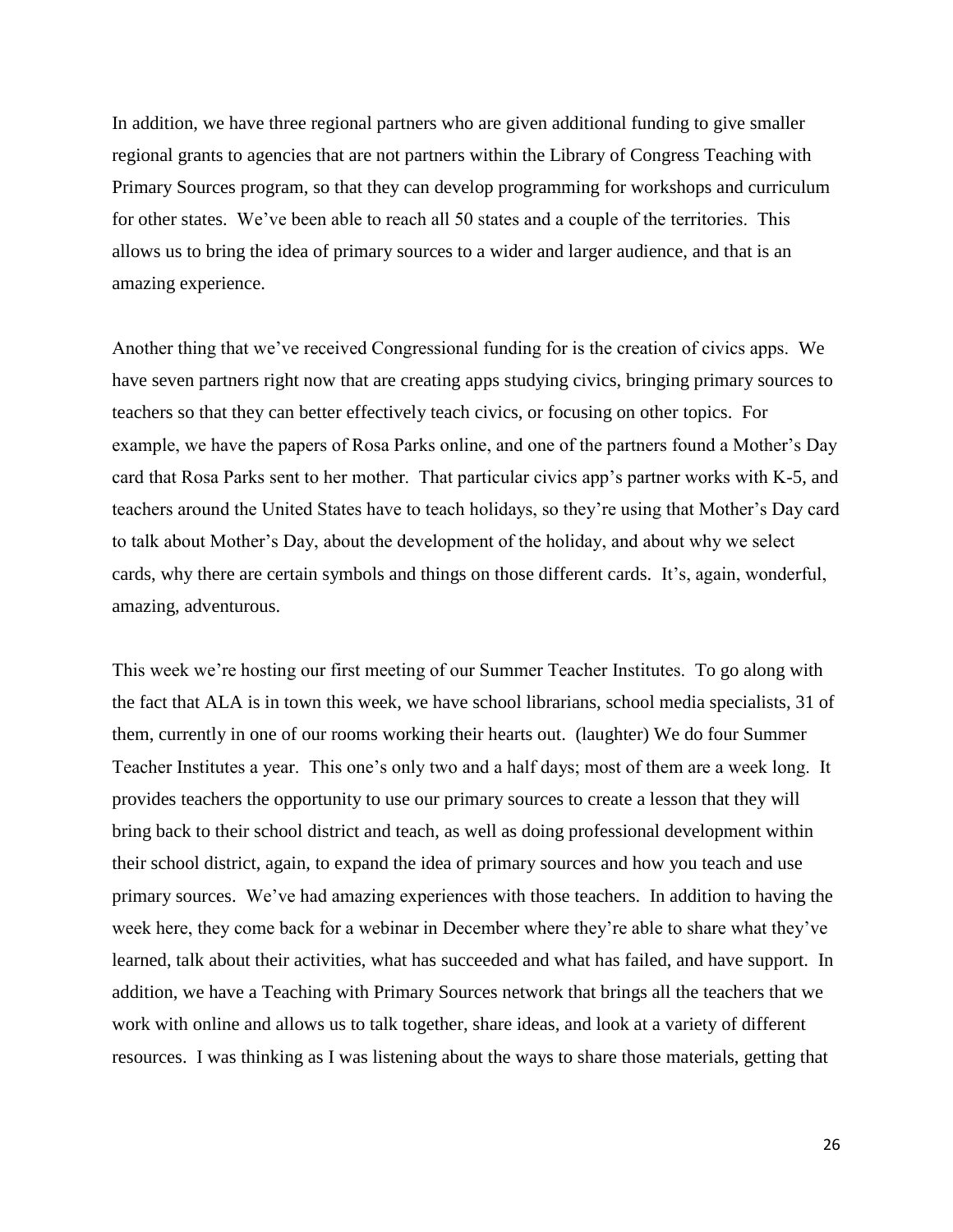material on the network would be another way of getting those resources out into the educational community.

Finally, I want to talk about our Teacher-in-Residence program. Each year we bring in a teacher-in-residence for a year. It's a teacher in the field, and it allows us to learn about what's happening in the field, what teachers are dealing with, and what they are experiencing in the classroom. For the last few years we've had themed teachers-in-residence, and this year's teacher-in-residence is going to be a civics teacher. We've selected a civics teacher from Washington State who will be joining us in August for the academic year, and we're looking forward to working with her, and I might, if it's okay, sneak her into the December meeting so that she can hear about what's going on and hopefully bring that back and create materials. The teacher-in-residence does travel around the United States, so that's another way of sharing materials.

Last but not least, outside of this, one thing you may want to think about is sharing your materials with National History Day. Next year's theme is "Breaking Barriers," and they're always looking for primary sources and other resources to share with teachers around the country. This year, they worked with over 500,000 students around the world, not just the United States. Their competition was just a couple of weeks ago at the University of Maryland. Over 3,000 engaged, enthusiastic materials -- teachers and students with fascinating, fascinating topics, and I hope that there's a way to engage with that program. If you have questions for me, I look forward to answering them or talking to you further. Thank you.

#### **Julie Adams**:

Thank you all. It's always really interesting to hear what you all are working on. I know that it's a highlight of the meeting for me. Next up, we have Danielle Emerling here with the Congressional and Political Papers, Archivist at West Virginia University. She's going to give us a special report on her America Contacts Congress project. Thank you.

## **Danielle Emerling**: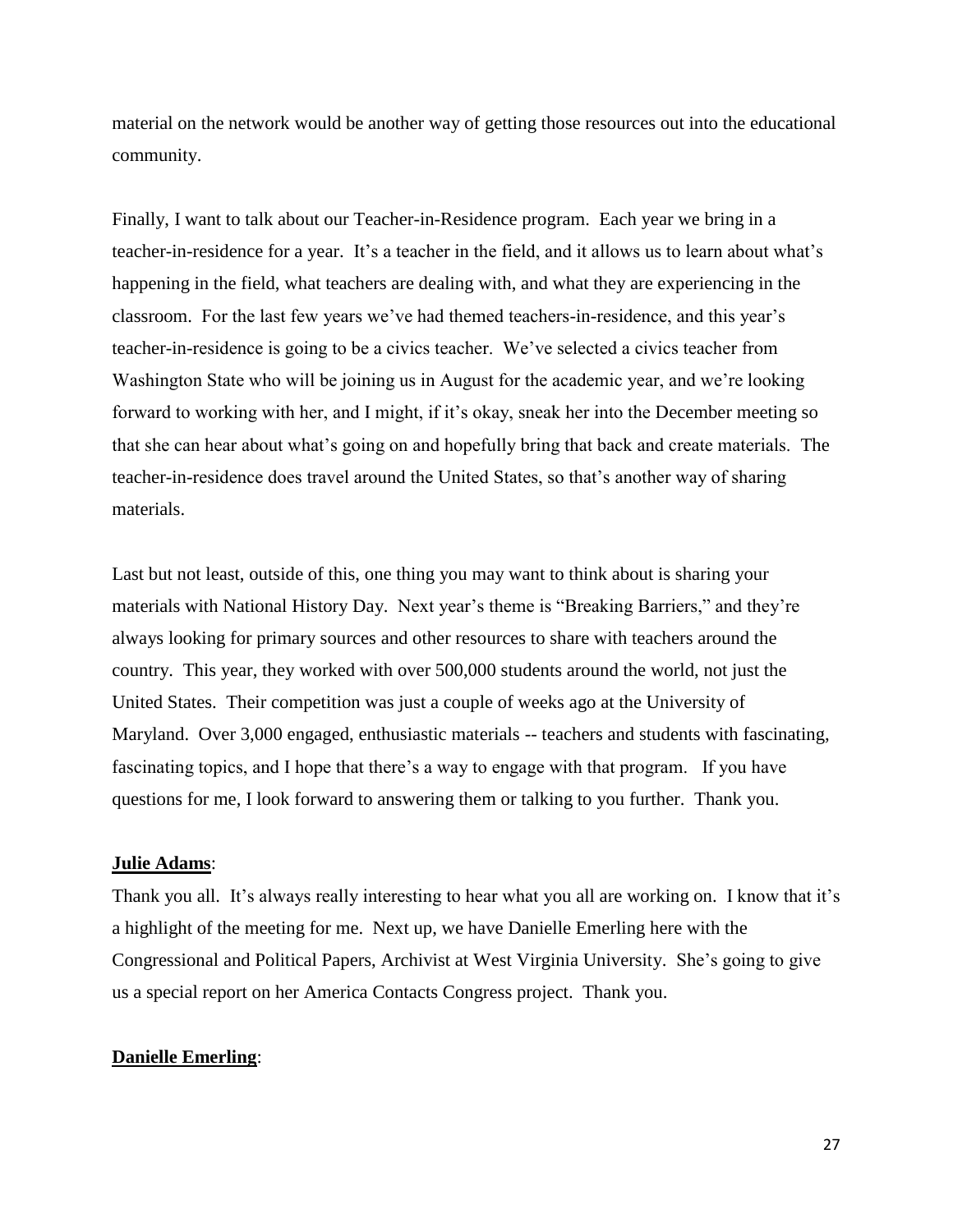You're welcome. Good morning. Can everyone hear me? It's a pleasure to be here, and thank you to Betty and Alison for inviting me. Before I start talking about the project, I'll give you a little bit of context. I work in a repository that has, among other things, about 150 years of Congressional collections, from Republicans and Democrats, and even a few unconditional Union Party members, which, (laughter) of course, date back to the founding of West Virginia in 1863 during the Civil War. But among those papers, in particular in the twentieth century collections, are these really rich and special materials that document the vital relationship between Members of Congress and their constituents.

In most of those collections, constituent correspondence is voluminous paper files. But as you know, that kind of correspondence began to change in the 1990s. As communications methods changed and the volume increased, Congressional offices began to adopt electronic correspondence management systems. So collecting repositories then began receiving exported data, and repositories have been really stymied by the size and complexity of the data, as well as the sensitive nature of it. Repositories have been unable, in most cases, to open the data files, much less manage preservation or access to them.

So the project I've been working on over the last year grew out of a 2017 report from the Society of American Archivists Congressional Papers Section that said without a concerted effort by the Congressional archival community these important historical resources are in danger of disappearing. It's a pretty bleak assessment. But beginning in 2018, with an expert advisory board and support from the Lyrasis Catalyst Fund, I led a feasibility study to begin solving this problem. I'm going to focus on three broad takeaways from that study.

First, as many of you have kind of alluded to in your reports, archivists at collecting repositories are time and resource constrained, and don't necessarily have the technical support they need to provide access to datasets like these. At WVU Libraries, though, we have a couple of developers who worked on a tool that successfully opened the data from Senator Jay Rockefeller's office. What we wanted to find out, essentially was is this prototype tool on the right track? And can it be replicated at other repositories? Through some focus groups with archivists, we found out that the tool that we developed is indeed unique. There's nothing out there like it. It's needed by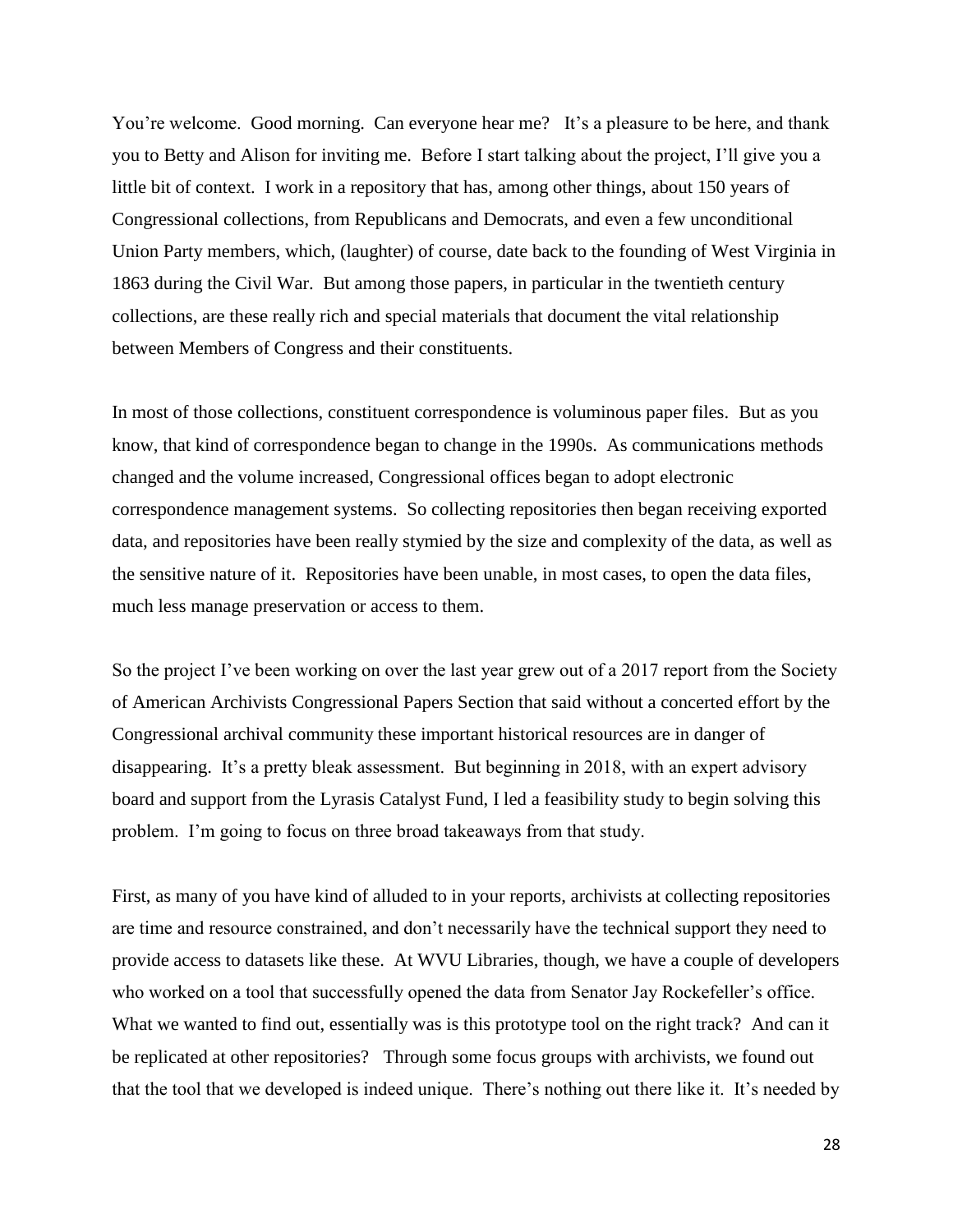archivists and repositories, and it only needs some basic functionality. And what's important is that it integrates well with tools archivists already use to curate, preserve, and provide access to the data.

We also looked at some of the datasets themselves. Specifically, we looked at four datasets in three export formats, from three institutions. We looked at the Senate archive format, which has been around the longest; the House interchange standard; and the Senate CSS data interchange format, which is the newest. We found that datasets are in fact, massive. One set contained more than 5 million correspondence records, and another set we looked at had more than 16 million metadata records. As you might imagine, ingesting those records and searching through them takes considerable computing power and time.

We found that the flat file archive format dataset from the Senate is generally unproblematic, and the two sets that we looked at had little variation in the structure and the ways in which the office used the fields in the format, but for the Senate CSS data interchange format and the House interchange standard datasets, they were a bit more complex. They are relational databases, so with our tool that's going to require a bit more development, because it was built for the Senate archive format.

Finally, we looked at priority user groups, and I already mentioned the archivists, but we also interviewed researchers we grouped by their methods of research. We held individual interviews with those researchers and gave them a chance to talk about their experience with Congressional archives and what their methods are for using Congressional archives. And then we showed them some examples from the Senate archive format using the tool. I'd like to show you an example so you have a sense of what this tool looks like.

If you look at the screen, I know you cannot read this, but this is an example of a metadata file in the tool in the archive format, and what you see here are 32 fields, which I have redacted for this presentation, (laughs) but this is a fairly complete record. If I zoom in, you'll see there's a topic on top, which is health. In the in-document name fields and the out-document name fields, you see a file path and a link. When I click on the in-document, I have this lovely PDF that was scanned into the system by the staff with this very nice handwritten note from the constituent to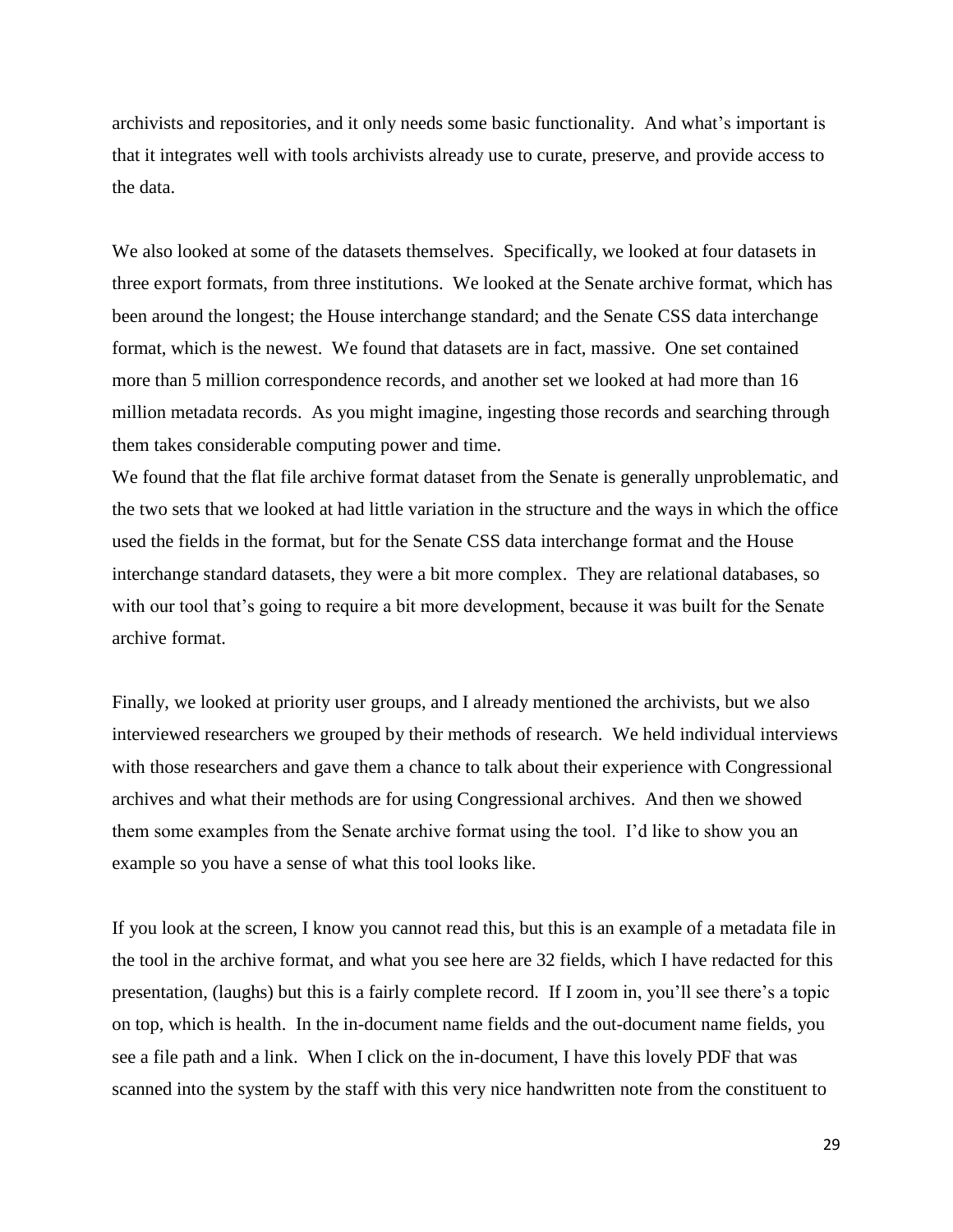the Senator. Researchers were very excited about this. And then if I click on the out-document name, this is the response from the office, and you can see it's rendered in HTML.

Here is another example of a metadata record, but this one is a little bit less complete, and if I were to zoom in you'll see that the in topic says 1P:1P. I don't know what that means. (laughter) It could be a code that the office used, but it could also be an entry error. You'll see that the in-document name field is blank, meaning we don't have the incoming correspondence from that constituent, and the out-document name has a file path but no link, meaning that either it wasn't exported -- perhaps it was deleted, maybe unintentionally, from the system -- or our tool is simply not making the connection to that document for some reason.

After showing this to our researchers and talking through the process with them, we found out a lot of interesting things. Our qualitative researchers were largely political scientists, but also included some historians. They told us that their primary needs are search, access, and read. They use Congressional collections and analog constituent correspondence, and they see that the bulk of that correspondence and the chronological ordering of it often is a real barrier to their research. So the prospect of keyword searching is very transformative to the research they would like to do, and they also said it could very definitely lead to increased use of this kind of resource. They also told us they saw more value in the attached correspondence, like that PDF I showed you, than in the metadata itself.

Our quantitative researchers -- these were all political scientists -- their research methods are computational. They do large-scale data analysis to find trends and patterns. They are equally interested in the metadata and the attachments, and they're not really bothered by the incomplete nature of some of the data, or the inconsistencies that they see. They're very used to cleaning up data or hiring someone to do it for them for their analyses. (laughter) They also told us they're really interested in working across datasets from multiple offices to do comparative work.

They also gave us some idea of what the research applications could be for the data. They said it could help with finding out how representatives derive ideas for policy, and how policy becomes national in scope; how lawmakers might change their views over time, and how they frame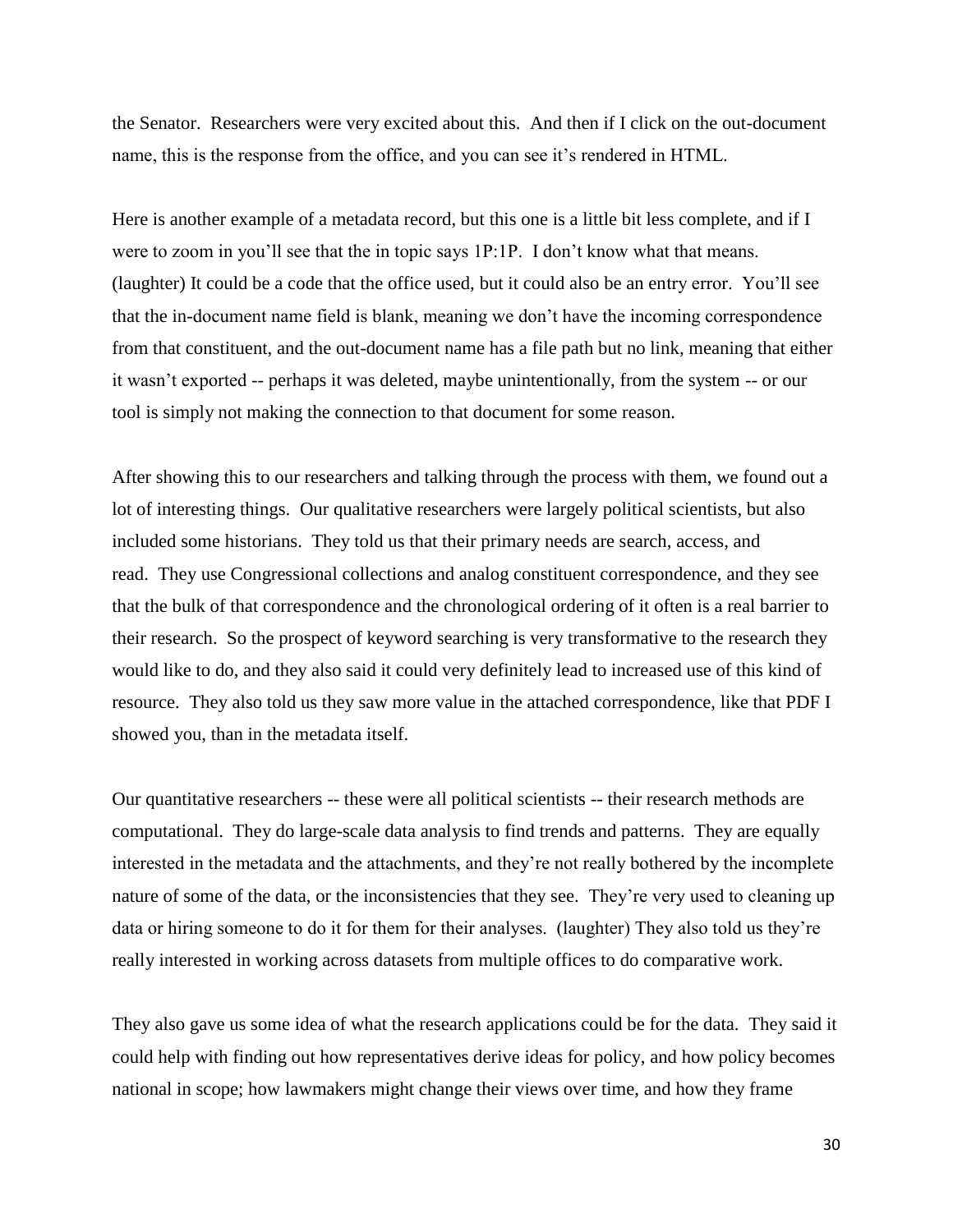issues with their constituents; how constituents perceive representatives. Right now, the only source to determine that is through aggregated opinion polls, so this is a new, exciting way to do that. They also said it could be used for measuring constituent preferences and sentiments.

We also asked them to comment on the value of the data, and they reaffirmed the importance of preservation. They told us that constituent correspondence serves as the lifeblood of democracy and the voice of the people that is often absent from other archival records. They said the data helps to show the evolution of American democracy, and it is irreplaceable. And we, of course, agree with that.

The feasibility study concluded last month, but we have a lot more to do, and I'll give you an update on that. Right now WVU Libraries is the manager of the project, but we're shifting governance toward the Association of Centers for the Study of Congress, which is a nonpartisan membership organization that includes both curators and researchers. This project fits within their mission to preserve the records of Congress, but also to promote the study of Congress.

We're also working toward a partnership with the Inter-university Consortium for Political and Social Research, or ICPSR, at the University of Michigan. As I mentioned, most repositories lack the technical infrastructure to provide access to large datasets, particularly those that contain sensitive information. ICPSR has a lot of experience facilitating mediated and protected access to data that is sensitive. In a pilot project, we have a few institutions that are going to move forward with creating agreements with ICPSR, transferring their data, and we hope provide access to that data. This will create a model for other repositories to follow.

And finally, our tool that was developed at WVU Libraries, it began as an open source project, but to sustain open source projects you require a committed IT community. We don't really have that yet, so while open source will certainly play a role going forward, we're also considering a software as a service model in which a vendor would host and help to maintain the tool for repositories that would like to use it.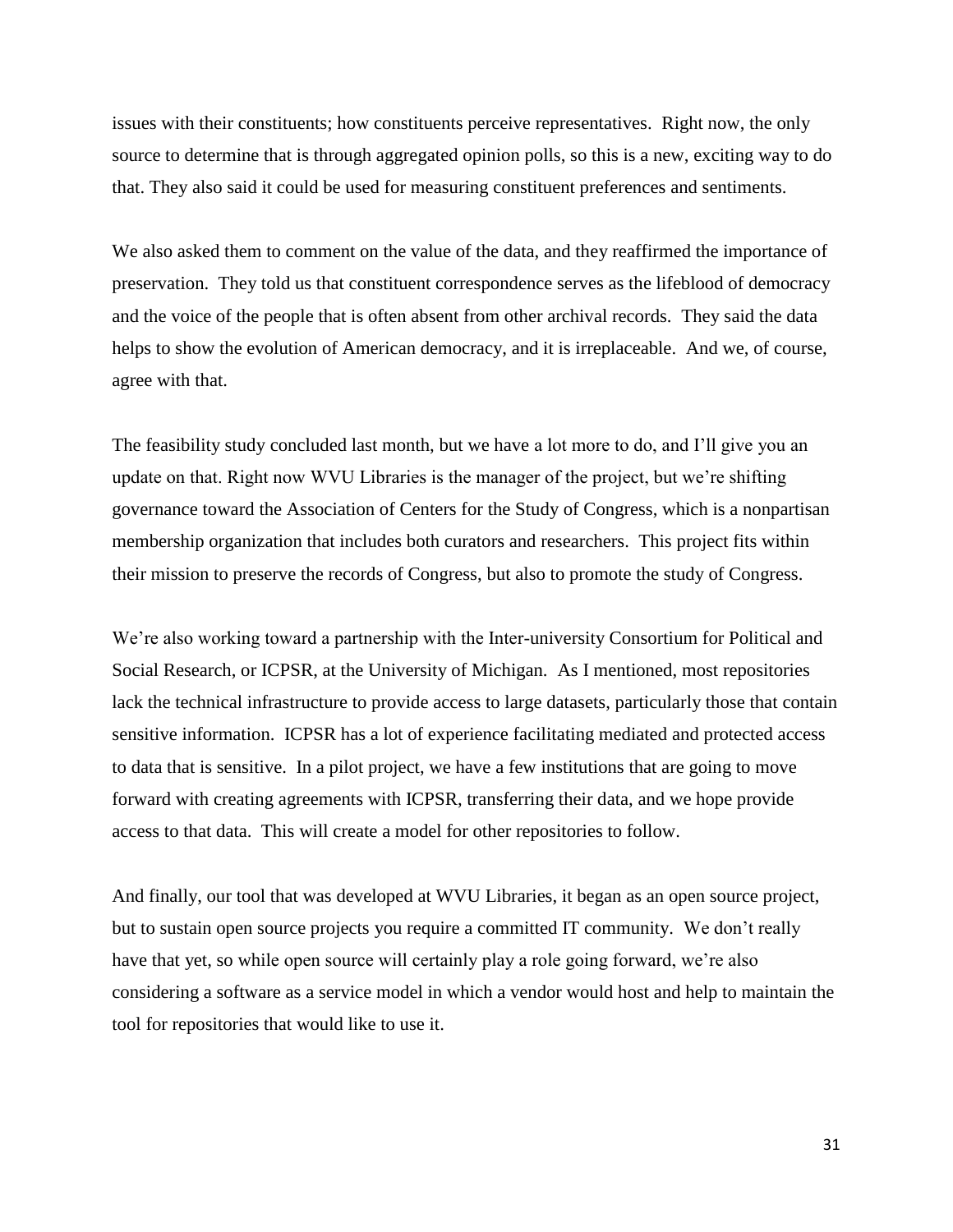So, with that feasibility study and our roadmap, I'm confident that we're going to create a sustainable way of preserving Congressional correspondence data, and thank you again for your attention.

#### **Julie Adams**:

Thank you, Danielle. That was really interesting. We are now at the part of the agenda where I will turn it over to Heather Bourk, the House Archivist, for her report.

#### **Heather Bourk**:

Thank you, Julie. I'd like to take a few minutes to brief you on what's been happening in the Archives Department since the December meeting. The Department spent 2018 reviewing content in the records search database. That's the section on the History, Art & Archives website that features images of official House records, accompanied by descriptions of each document. We focused on considering enhancement to the functionality of that database, and providing additional content. Twenty additional documents, covering topics such as voting rights and the Civil Rights Movement, have been researched and drafted and will be added to records search in the fall.

Associate Archivist Alison Trulock continues to focus on the Department's outreach efforts, both inside and outside of the House. Her recent internal outreach efforts include creating the email tips that go out monthly to committee clerks, and it's been very successful. People have shown a great response to it. In fact, she got requests to be added to the list. At first she was concerned it was going to be labeled spam initially and people would say "take me off this list," so it's been great to see the response to the tips.

These are emails she's sending each month to remind committee clerks about their obligations to archive, and offering advice about what a committee record is, what you should archive, how you should archive it, and to please call us if you have questions. She's also been arranging for tours for the Legislative Treasure Vault for committee staff with Richard's staff, and providing records management consultations for committees.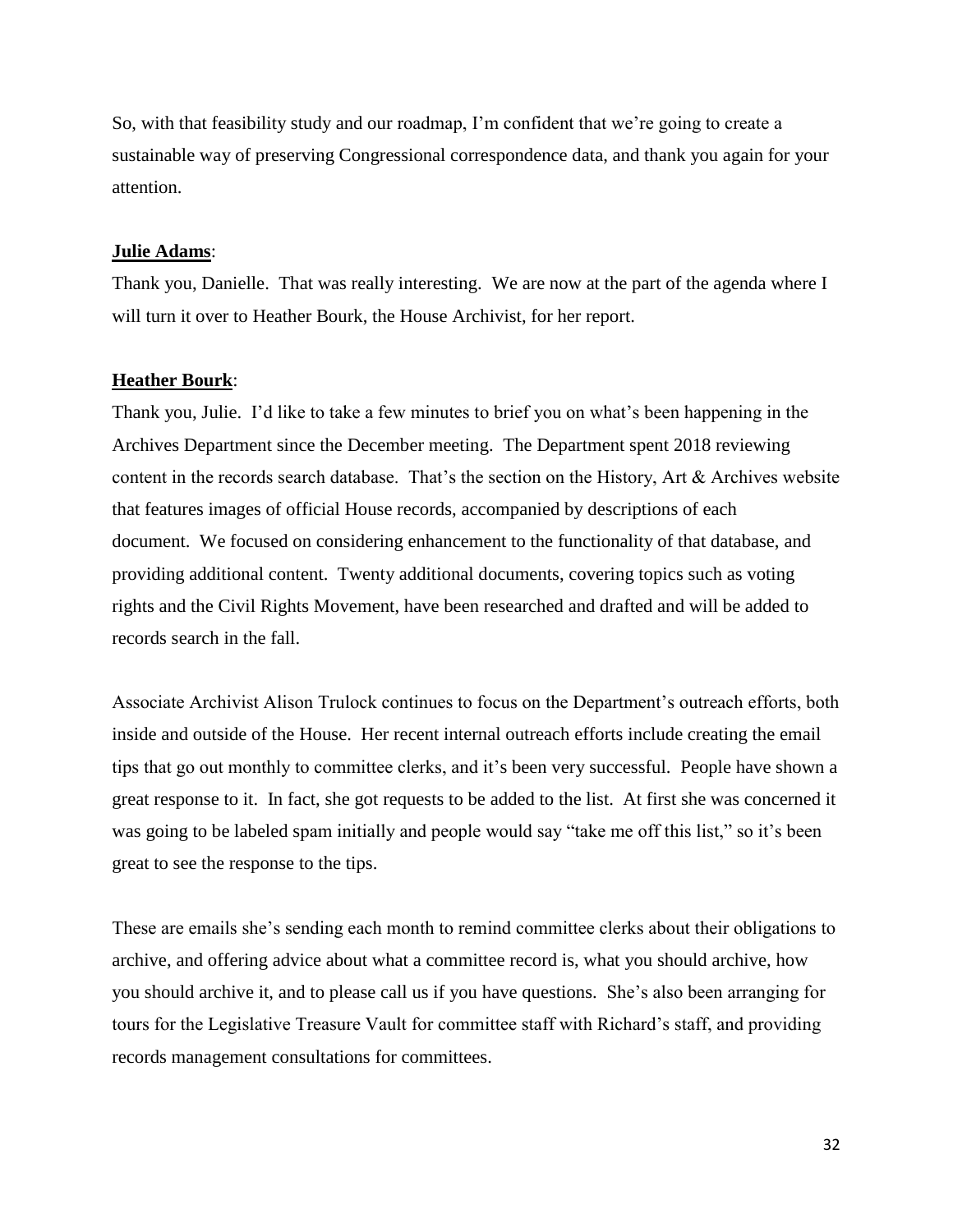On the external outreach front, Alison has provided research assistance to the curatorial and historians' offices by tracking down archival documents for use in the forthcoming exhibition in the basement rotunda of the Cannon Building, and with the suffrage booklet that Matt mentioned earlier. She's also worked with the Clerk's communications department to create a commemorative bookmark, featuring H.J.Res.1, the legislation that led to the passage of the 19<sup>th</sup> Amendment, and there is one included in your meeting materials.

Since joining the Department in the fall, Archival Assistant Alicia Bates has assumed primary responsibility for coordinating record accessions and loans with committees. For new accessions, this includes physical processing and adding record descriptions into Archivists' Toolkit. Calling on her training and experience in education, she's working with the Historian's Office on lesson plans for the education portion of our website, and is developing classroom materials for use on records search, so very timely to a lot of educational outreach everyone's been talking about. Alicia has also researched and drafted document descriptions for the records search database, as well as a blog post, and she has taken on the responsibility of proofing and fact checking web content, and managing the scheduling of blog posts.

Archive staff attended the annual meeting of the Association of Centers for the Study of Congress held at the National Archives last month, and will attend the Society of American Archivists meeting in August. I'm happy to answer any questions the Advisory Committee has, or provide more detail about the work we've been doing. Thank you.

# **Deborah Skaggs Speth**:

May I ask a question?

# **Julie Adams**:

Yeah, of course.

## **Deborah Skaggs Speth**: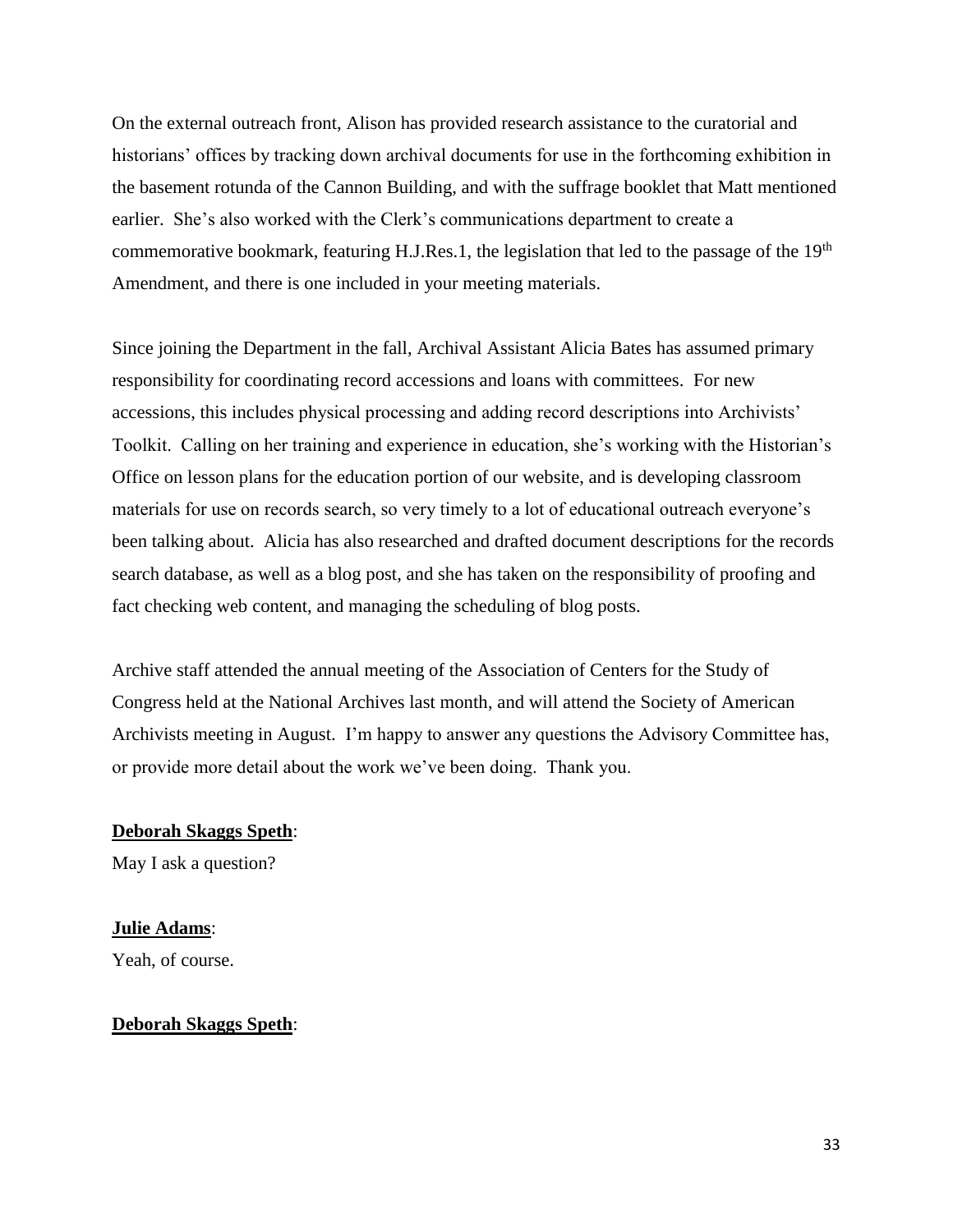Heather, I was wondering: how many committee current committees' records have been identified and are stored and transferred to the legislative Archives? Do you have that number on hand?

# **Heather Bourk**:

Just the total number of committees?

# **Deborah Skaggs Speth**:

Well, how many are archiving their records?

## **Heather Bourk**:

All of them are.

## **Deborah Skaggs Speth**:

Oh, good. It's probably been said before and I didn't remember.

## **Heather Bourk**:

So you know, we'll get extensive records from some committees; some archive a bit less, but we do get records from everyone. In fact, it was new for the last two Congresses that we've had one committee that has only archived electronically. Previous to that, we were getting a mixture of electronic records and paper.

## **Deborah Skaggs Speth**:

Good.

# **Sheryl Vogt**:

Heather, you still contact new Members about what services you can provide for them? Is that correct?

# **Heather Bourk**: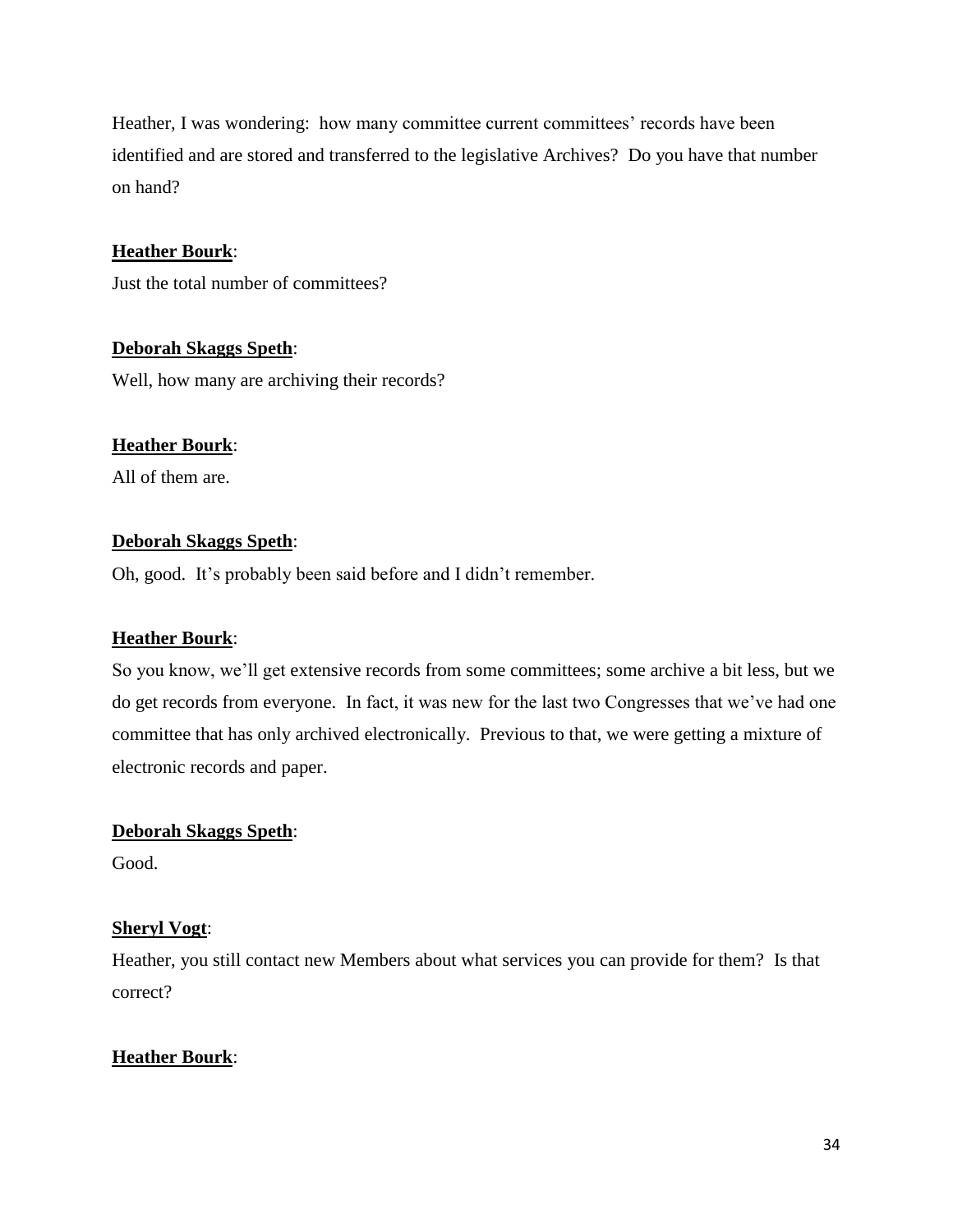We do, absolutely. We'll contact them at the beginning of the Congress to engage anybody who's new.

#### **Sheryl Vogt**:

I wanted to ask what kind of response you got from doing that, if you get very much.

#### **Heather Bourk**:

It's been encouraging. Not so much as when people leave Congress, of course, (laughter) but we usually get a good handful of people coming in, and those conversations tend to be more records management focused. We do get a good response.

#### **Sheryl Vogt**:

Terrific.

### **Julie Adams**:

Okay, thank you, Heather. I will now turn it over to the Senate Archivist, Karen Paul.

#### **Karen Paul**:

Thank you. We worked with 14 Senators' offices that closed during or at the end of the 115<sup>th</sup> Congress, focusing on electronic records preservation, social media archiving, and selection of either the archive format or the Senate constituent document interchange format, which now you know all about from Danielle, for preserving office constituent services system data. Thirteen Members donated their records to a research institute, and one is planning to donate at a future time, so that's not quite  $100\%$  but almost when that  $14<sup>th</sup>$  person decides to donate his collection. For new offices, we held a records management seminar, and have been meeting with them to introduce them to our Senators Office Archives Toolkit, and to present them with a sample office file plan. We continue to work closely with committee systems administrators to preserve committee electronic records during the transition from one Congress to the next. Over the past several months I am pleased to report that they are getting more used to our requests for their records and are responding to us more readily, it seems. (laughter)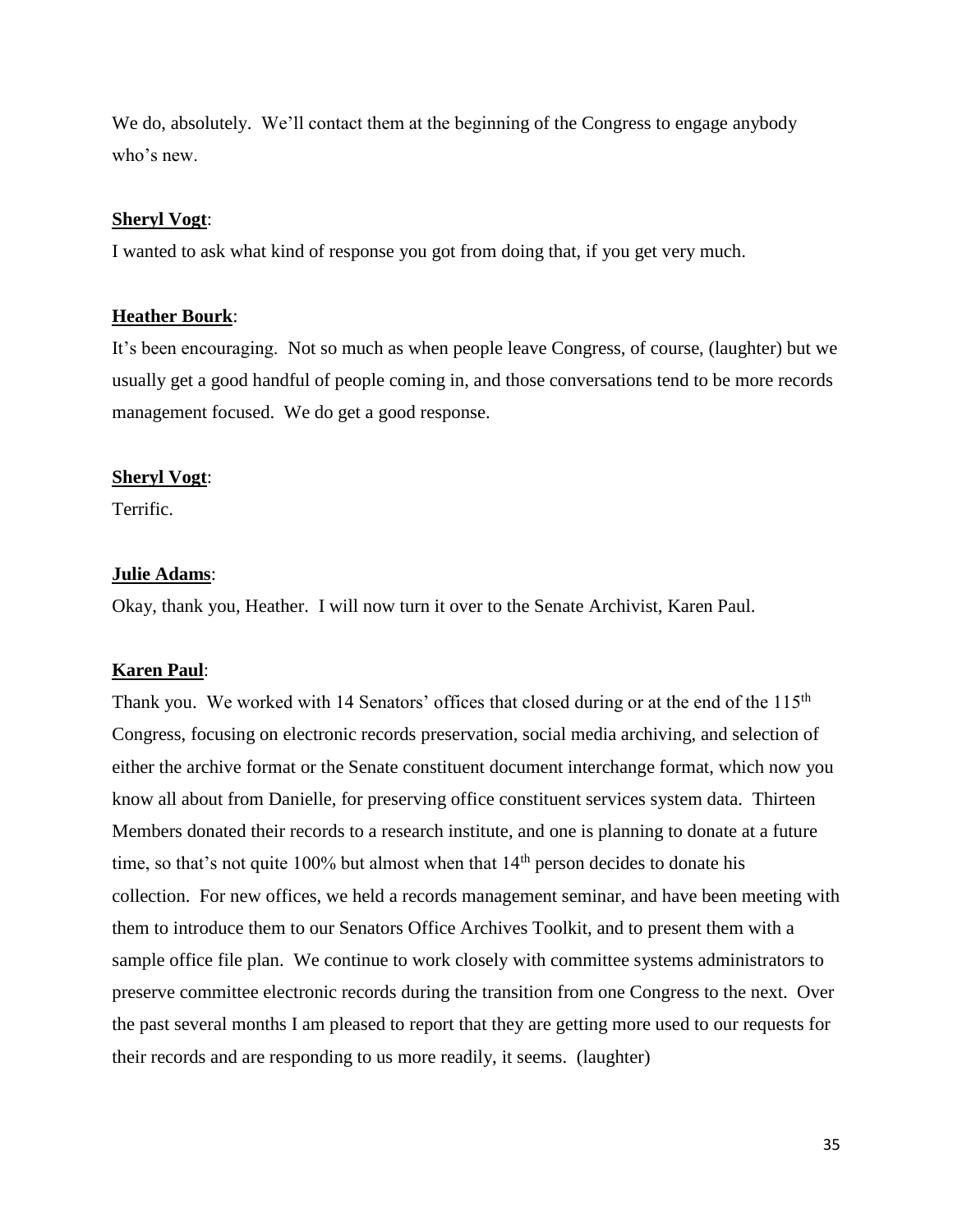As those of you who have followed our work in this area since 2009 know, it has been an incremental process, requiring sustained effort and continuous building and rebuilding of goodwill on the part of everyone involved. Our goal is to provide professional assistance, either in the form of committee staff archivists, and, for those small committees, direct assistance from our office to ensure that the electronic records of the Senate are preserved. We are pleased to report that we are successfully working with all committees in this regard with the electronic records, with only one exception at this point, and we are confident that at some point that committee will also see the benefit of preserving its electronic records for the long term.

Prior to the end of the 115<sup>th</sup> Congress, we reached out to all committees with social media accounts, requesting that the accounts be archived. Ten committees with social media accounts archived them at the end of the Congress. Rather than asking the committees to perform their own downloads, which is a very time-consuming process, we streamlined the process by arranging for a vendor to perform the downloads and provide them to us on a hard drive, and Deputy Archivist Alison White is now working with that downloaded material, which is considerable. During the past year we preserved 3.6 terabytes of committee records in 148 accessions from 24 committees and offices. For textual records we processed 411 accessions, totaling 1,406 cubic feet, from 25 committees and offices. We also borrowed 132 loans of records back from the Center, totaling 260 and a half cubic feet, loans of committee hearing videos, and six loans of archived committee electronic records. So we can now begin to see the process work through the requests committees are borrowing back their own electronic files.

We continue to work with the Center to manage the return of Senate committee records discovered in the former Senators' collections, and currently we're working on the return of records of the Judiciary Committee, the Subcommittee on the Constitution, the Subcommittee on Juvenile Justice, Subcommittee on Terrorism, Subcommittee on Administrative Oversight, and also the Governmental Affairs Committee.

I'd like to take this opportunity to thank the Secretary for providing us with an archival intern for the summer, and to introduce Kaitlyn Lichtle. Katie? Yes, there she is. An MLIS student from Indiana University. Deputy Archivist Elizabeth Butler is supervising and mentoring her, and she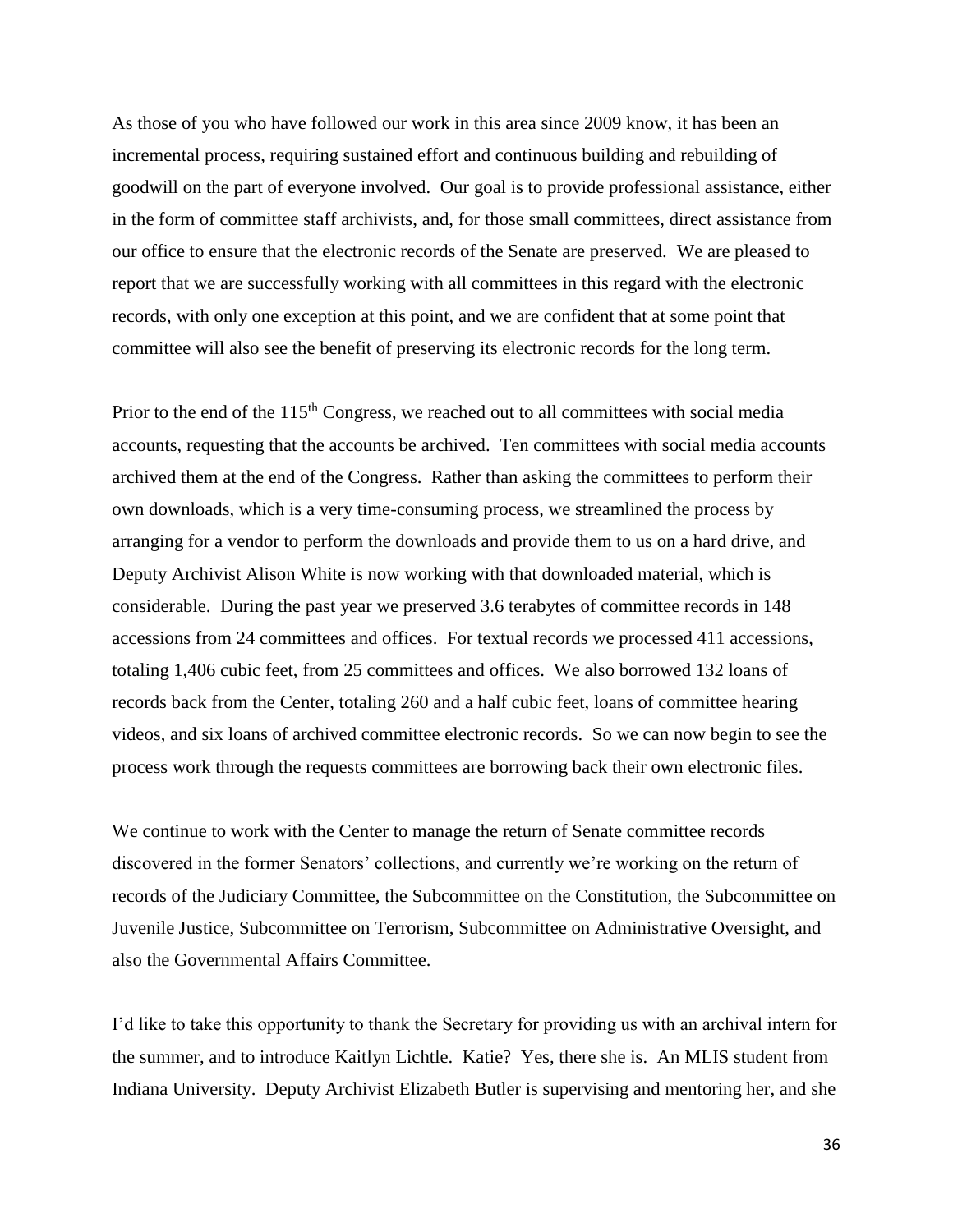already is stepping in to assist us with a large collection of committee hearing videos for the 113th Congress. She is updating older committee transfer sheets, is learning to process and describe committee electronic records, and is performing data entry for log sheets on a collection of party conference television broadcasts. We know that her three months will pass very quickly, and we are grateful for her presence.

Deputy Archivist Alison White continues to serve as our digital archives specialist, researching and advising on matters of digital curation. She organizes meetings for committee archivists and staff. The focus this past year has been on email archiving, archival storage, legacy media conversion, and records management planning that includes electronic records. One aspect of her broad focus is to encourage all Senate offices to develop, adopt, and follow a digital preservation plan that specifically meets their individual needs.

I wanted to mention that in May we had the opportunity to attend a demonstration of the ePAD software, developed by Stanford University Special Collections Libraries, to a Member's office. ePAD is an open source software that supports appraisal, processing, discovery, and delivery of email archives. In this instance, ePAD was suggested as a way for a Member office to appraise and deliver those emails that the Member deemed historical, with the ability to withhold emails of a personal or sensitive nature. We are interested in learning more about how this may be adopted and might provide a way forward for offices with concerns about donating entire email accounts.

At our December meeting of this committee, I mentioned what I thought were the three most challenging recommendations of the eight made in the sixth report, and I singled out as number one preserving electronic communications. We discussed ways to do this, and have used the opportunity to distribute a copy of the report to all Senators, accompanied by a cover letter from the Secretary that summarizes the report's main points, and affirms the Senate's interest in preserving its historic records. An example of that letter is available at your place. It points out how electronic records have become a major component of the Senate's archival collection, and for this reason are especially important to preserve.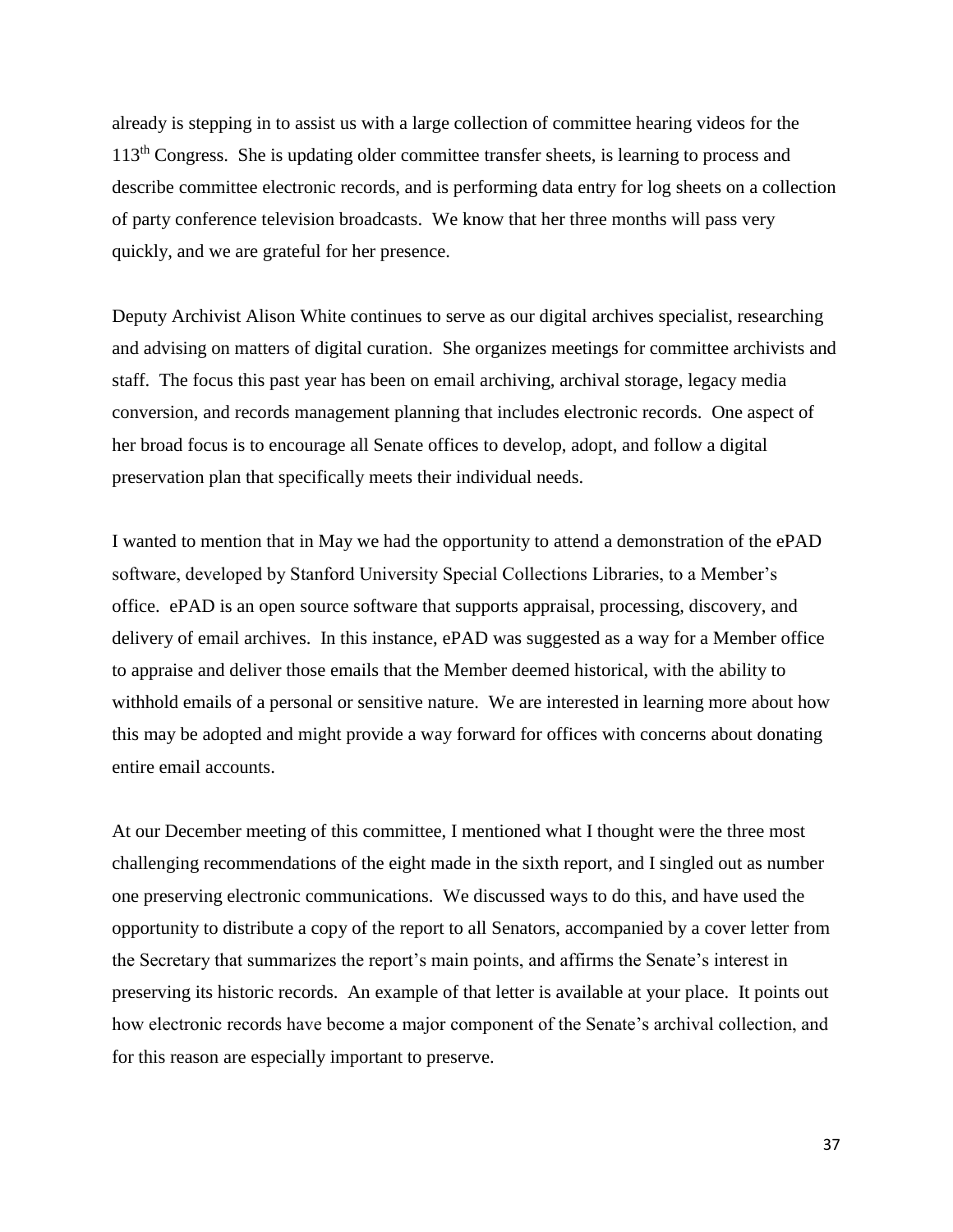It further states that the archiving of authentic electronic communications has become vitally important in an era of ephemeral social media, competing news reports, and high-profile data breaches. Our message of preserving the authentic records, as embodied in the Senate's archives, is now more important than ever, and it's not only in this letter that people hear this message from us, it's also whenever we have an opportunity to meet with people that they hear this message. I can tell you that it resonates. It resonates with staff.

I think someone has already mentioned the task force on migrating the accessioned records out of Archivists' Toolkit, and, Richard, you're probably going to talk a little bit more about that.

#### **Richard Hunt**:

I will.

#### **Karen Paul**:

I do want to follow up about Heather's mention of the Association of Centers for the Study of Congress meeting. This was hosted by the Center for Legislative Archives, and it was an excellent meeting this year. It was very fulfilling. The theme was representative government and political polarization, and I particularly wanted to mention that the newly elected officers were introduced at this meeting. Hope Bibens is the new President of this organization, and John Caldwell is the new Vice President. Both of these individuals started their Congressional careers as interns in the Senate Historical Office.

I'm not going to continue. I do have a nice summary of that, but in the essence of preserving time, I would like my full statement to be entered into the minutes. (See appendix A.)

#### **David Ferriero**:

I'd just like to point out that the Stanford ePAD project was funded by a grant from the National Historical Publications and Records Commission.

#### **Sheryl Vogt**:

I'd like to make one comment, and that is how important the work of the House and Senate Archivist is to Congressional papers. I especially want to thank the Secretary and the Clerk for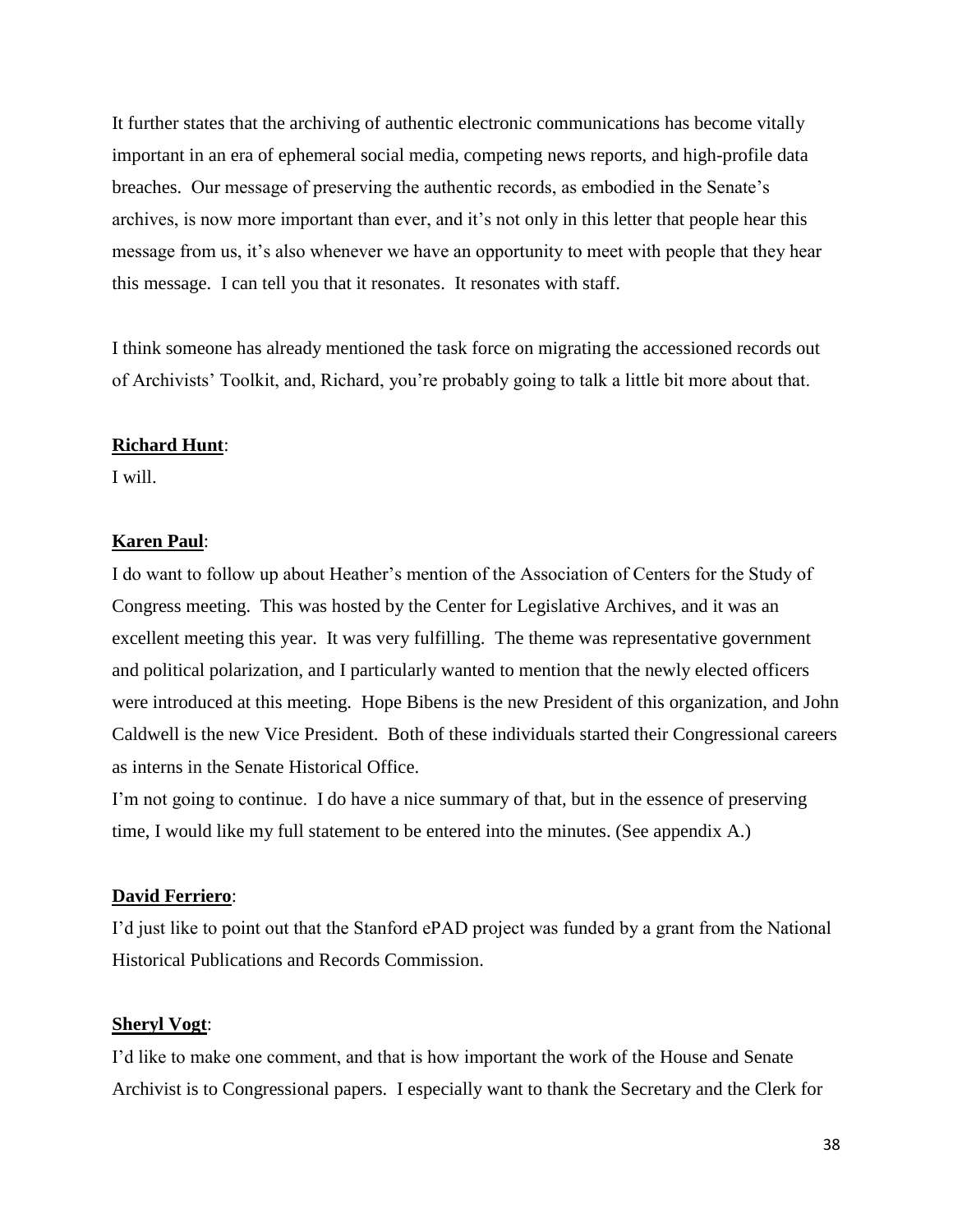their support of their work to be pathfinders for the rest of the professional community. So much of what they can discover through their work reflects down to the rest of us in the professional community, and it's really, really important to us, and we thank you for your support.

#### **Deborah Skaggs Speth**:

I have one quick thing. I don't know if lessons learned from the legacy media conversion later on might be helpful to know more about that. I know we're short of time, but maybe at the next meeting if worthy lessons learned about the media conversion project would be very interesting.

#### **Karen Paul**:

We can provide that for next time.

#### **Julie Adams**:

Okay, thank you, Karen. I will now turn it over to Richard Hunt for his mid-year report for the Center for Legislative Archives.

#### **Richard Hunt**:

Thank you, Madam Secretary. I thought I would highlight and talk about five areas covered in the midyear report, and just expand upon those briefly. Some of them are the ones you've indicated you'd like me to talk about, and we can address those.

First, regarding the shared project between our office and the House Archivists and Senate Archivists to migrate the metadata from Archivists' Toolkit, this committee recommended the establishment of a working group, and that working group started work the month after its establishment, and has met every month since then. It has focused on identifying the shared goals and institutional priorities and processes of the three partners, and they've conducted highlevel assessments of possible open market solutions, including the testing of Archive Space.

The Center on its own has also been exploring opportunities to manage this descriptive information within existing and planned National Archives systems, and the Center formally submitted a request to the Capital Planning and Investment Control Board, which approved the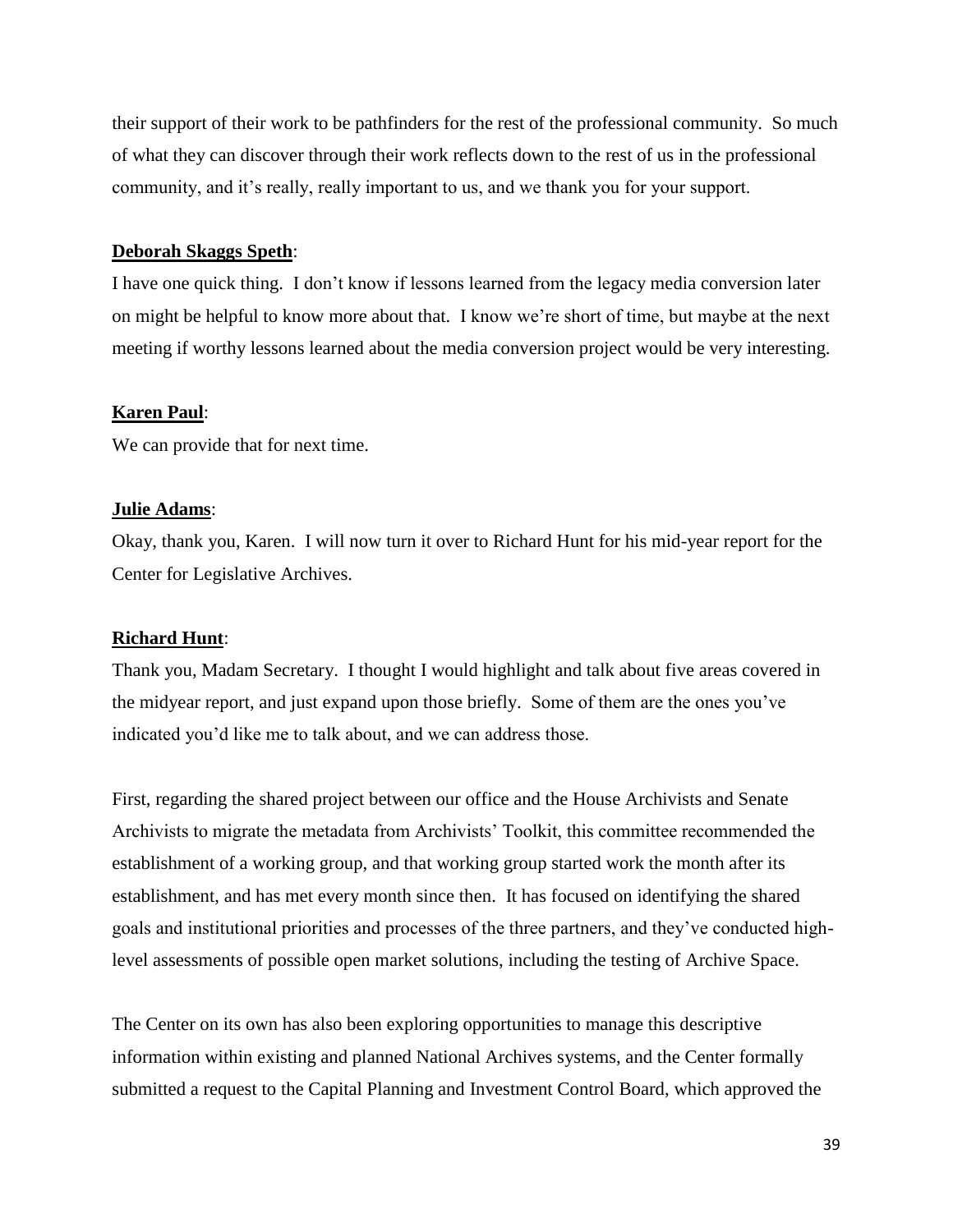Center's business needs. That means that the National Archives can commit IT resources and other expertise to assist our efforts, to identify how those systems can be modified, or how other solutions can be applied, and that we can handle and manage the data within the National Archives environment.

Our goal is to delineate our path forward by the December meeting of this committee, and once that path has been identified, NARA will need to identify the costs and resource needs, including staff time and developer resources, to determine a timeline for integration or adoption of a longterm solution. We'll have the path forward by December. Then a timeline for implementation will be shared as we go forward.

Secondly, as you can see from the midyear report, we've had an unusually busy year on the reference front at the Center. The partial government shutdown served only to build up a pentup demand for our services, (laughter) which underscores the unique and singular research value of the holdings of unpublished House and Senate records. Two notable researcher examples stand out on that front: a Pulitzer Prize-nominated author had to reschedule his trip to Washington to ensure that he would have access to some recently opened records related to healthcare; and an author working on a book for the  $20<sup>th</sup>$  anniversary of the  $9/11$  Commission had to reschedule his trip to do research in 9/11 Commission records.

We've also seen a significant number of foreign researchers come to the Center, including an economics professor from Japan researching records related to tax and revenue bills from the 1950s through the 1970s. The primary challenge for staff when answering broad inquiries, such as this one, is identifying the universe of relevant records from a host of committees that had their hand in the creation of these large bills, and then reviewing those records before providing access to protect tax information and other personal privacy information. The same was true to support researcher interest in records related to the 1978 Jonestown Massacre. Our archivists devoted a considerable amount of time, for example, to review committee staff interviews with people on the scene at Jonestown, and identified personal privacy information of living persons that needed to be protected before they could be released. It's a very time-consuming process. But this necessary screening and review of more recent records is one of the most significant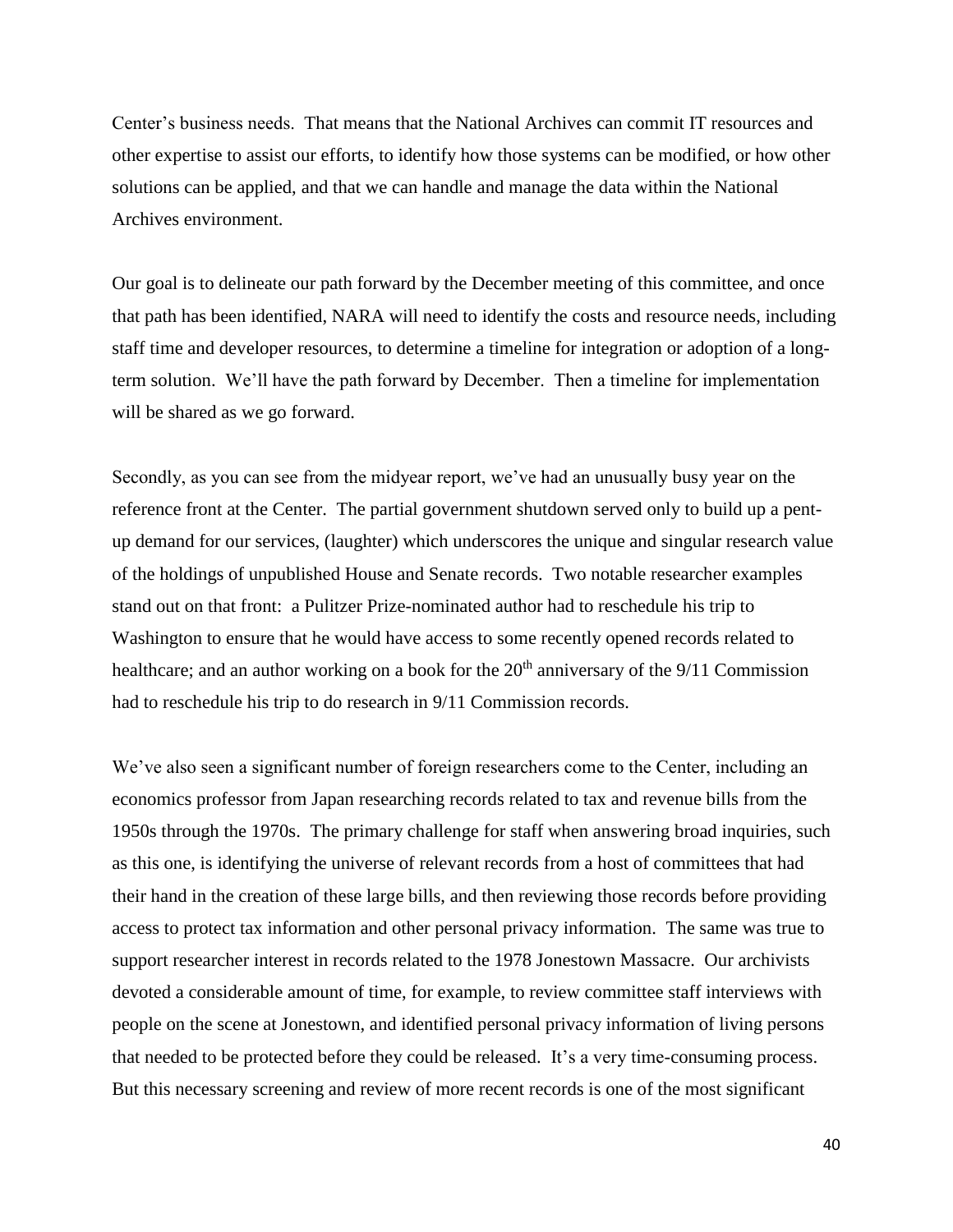challenges we face, and requires a high level of expertise, diligence, and even personal fortitude to deal with important but sometimes troubling personal accounts of the past within our own lifetimes.

The third point focuses on the Congressional Records Instance of ERA, as you are aware -- well aware on this committee, for more than ten years we've been preserving Congressional and Legislative Branch electronic records, which have expanded from 140 gigabytes in 2008 to over 250 terabytes today, which Brandon Hirsch, if his math is correct, is a 135,000% rate of growth over that period of time. (laughter) That growth requires that we expand our storage capacity accordingly, and our most recent expansion that is just coming online more than doubles our capacity and provides sufficient storage capacity for several years of growth of House and Senate electronic records.

Fourth, on the educational outreach front, you can see the continued good work we do on the Teacher Workshop front, and I'm happy to have so many colleagues and collaborators here on these efforts. With the close of the school year we're now in the busy part of the year, and Charlie Flanagan is on the traveling circuit of partner-sponsored workshops. Last week and this week he's been at Fort Worth and Austin, Texas. Next week, he's spending four days in West Virginia with Danielle and colleagues to do workshops. In July he's off to Florida to conduct multiple workshops there, as well. And last week Charlie received an unusual request from a Panama City teacher who was visiting Washington, D.C. and asked if he could stop by the Center to say thanks for our assistance and the teaching materials we provided last July at one of the workshops that he attended. He then said in his emails, "The materials worked well with my students, but," quote, "unfortunately, the materials and everything else in my classroom were lost when Hurricane Michael destroyed our school building. Could I stop by and get some replacements?" Well, Charlie's heading back to Panama City in a few weeks with new materials, replacement materials, and additional assistance for teachers. So that testimonial just, again, I think shows the importance and the appreciation for the type of work we're doing on that front, and we hope to do more and help out.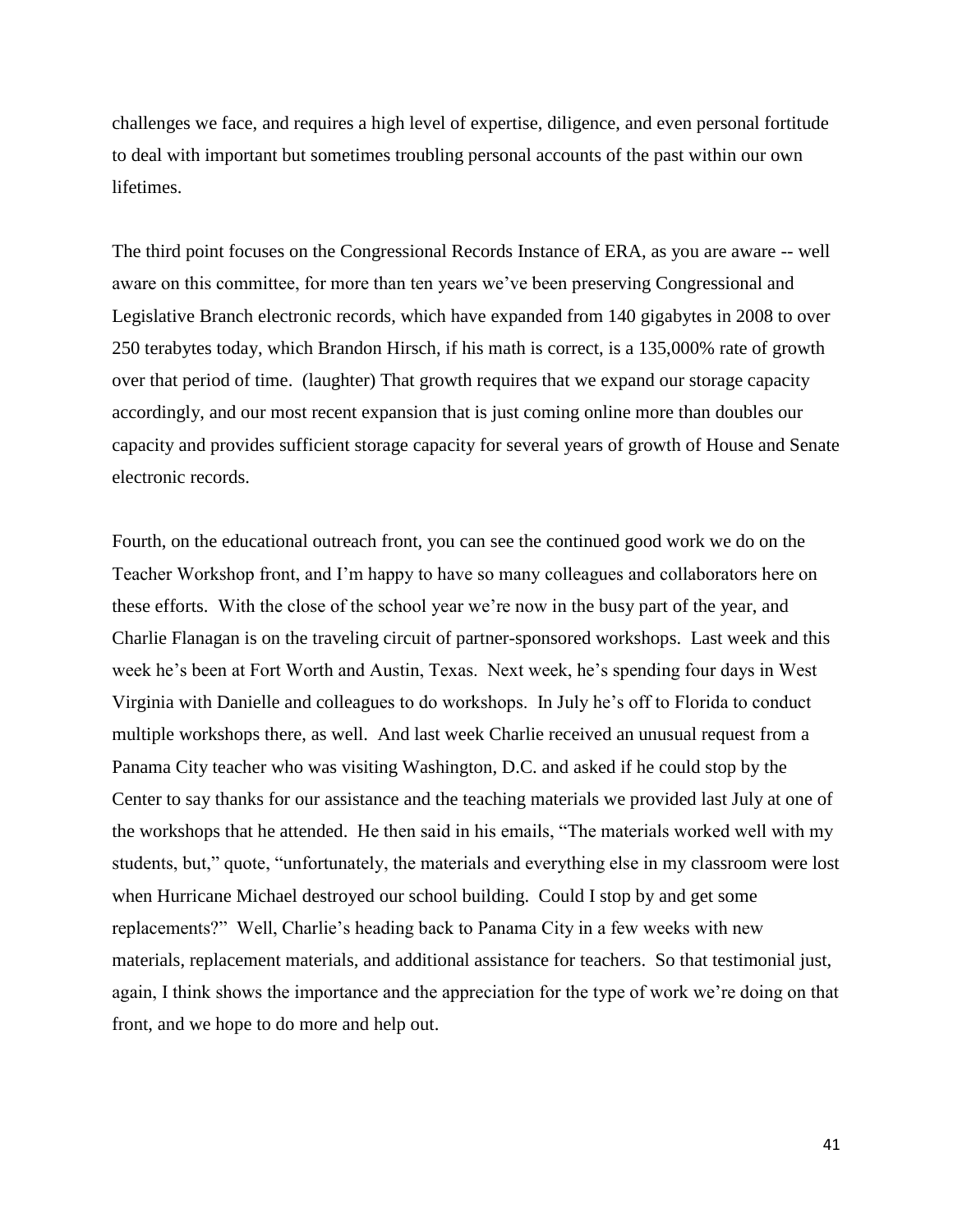And I saved for last, since I expect the most comments and questions, an update on the GPO project in Building A, and both the Clerk and the Secretary have been by to visit the facility recently. And in Building A, the remaining issue is the essential infrastructure required to provide the environment to meet National Archives standards so we can safely and confidently store the records in the environmentally-appropriate spaces. And GPO and their contractors have been doing additional work since March on the air handling units and the dehumidifying units, the AHUs and the DHUs, and by focusing on one unit at a time, they're now taking a holistic approach, and they're seeing the system and what needs to be done from top to bottom. So the Secretary has asked from them for a timeline for completion of all of those planned repairs and system overhaul, and then a timeline from the Center as to when that point in time is reached when it is functioning at the proper capacity, and it's meeting NARA standards. When will we start moving records in? I will be consulting with our engineers and with the leadership to tell you what that period of time where we'll feel confident that we can move them in and they're going to be safely stored in that space.

On Building D, I know that there's continued negotiations on the joint MOU between NARA and GPO, on the design and the construction costs, and it's been ongoing for a while. We hope it's going to be resolved soon. I'm not really privy to that information. Any questions?

## **Deborah Skaggs Speth**:

Richard, in the section about the local storage and how you're expanding the storage --

#### **Richard Hunt**:

Yes.

## **Deborah Skaggs Speth**:

-- does that also include a plan to ensure, or can you ensure, then, that those electronic records will be authentic and accessible in 50 years?

## **Richard Hunt**: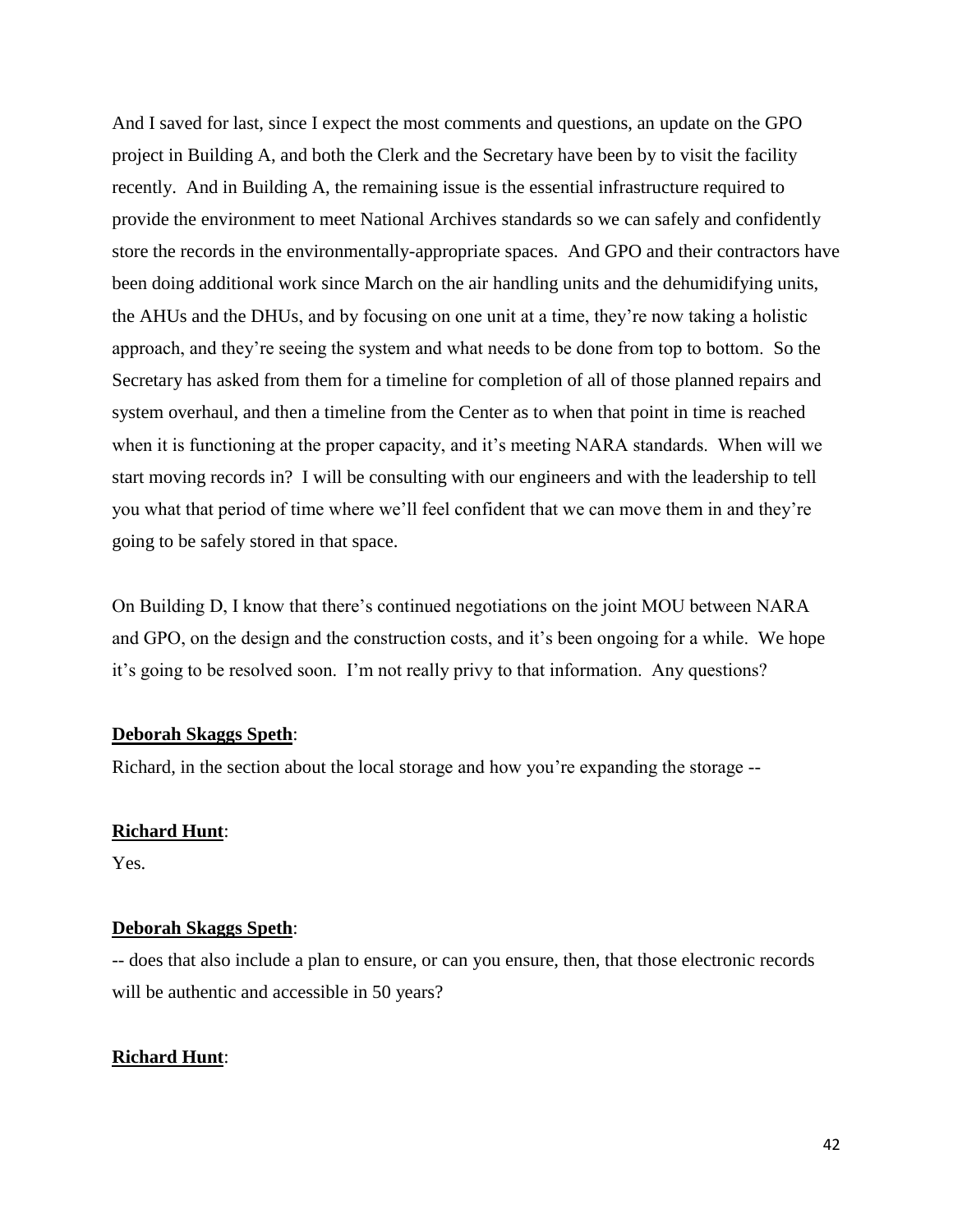The processing that we do when the records come in checks for any viruses and checks for anything that needs to be segregated, but then we also organize and identify the records by their attributes, so the records creator, the type of files they are, the file names that are included. So there's a checklist of processes that we take. And the proof of the value of that is when we get a request from a committee asking for a particular file, we have had no trouble locating that file, duplicating it, and providing it back to the Committee. And I think, as you know, all of these records have been copied in another preservation system offsite that the National Archives maintains.

#### **Deborah Skaggs Speth**:

So the older records are still being able to render them like they were? Because the formats could have -- to read them now, can you still read them with the formats?

#### **Richard Hunt**:

Yes. The records are typically in pretty standard, ubiquitous systems that we have not had any problems opening and rendering them. There's been a few creative adventures (laughter) that we had to buy old hardware and systems to read media to get to the files, and there's been some adventures in virtual machines to be able to read and render, but nothing that we've thrown up our hands and said we can't do it.

#### **David Ferriero**:

But this is part of a larger initiative on the part of the National Archives and our colleagues around the world, actually, in creating systems that translate obsolete formats and coding languages into digits that can be migrated over time, as the technologies change. The example I like to site is Epsadic, which is an IBM software that was used previously by NASA. No one uses Epsadic anymore, so being able to translate those files is high on our list.

#### **Karen Paul**:

And also, if we're able to catch instances of data that we're able to migrate forward before it gets sent to the Archives, we do that, as well. For example, in the Senate we had a CC mail system,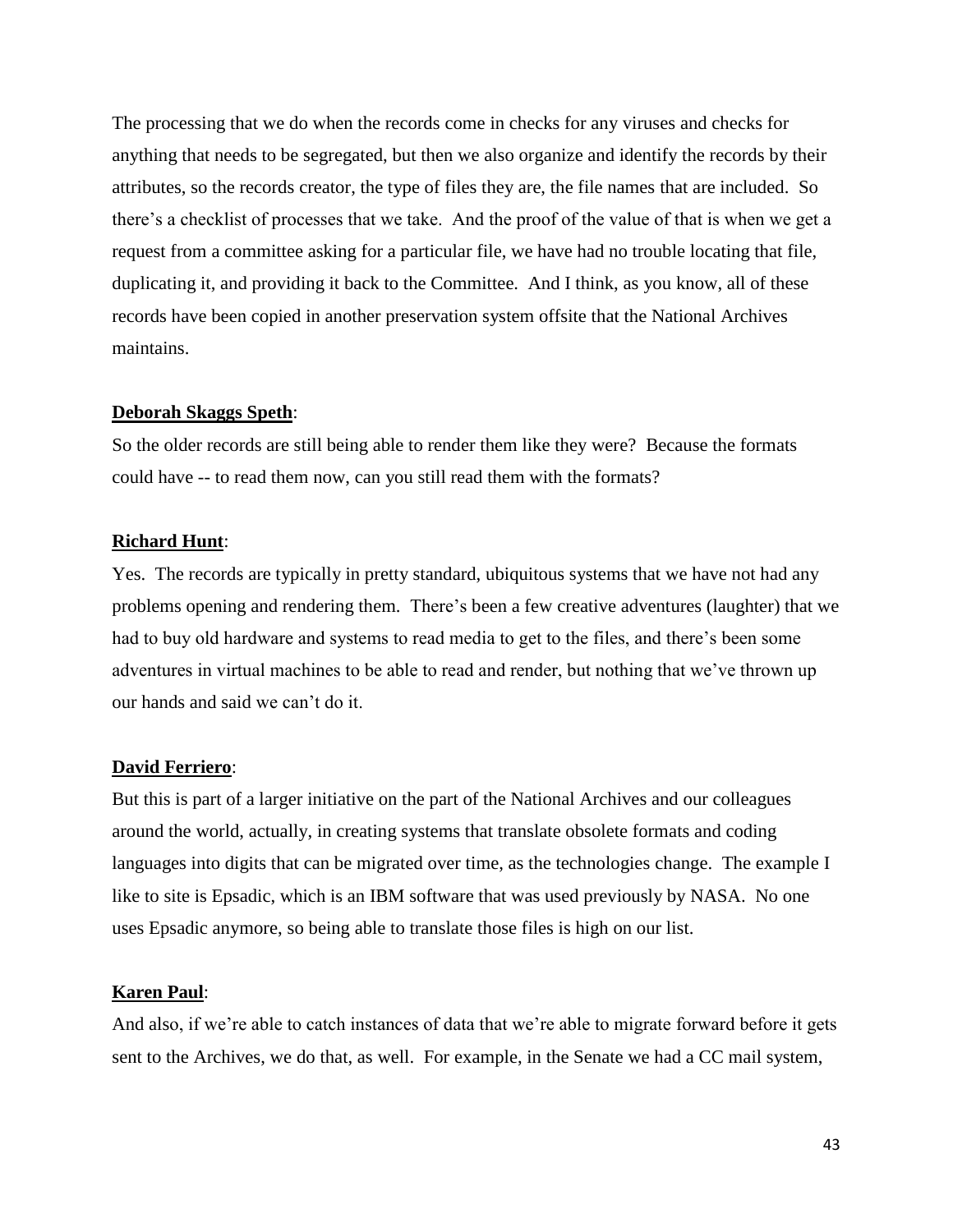and if we run across that as an accession we will bring that forward. So we try to catch those things, yeah.

## **David Ferriero**:

Can I just add to your report on --

## **Richard Hunt**:

Please.

## **David Ferriero**:

-- the shutdown? While researchers were not able to get records, requests from the Hill for records were served.

## **Richard Hunt**:

Good point.

## **David Ferriero**:

That was one of the exemptions. (laughter)

## **Julie Adams**:

At this time I'd like to open it up for any new business, if anybody has anything. Okay, if there are no... Oh, do you...? Yeah, Matt, sure.

## **Matt Wasniewski**:

This is kind of a follow-up question about the Building D. Any sense on when an MOU would be worked out? And, based on that, when work would start on Building D, at GPO?

#### **David Ferriero**:

I have in the audience Micah Cheatem who is our Chief of Management and Administration who would be overseeing that process. You want to say something?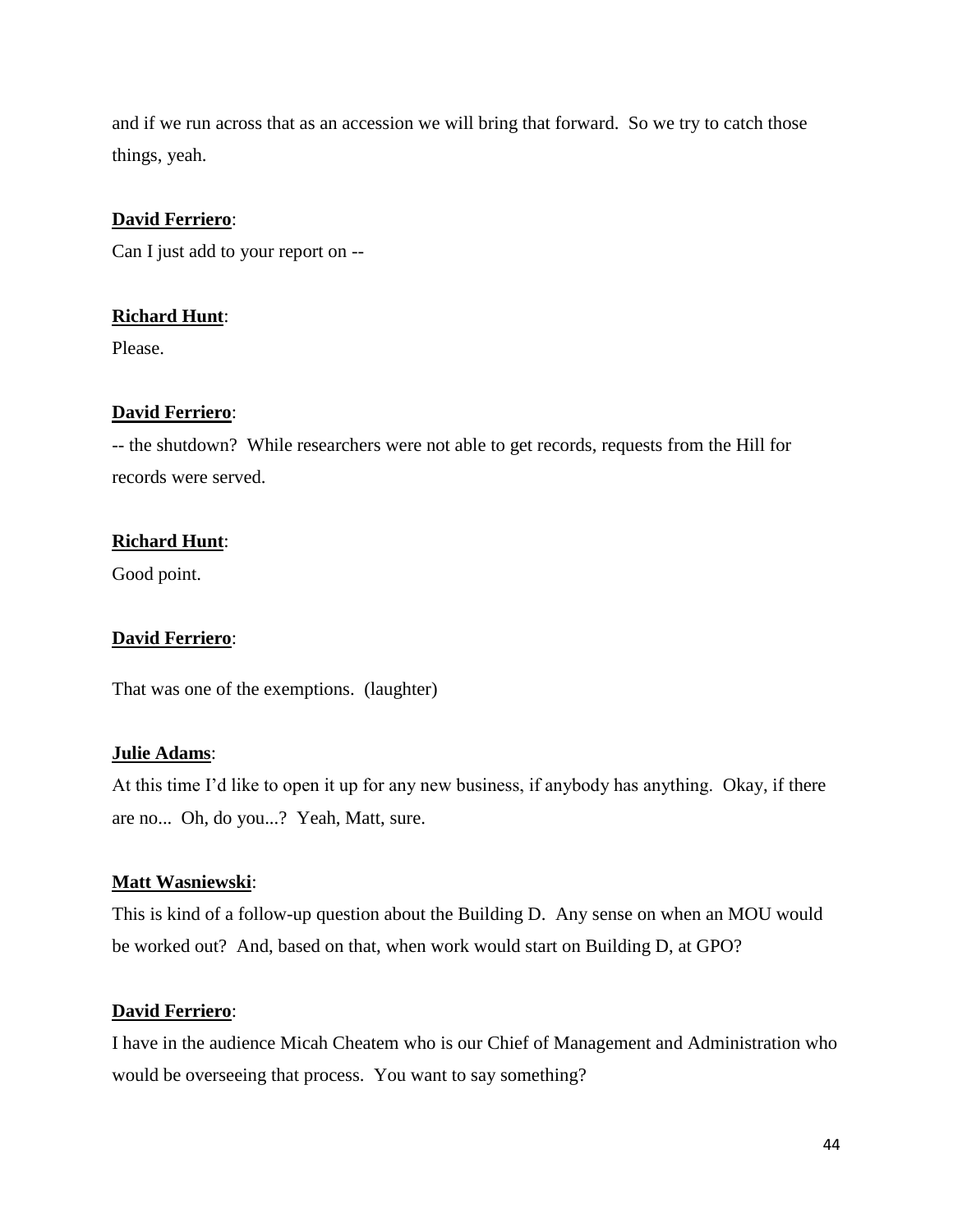#### **Micah Cheatem**:

I can't commit to a specific date, but at this point, regarding our spaces in Building A, we have separate office space with the Office of Federal Register, and we had a single agreement, covering both design and construction. That's what we've been pursuing with GPO, and at this point we feel like we need to scale it back to design only, then we'll follow up with an MOU on construction. That's been the holdup on issues over construction, so in the last two weeks we've approached them and said, "No, we need to proceed with design first. I'm optimistic we'll be doing that hopefully in the next couple of weeks, and we're prepared to begin design immediately. We had a task order issued, so it's just a matter of getting the terms straight.

## **Julie Adams**:

Okay. And one of the things I have talked to at least Betty about, and Karen, is perhaps at the December meeting, we'll have records moved into Building A, and perhaps an opportunity for committee members to tour that space. We've talked about it for so many meetings, it would be nice to be able to show you all the work that has been done there to convert that space for Congressional archives, and perhaps we'll have something with Building D underway at that point, as well. So, stay tuned.

### **Karen Paul**:

Just one thing. I'd like to thank Danielle Emerling for attending today, and for all of the work you have done as a leader of the team. And also I wanted to commend your team members, who have delivered a beautiful product and are pointing the way forward. I know it's something this committee has been concerned with for a very long time, and it seems like there's a bit of light now at the end of the tunnel, and it really is thanks to your leadership on this. So, thank you.

#### **Julie Adams**:

Thank you, Karen. Danielle, it has certainly been a topic of conversation for some time, and I think you heard today how important we've recognized constituent mail truly is to telling the story that we're all trying to capture. I want to thank everyone for attending today. Want to wish everyone a nice summer, and I will entertain a motion to adjourn.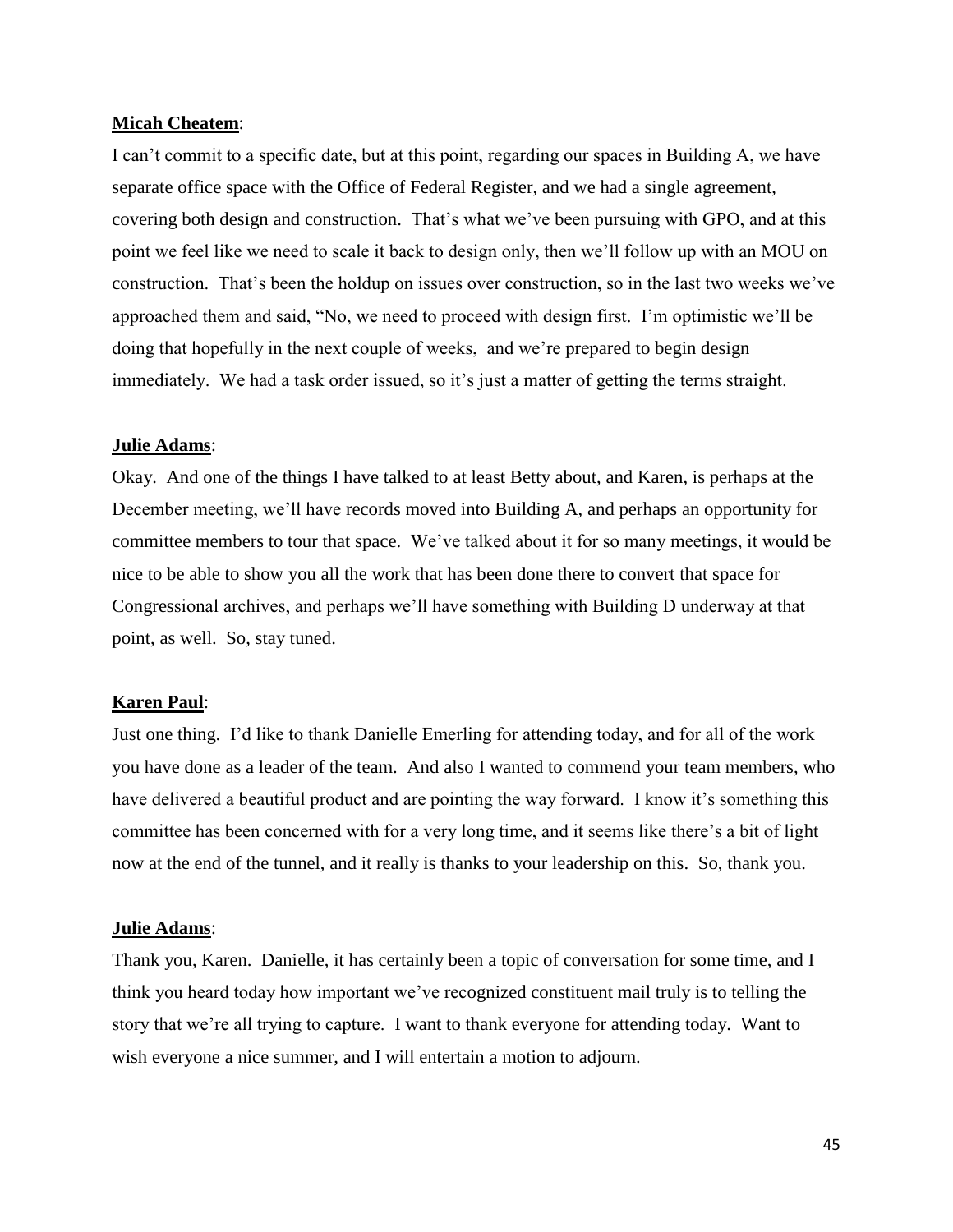# **M**:

So moved.

# **Julie Adams**:

Okay, adjourned. Thank you all so much.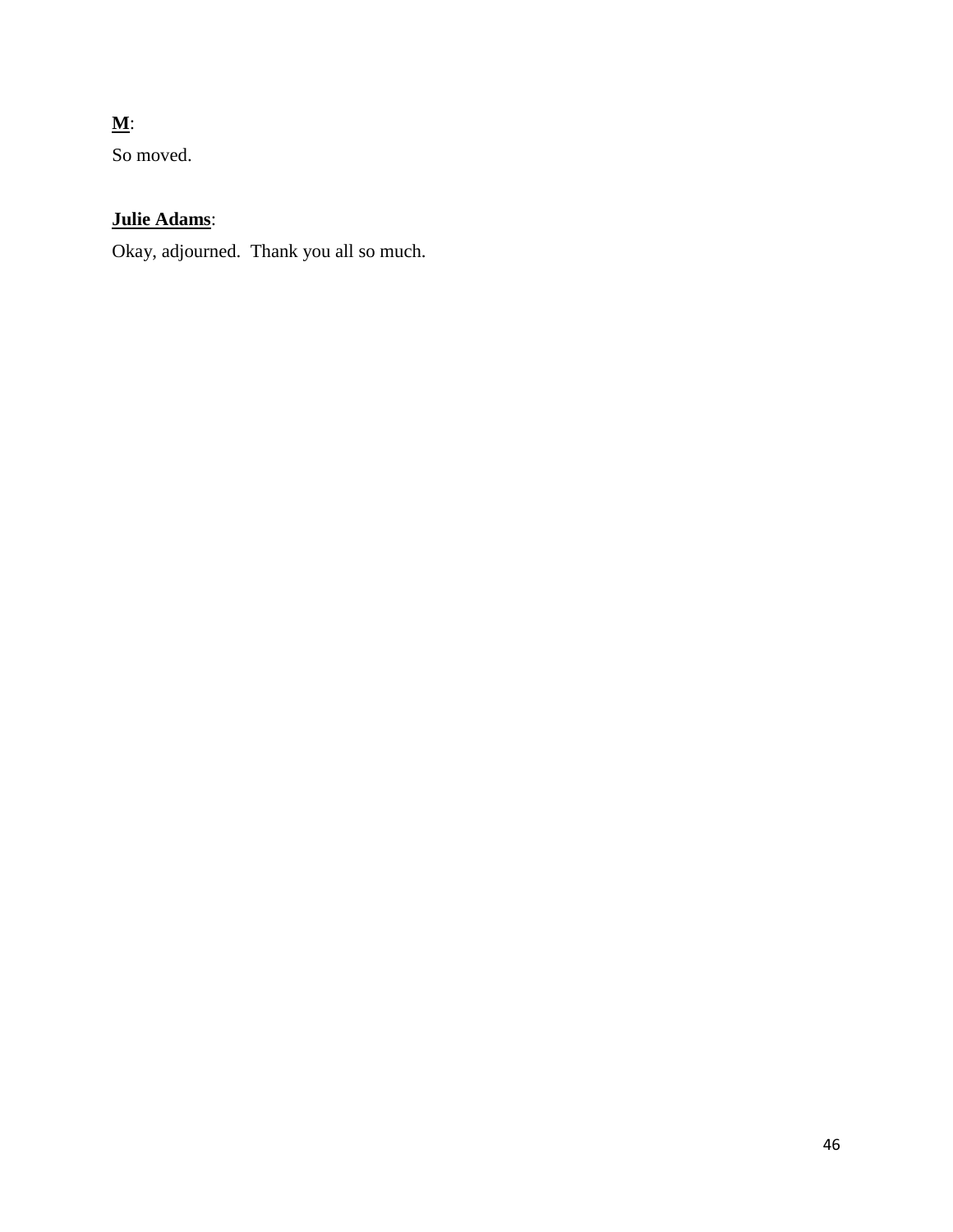# Appendix A

# **Advisory Committee on the Records of Congress Senate Archivist's Report June 21, 2019**

## **Senators' Records Preservation**

We worked with the fourteen members' offices that closed during or at the end of the Congress, focusing on electronic records preservation, social media archiving, and selection of either the Archive Format or the Senate Constituent Document Interchange Format for preserving office constituent services system data. Thirteen members donated their records to a research institution and one is planning to donate at a future time.

For new offices, we held a records management seminar and have been meeting with them to introduce them to the *Senator's Office Archives Toolkit* and present a sample office file plan.

## **Committee Records Preservation**

We continue to work closely with committee systems administrators to preserve committee electronic records during the transition from one Congress to the next. Over the past several months, I am pleased to report that they are getting more used to and are responding more readily to our requests.

As those of you who have followed our work in this area since 2009 know, it has been an incremental process requiring sustained effort and continuous building of good will on the part of everyone involved.

Our goal is to provide professional assistance either in the form of committee staff archivists, and for those smaller committees, direct assistance from our office to ensure that the electronic records of the Senate are preserved. We are pleased to report that we are successfully working with all committees with only one exception, and we are confident that at some point that committee will also see the benefit of preserving its electronic records for the long term.

Prior to the end of the 115th Congress, we reached out to all committees with social media accounts, requesting that the accounts be archived. Ten committees with social media accounts archived them at the end of the Congress. Rather than asking committees to perform their own downloads, a time-consuming process, we streamlined the process by arranging for the vendor to perform the downloads and provide them to us on a hard drive.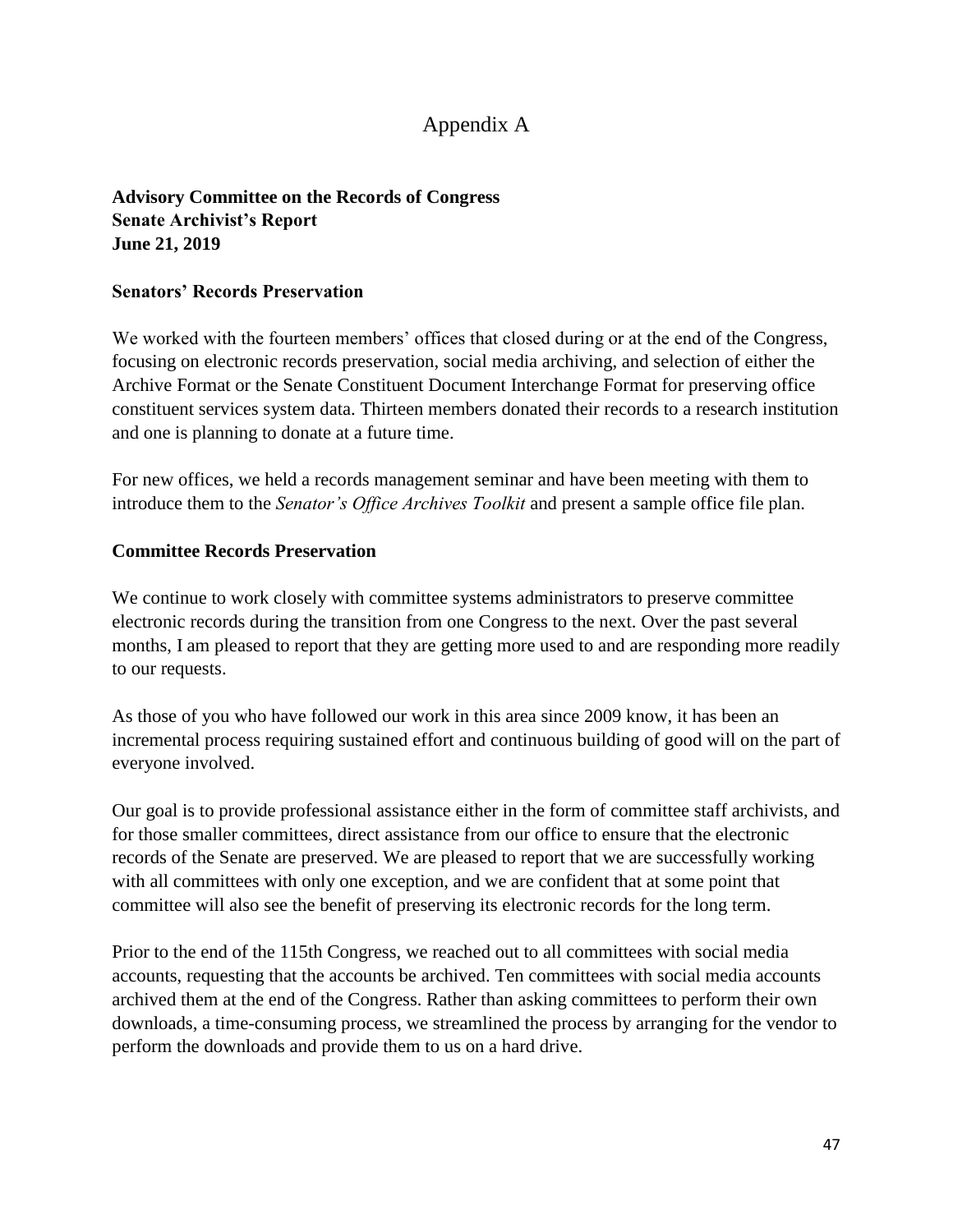During the past year, we preserved  $3,695.72$  GB (= 3.60 TB), in 148 accessions, from 24 committees and offices.

For textual records, we processed 411 accessions totaling 1406 cubic feet from 25 committees and offices. We also borrowed 132 loans of records back from the Center totaling 260.5 cubic feet, loans of committee hearings video, and 6 loans of archived committee electronic records. We continue to work with the Center to manage the return of Senate committee records discovered in former Senators' collections. Currently, we are working on the return of records of the Judiciary Committee, the Subcommittee on the Constitution, Subcommittee on Juvenile Justice, Subcommittee on Terrorism, Subcommittee on Administrative Oversight, and the Governmental Affairs Committee.

# **SHO Archivist Intern**

I would like to take this opportunity to thank the Secretary for providing us with an archival intern for the summer and to introduce Kaitlyn Lichtle, a MLIS student from Indiana University. Deputy Archivist Elisabeth Butler is supervising and mentoring her and she already is stepping in to assist us with a large collection of committee hearing videos for the  $113<sup>th</sup>$  Congress. She is updating older committee transfer sheets, is learning to process and describe committee electronic records, and is performing data entry for log sheets on a collection of party conference television broadcasts. We know that her three months will pass quickly and we are grateful for her presence!

# **Digital Archives Initiatives**

Deputy Archivist Alison White continues to serve as digital archives specialist, researching and advising on matters of digital curation. She organizes meetings for committee archivists and staff. The focus this past year has been on email archiving, archival storage and legacy media conversion, and records management planning that includes electronic records. One aspect of her broad focus is to encourage all Senate offices to develop, adopt, and follow a digital preservation plan that specifically meets their individual needs.

In May we had the opportunity to attend a demonstration of the ePADD software, developed by Stanford University Special Collections Libraries, to a member office. ePADD is an open source software that supports appraisal, processing, discovery, and delivery of email archives. In this instance, ePADD was a suggested way for a member office to appraise and deliver those emails that the member deemed historical with the ability to withhold emails of a personal or sensitive nature. We are interested in learning more about how ePADD might provide a way forward for offices with concerns about donating entire email accounts.

# **The Sixth Report**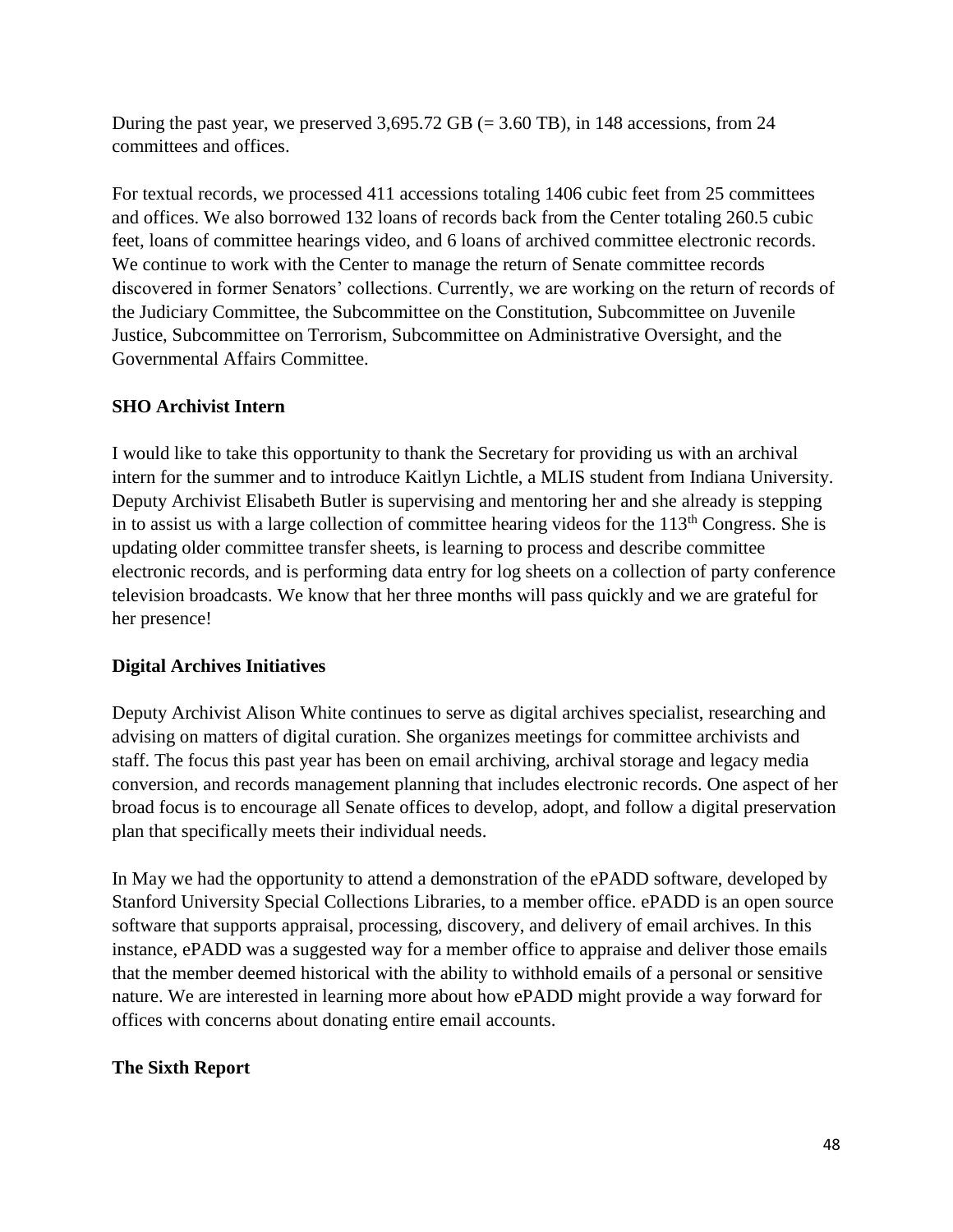At the December meeting of this committee, I mentioned what I thought were the three most challenging recommendations of the eight made in the *Sixth Report*. I singled out as number one, preserving electronic communications.

We discussed ways to do this and have used the opportunity to distribute a copy of the report to all Senators accompanied by a cover letter from the Secretary that summarizes the report's main points and affirms the Senate's interest in preserving its historic records. An example of the letter is available at your place. It points out how electronic records have become a major component of the Senate's archival records and for this reason are especially important to preserve. It further states that the archiving of *authentic* electronic communications has become vitally important in an era of ephemeral social media, competing news reports, and high-profile data breaches. Our message is: "Preserving the 'authentic facts' as embodied in the Senate's archives is more important than ever."

# **Task Force on Migrating the Accessioned Records out of Archivist's Toolkit**

Created at the December 2018 meeting, the Task Force on Migrating Accessioned Records out of Archivist's Toolkit has been meeting since December to define our business needs and to explore possible solutions, including consideration of ArchivesSpace and other systems already in place at our respective institutions. We recognize that the early work we did to define and map metadata fields has proven to be very valuable as it allows each institution to determine the best solution internally that will support that work.

# **Association of Centers for the Study of Congress**

The Center for Legislative Archives at the National Archives and Records Administration hosted the 2019 ACSC Annual Meeting with the theme, "Representative Government and Political Polarization." Following a precedent set by the 2018 meeting, a pre-conference workshop was held to provide training on hosting and leading a deliberative forum. Newly elected officers Hope Bibens (President), John Caldwell (Vice President), Danielle Emerling (Treasurer), and Lori Schwartz (Secretary) were introduced.

Joanne Freeman delivered the keynote address on her latest book, *The Field of Blood: Violence in Congress and the Road to the Civil War*. She detailed forgotten physically violent incidents on the floor of Congress during the extremely polarized pre-Civil War years and how new technologies like the telegraph changed national politics.

Panels explored new ways to engage teachers, ideas for successful programming, and how to evaluate one's programming. The Constituent Services Systems Task Force gave an update on the America Contacts Congress Grant Project and sought input about future directions for the project. This year's meeting also included a "founders' panel" where those present at the creation